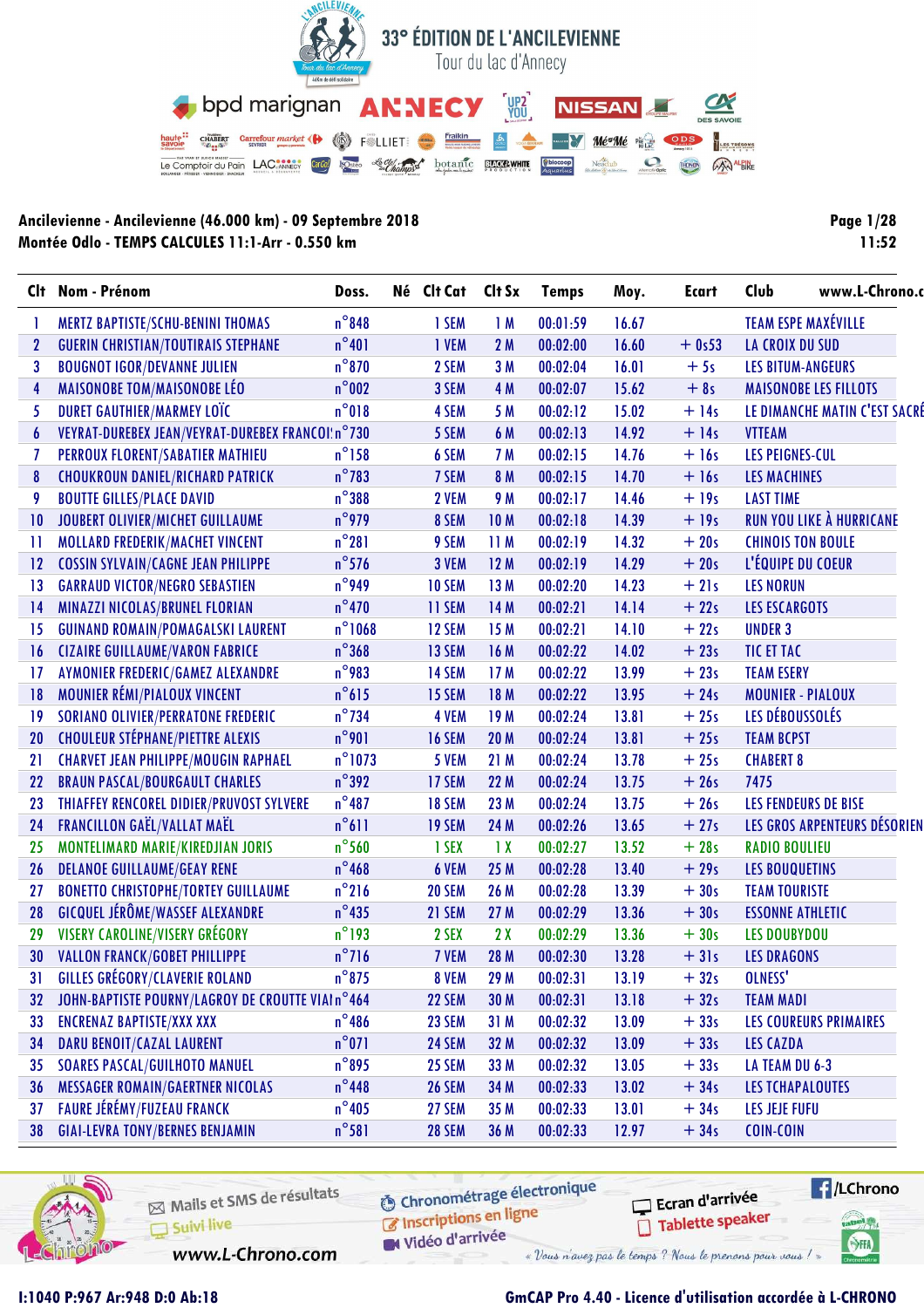

**Page 2/28**  $11:52$ 

|    | Clt Nom - Prénom                          | Doss.            | Né Clt Cat Clt Sx |      | <b>Temps</b> | Moy.  | <b>Ecart</b> | Club                           | www.L-Chrono. |
|----|-------------------------------------------|------------------|-------------------|------|--------------|-------|--------------|--------------------------------|---------------|
| 39 | RAMU SYLVAIN/ANDREVON MAXIME              | $n^{\circ}$ 298  | 29 SEM            | 37 M | 00:02:34     | 12.92 | $+35s$       | <b>LES BEAUFS</b>              |               |
| 40 | <b>AARAB MOHA/SAVOYEN ROMAIN</b>          | $n^{\circ}324$   | <b>30 SEM</b>     | 38 M | 00:02:34     | 12.90 | $+35s$       | <b>CHAMBE TEAM MULTIATHLON</b> |               |
| 41 | REVERBERI ANTHONY/GAUCHERAND CLAIRE       | $n^{\circ}110$   | 3 SEX             | 3X   | 00:02:35     | 12.84 | $+36s$       | <b>LES CHATONS</b>             |               |
| 42 | <b>CASIN FRANCK/CASIN ELIO</b>            | $n^{\circ}385$   | 31 SEM            | 39 M | 00:02:36     | 12.76 | $+37s$       | KZ1                            |               |
| 43 | THOLLOT BERTRAND/BRUN BENJAMIN            | $n^{\circ}$ 1076 | <b>32 SEM</b>     | 40 M | 00:02:36     | 12.70 | $+38s$       | <b>LES LICONES</b>             |               |
| 44 | MROZICKI FRÉDÉRIC/PIOT ROMAIN             | $n^{\circ}$ 192  | 33 SEM            | 41 M | 00:02:36     | 12.70 | $+38s$       | <b>GO FAST TEAM</b>            |               |
| 45 | PLANAZ FLORIAN/PLANAZ JULIEN              | $n^{\circ}$ 623  | <b>34 SEM</b>     | 42 M | 00:02:37     | 12.69 | $+38s$       | LES SUMMITRAINÉS               |               |
| 46 | <b>PERELLI BORIS/FOSSE LORIE</b>          | $n^{\circ}$ 128  | 4 SEX             | 4X   | 00:02:37     | 12.68 | $+38s$       | <b>LES KIRIKOUS</b>            |               |
| 47 | <b>BONTAZ CHRISTOPHE/JOURDEN STEPHANE</b> | $n^{\circ}$ 923  | 9 VEM             | 43 M | 00:02:37     | 12.67 | $+38s$       | HUMMMMMCHARRAALLL              |               |
| 48 | <b>JOND JOHANNY/MUFFAT GAEL</b>           | $n^{\circ}$ 249  | <b>35 SEM</b>     | 44 M | 00:02:37     | 12.65 | $+38s$       | <b>CS MEGEVE</b>               |               |
| 49 | PRIEUR-DREVON CAMILLE/VANDAME PIERRE      | $n^{\circ}352$   | <b>36 SEM</b>     | 45 M | 00:02:37     | 12.61 | $+39s$       | <b>LES PIERROTOS</b>           |               |
| 50 | PLANES NICOLAS/CHAPON JEAN-DAMIEN         | $n^{\circ}241$   | <b>10 VEM</b>     | 46 M | 00:02:38     | 12.56 | $+39s$       | <b>STAR SYSTEM</b>             |               |
| 51 | HEURTIER DAVID/CARPENTIER PATRICK         | $n^{\circ}$ 156  | 11 VEM            | 47 M | 00:02:38     | 12.54 | $+40s$       | <b>DAVPAT</b>                  |               |
| 52 | <b>FOURNIER FRANÇOIS/GOY MAXIME</b>       | $n^{\circ}$ 1023 | 37 SEM            | 48 M | 00:02:39     | 12.52 | $+40s$       | UP2YOU                         |               |
| 53 | <b>BEAUFILS ROMAIN/BEAUFILS PIERRE</b>    | $n^{\circ}$ 299  | <b>38 SEM</b>     | 49 M | 00:02:39     | 12.51 | $+40s$       | <b>PTIRHUM</b>                 |               |
| 54 | <b>TIRARD GREGOR/DUPIN RÉMI</b>           | $n^{\circ}$ 240  | <b>39 SEM</b>     | 50 M | 00:02:39     | 12.50 | $+40s$       | LES AMNÉSIQUES                 |               |
| 55 | <b>BONNEFOY SIMON/COUDURIER JÉRÉMIE</b>   | $n^{\circ}$ 044  | 40 SEM            | 51 M | 00:02:39     | 12.49 | $+40s$       | <b>BONCOU</b>                  |               |
| 56 | <b>SENGER GREGORY/LORIEN ETIENNE</b>      | $n^{\circ}321$   | 41 SEM            | 52 M | 00:02:39     | 12.49 | $+40s$       | LES MACLÉ MACA                 |               |
| 57 | <b>CHAUDOYE FABIEN/COLLIARD LAURA</b>     | $n^{\circ}322$   | 5 SEX             | 5X   | 00:02:39     | 12.46 | $+41s$       | <b>ADN COACHING</b>            |               |
| 58 | <b>MERMAZ REMI/DUFOURNET EVAN</b>         | $n^{\circ}618$   | 42 SEM            | 53 M | 00:02:40     | 12.45 | $+41s$       | <b>JOE BAR TEAM</b>            |               |
| 59 | <b>BARAGGIA GUILLAUME/DUMONT GERALD</b>   | $n^{\circ}$ 1065 | 43 SEM            | 54 M | 00:02:40     | 12.44 | $+41s$       | <b>VILLAZ TEAM</b>             |               |
| 60 | <b>GUYON MARTIN/BELLATON MATHIAS</b>      | $n^{\circ}$ 206  | 44 SEM            | 55 M | 00:02:40     | 12.42 | $+41s$       | <b>RUN AND LOVE</b>            |               |
| 61 | LECLERC SIMON/TODOROFF MICHAEL            | $n^{\circ}864$   | 45 SEM            | 56 M | 00:02:40     | 12.42 | $+41s$       | <b>TEAM 4H</b>                 |               |
| 62 | PELCAT SEBASTIEN/JOYE ALEXANDRE           | $n^{\circ}$ 685  | <b>12 VEM</b>     | 57 M | 00:02:41     | 12.35 | $+42s$       | <b>ACTION MEN</b>              |               |
| 63 | PERRIN GUILLAUME/COSSEMENT PAULINE        | $n^{\circ}$ 922  | 6 SEX             | 6 X  | 00:02:41     | 12.33 | $+42s$       | <b>NORDISTES</b>               |               |
| 64 | <b>DELDOSSI YOANN/GAUTIER FRÉDÉRIC</b>    | $n^{\circ}843$   | 13 VEM            | 58 M | 00:02:41     | 12.33 | $+42s$       | <b>TEAM FROGES</b>             |               |
| 65 | <b>SAUNIER QUENTIN/GIRARD ALEXIS</b>      | $n^{\circ}$ 712  | 46 SEM            | 59 M | 00:02:41     | 12.30 | $+43s$       | <b>DARK RIDER</b>              |               |
| 66 | <b>DURANTON EMMANUEL/RÉGOUDIS SOPHIE</b>  | $n^{\circ}$ 524  | 7 SEX             | 7X   | 00:02:42     | 12.29 | $+43s$       | <b>ESL AVENTURE</b>            |               |
| 67 | <b>ANTOINE REGIS/DUBOULOZ MAXIME</b>      | $n^{\circ}303$   | 47 SEM            | 60 M | 00:02:42     | 12.28 | $+43s$       | <b>MAIGRES ON FIRE</b>         |               |
| 68 | LE BARH MICKAËL/PICHARD MICKAËL           | $n^{\circ}$ 553  | 48 SEM            | 61 M | 00:02:42     | 12.26 | $+43s$       | <b>LES MIKATRIS</b>            |               |
| 69 | <b>FOLLIET CHARLES/FOLLIET CLAUDE</b>     | $n^{\circ}$ 899  | <b>14 VEM</b>     | 62 M | 00:02:42     | 12.24 | $+43s$       | <b>LES TUCOS</b>               |               |
| 70 | DROUHARD AURELIEN/BALULA MATHILDE         | $n^{\circ}1066$  | 8 SEX             | 8X   | 00:02:43     | 12.20 | $+44s$       | <b>CREDIT AGRICOLE MIXTE</b>   |               |
| 71 | <b>BORG YVAN/ZAMMIT FABIEN</b>            | $n^{\circ}$ 252  | 49 SEM            | 63 M | 00:02:43     | 12.18 | $+44s$       | <b>TAPIR ET TAMANOIR</b>       |               |
| 72 | <b>DESCOMBES SAMUEL/EXERTIER YANN</b>     | $n^{\circ}$ 364  | <b>15 VEM</b>     | 64 M | 00:02:43     | 12.17 | $+44s$       | <b>TEAM K-LU</b>               |               |
| 73 | <b>COMTOIS MATTHIEU/AUROY GUILLAUME</b>   | $n^{\circ}$ 540  | <b>50 SEM</b>     | 65 M | 00:02:43     | 12.15 | $+45s$       | <b>DOGGY TEAM</b>              |               |
| 74 | LA FORET QUENTIN/HOLIS LUDEK              | $n^{\circ}521$   | 51 SEM            | 66 M | 00:02:43     | 12.15 | $+45s$       | <b>TEAM TRIANDINE</b>          |               |
| 75 | PICARD JULIEN/ROCHE EMMANUEL              | $n^{\circ}$ 455  | 52 SEM            | 67 M | 00:02:44     | 12.14 | $+45s$       | <b>BRON Z'AMIS</b>             |               |
| 76 | <b>GHIBAUDO NICO/GHIBAUDO WILL</b>        | $n^{\circ}$ 055  | <b>16 VEM</b>     | 68 M | 00:02:44     | 12.13 | $+45s$       | 7,12                           |               |



Mails et SMS de résultats Suivi live

www.L-Chrono.com

**6** Chronométrage électronique Inscriptions en ligne

Vidéo d'arrivée

Ecran d'arrivée Tablette speaker



I:1040 P:967 Ar:948 D:0 Ab:18

# GmCAP Pro 4.40 - Licence d'utilisation accordée à L-CHRONO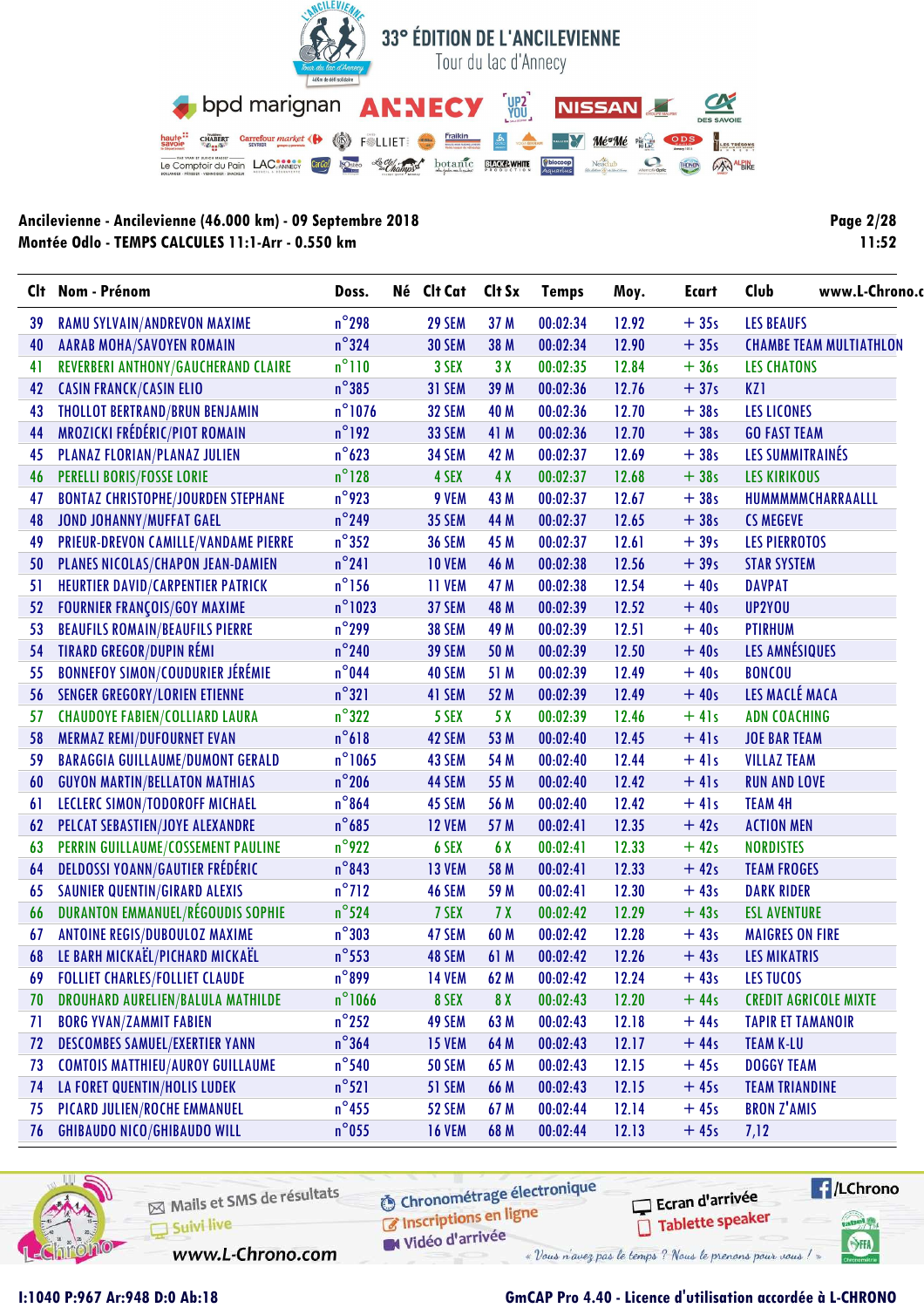

| <b>Page 3/28</b> |       |
|------------------|-------|
|                  | 11:52 |

| Clt | Nom - Prénom                                     | Doss.            | Né | Clt Cat       | Clt Sx           | <b>Temps</b> | Moy.  | Ecart  | Club                     | www.L-Chrono.c                  |
|-----|--------------------------------------------------|------------------|----|---------------|------------------|--------------|-------|--------|--------------------------|---------------------------------|
| 77  | <b>GUIDON MATTHIEU/BOULGAKOFF CÉDRIC</b>         | $n^{\circ}$ 492  |    | <b>17 VEM</b> | 69 M             | 00:02:44     | 12.08 | $+46s$ | <b>LES MASSONNAT</b>     |                                 |
| 78  | DOUARD AURELIEN/GIULIANI FÉLIX                   | $n^{\circ}$ 452  |    | <b>53 SEM</b> | 70 M             | 00:02:45     | 12.05 | $+46s$ | <b>AUREL ET FEF</b>      |                                 |
| 79  | TASIEMSKI GÉRALDINE/TASIEMSKI PATRICK            | $n^{\circ}$ 214  |    | <b>I VEX</b>  | 9 X              | 00:02:46     | 11.99 | $+47s$ | <b>G'PAT</b>             |                                 |
| 80  | <b>GAUTIER FRANÇOIS/QUINTRIC GAËLLE</b>          | $n^{\circ}607$   |    | 9 SEX         | 10X              | 00:02:46     | 11.99 | $+47s$ |                          | <b>GAUTIER/QUINTRIC TEAM</b>    |
| 81  | <b>GIRAUD SYLVAIN/GIRARD JEAN-FRANCOIS</b>       | $n^{\circ}$ 987  |    | <b>18 VEM</b> | 71 M             | 00:02:46     | 11.99 | $+47s$ | <b>SYLJF</b>             |                                 |
| 82  | CAUQUIL JULIEN/BIEGLE CÉDRIC                     | $n^{\circ}$ 598  |    | <b>19 VEM</b> | 72 M             | 00:02:46     | 11.97 | $+47s$ |                          | THE KING CATS RIDE THE PINK LIC |
| 83  | VITAL JULIEN/VITAL BERTRAND                      | $n^{\circ}890$   |    | <b>54 SEM</b> | 73 M             | 00:02:46     | 11.96 | $+47s$ | LES VITAL'S              |                                 |
| 84  | <b>GROS SÉBASTIEN/MONNET VINCENT</b>             | $n^{\circ}384$   |    | <b>55 SEM</b> | 74 M             | 00:02:46     | 11.95 | $+47s$ | <b>DRAGONS D'ANNECY</b>  |                                 |
| 85  | VOISIN CLEMENT/DUPRAZ-ROGET ALAIN                | $n^{\circ}$ 042  |    | <b>56 SEM</b> | 75 M             | 00:02:46     | 11.93 | $+48s$ | A L'AINVENTURE           |                                 |
| 86  | <b>CARVALHO DAMIEN/DE NALE DAVID</b>             | $n^{\circ}$ 475  |    | <b>20 VEM</b> | 76 M             | 00:02:47     | 11.91 | $+48s$ |                          | <b>LA MAFIA DE TARENTAISE</b>   |
| 87  | <b>CHELALA JEAN-GABRIEL/FOUGY FLORIAN</b>        | $n^{\circ}$ 980  |    | 57 SEM        | 77 M             | 00:02:47     | 11.88 | $+48s$ | <b>SCOUTS TOUJOURS</b>   |                                 |
| 88  | MAISONOBE PASCAL/MAISONOBE PATRICK               | $n^{\circ}$ 003  |    | 21 VEM        | 78 M             | 00:02:47     | 11.88 | $+48s$ | <b>MAISONOBE</b>         |                                 |
| 89  | <b>LEROUX ANTHONY/TESSON CÉDRIC</b>              | $n^{\circ}$ 114  |    | <b>58 SEM</b> | 79 M             | 00:02:47     | 11.86 | $+49s$ | <b>NORMANDIE-DAY</b>     |                                 |
| 90  | <b>BELMOUNES HAMID/BELMOUNES ALEXANDRE</b>       | $n^{\circ}$ 773  |    | <b>59 SEM</b> | 80 M             | 00:02:48     | 11.84 | $+49s$ | LA BELMOUMOU TEAM        |                                 |
| 91  | SOCQUET DOMINIQUE/DUMAS RENÉ                     | $n^{\circ}015$   |    | <b>22 VEM</b> | 81 M             | 00:02:48     | 11.84 | $+49s$ | <b>COMBLOUX</b>          |                                 |
| 92  | VISSEYRIAS NICOLAS/VISSEYRIAS BENOIT             | $n^{\circ}061$   |    | 60 SEM        | 82 M             | 00:02:48     | 11.81 | $+49s$ | <b>TEAM VBROTHERS</b>    |                                 |
| 93  | MOYSE SEBASTIEN/VIVET MAXIME                     | $n^{\circ}367$   |    | 61 SEM        | 83 M             | 00:02:49     | 11.77 | $+50s$ | <b>LES FENDS LA BISE</b> |                                 |
| 94  | <b>LAURAIN ROBERT/DEMICHELIS NICOLAS</b>         | $n^{\circ}$ 1047 |    | <b>23 VEM</b> | 84 M             | 00:02:49     | 11.77 | $+50s$ | CARREFOURMARKET          |                                 |
| 95  | PERRILLAT-COLLOMB AURELIEN/GAY PERRET JOEL n°076 |                  |    | 62 SEM        | 85 M             | 00:02:49     | 11.75 | $+50s$ | <b>CA ENVOIE DU PATE</b> |                                 |
| 96  | EL OUANNAN JAMEL/DOS SANTOS DANIEL               | $n^{\circ}$ 726  |    | 63 SEM        | 86 M             | 00:02:49     | 11.75 | $+50s$ | <b>LES PIPELETTES</b>    |                                 |
| 97  | <b>FOURNERIE REMI/DENIS CHRISTOPHE</b>           | $n^{\circ}$ 596  |    | 64 SEM        | 87 M             | 00:02:49     | 11.74 | $+50s$ | <b>LVEEN</b>             |                                 |
| 98  | <b>HAMMON OLIVIER/DUPUIT BRUNO</b>               | $n^{\circ}616$   |    | <b>24 VEM</b> | 88 M             | 00:02:49     | 11.73 | $+50s$ |                          | <b>LES CHAMOIS DE DOUSSARD</b>  |
| 99  | <b>COURTOIS YANN/BADOR JULIEN</b>                | $n^{\circ}$ 1002 |    | 65 SEM        | 89 M             | 00:02:49     | 11.72 | $+51s$ | <b>BEERRUN</b>           |                                 |
| 100 | <b>DOUGE OLIVIER/DOUGE THIBAULT</b>              | $n^{\circ}$ 129  |    | <b>66 SEM</b> | 90 M             | 00:02:50     | 11.71 | $+51s$ | <b>DOUGE 1</b>           |                                 |
| 101 | <b>COURTEILLE FABIEN/LELIÈVRE ETIENNE</b>        | $n^{\circ}$ 456  |    | 67 SEM        | 91 M             | 00:02:50     | 11.70 | $+51s$ | <b>US SELUNE</b>         |                                 |
| 102 | <b>OZEREE LAURENT/MANZATO GREGORY</b>            | $n^{\circ}081$   |    | 68 SEM        | 92 M             | 00:02:50     | 11.70 | $+51s$ | LES ZOUGLOUS             |                                 |
| 103 | <b>DERQUENNE OLIVIER/FRETTÉ YANN</b>             | $n^{\circ}$ 170  |    | <b>25 VEM</b> | 93 M             | 00:02:50     | 11.70 | $+51s$ | <b>WILD PAPAS</b>        |                                 |
| 104 | MEUNIER THÉOPHILE/BONANSEA JULIEN                | $n^{\circ}$ 1009 |    | 69 SEM        | 94 M             | 00:02:50     | 11.69 | $+51s$ | <b>BUBBLETEAM</b>        |                                 |
| 105 | <b>ENCRENAZ CEDRIC/RENAUD ALAIN</b>              | $n^{\circ}$ 1055 |    | <b>70 SEM</b> | 95 M             | 00:02:50     | 11.68 | $+51s$ | <b>SILL N RUN</b>        |                                 |
| 106 | JULLIEN MICHEL/THIEUX MARIE LAURE                | $n^{\circ}$ 982  |    | <b>10 SEX</b> | 11X              | 00:02:50     | 11.66 | $+51s$ | <b>LES MM</b>            |                                 |
| 107 | <b>AUDIN PIERRE/DAOUDI SIFEDINE</b>              | $n^{\circ}$ 1032 |    | 71 SEM        | 96 M             | 00:02:50     | 11.66 | $+51s$ | <b>SPODE42-4</b>         |                                 |
| 108 | VINCENT DAVID/TSOMBANOPOULOS FRANCK              | $n^{\circ}768$   |    | <b>26 VEM</b> | 97 M             | 00:02:51     | 11.65 | $+52s$ | LA FRITE ET LE REBLOCH'  |                                 |
| 109 | <b>BIZZOZZERO RÉMI/PERRET SÉBASTIEN</b>          | $n^{\circ}$ 194  |    | 72 SEM        | 98 M             | 00:02:51     | 11.64 | $+52s$ | LES CYCLISTES            |                                 |
| 110 | PETITOT CHRISTOPHE/PETITOT JORIS                 | $n^{\circ}$ 589  |    | 73 SEM        | 99 M             | 00:02:51     | 11.63 | $+52s$ | <b>LES VALAISANS</b>     |                                 |
| 111 | LEPAPE THIERRY/GUILLOUZIC ANNE-FRANÇOISE         | $n^{\circ}$ 717  |    | 11 SEX        | 12X              | 00:02:51     | 11.63 | $+52s$ | <b>METABIKE'S</b>        |                                 |
| 112 | <b>DEGRANGE RAPHAEL/GABZDYL PIERRE</b>           | $n^{\circ}397$   |    | <b>27 VEM</b> | 100 <sub>M</sub> | 00:02:51     | 11.62 | $+52s$ | DEGRANGE/GABZDYL         |                                 |
| 113 | <b>DUCROS MAXENCE/GADOUD ALEXIS</b>              | $n^{\circ}$ 991  |    | <b>74 SEM</b> | 101M             | 00:02:51     | 11.61 | $+52s$ | LES CACAHUÈTES           |                                 |
| 114 | <b>DUMAS MORGAN/DUMAS LANDRY</b>                 | $n^{\circ}$ 517  |    | <b>75 SEM</b> | 102 <sub>M</sub> | 00:02:52     | 11.55 | $+53s$ | DUM'S                    |                                 |



Mails et SMS de résultats Suivi live

**6** Chronométrage électronique is the conditions on ligne

Ecran d'arrivée Tablette speaker



SHA

www.L-Chrono.com

W Vidéo d'arrivée « Vous n'avez pas le temps ? Nous le prenons pour vous !

### **I:1040 P:967 Ar:948 D:0 Ab:18 GmCAP Pro 4.40 - Licence d'utilisation accordée à L-CHRONO**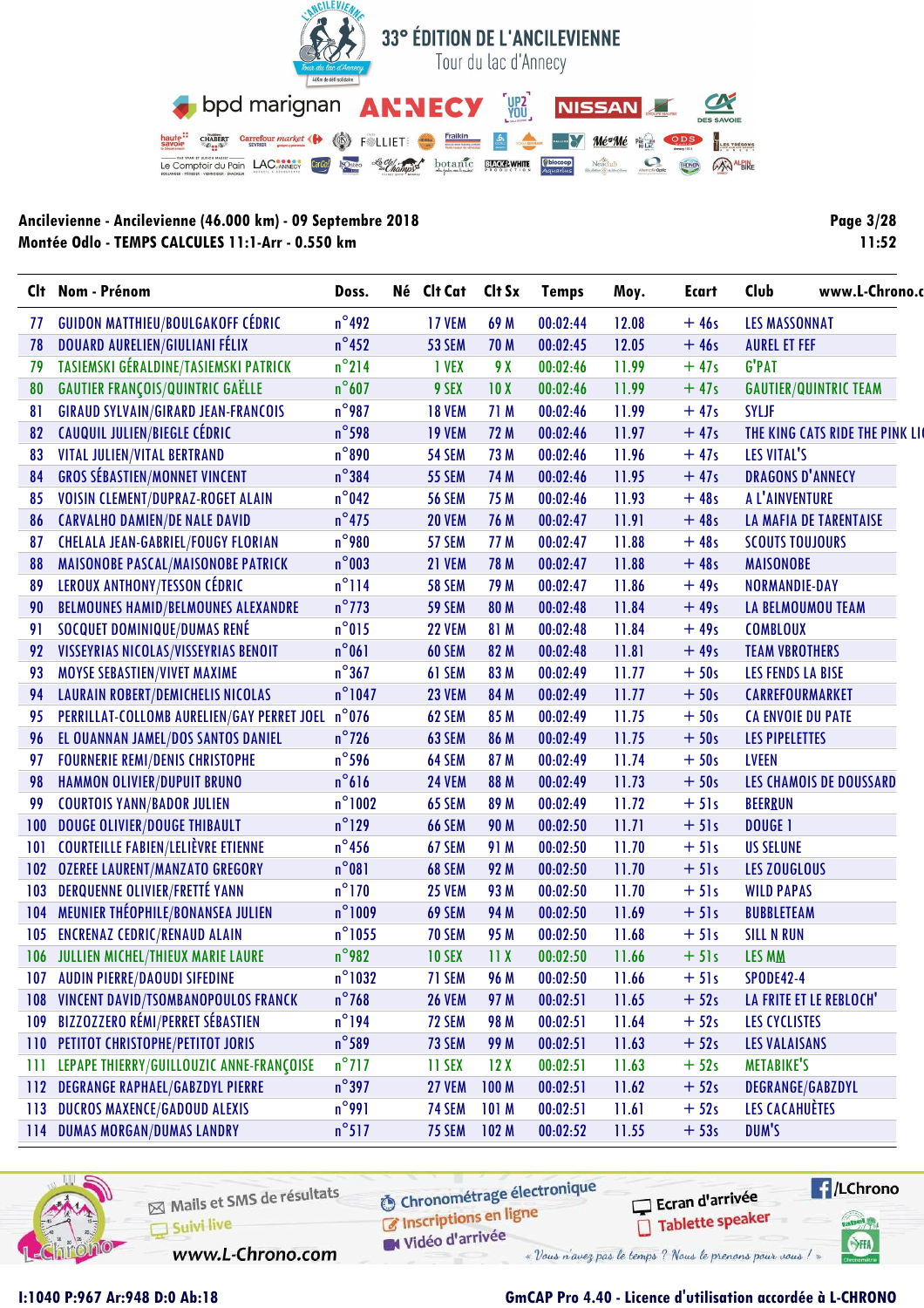

| Page 4/28 |       |  |
|-----------|-------|--|
|           | 11:52 |  |

|     | Clt Nom - Prénom                             | Doss.            | Né Clt Cat    | Clt Sx           | <b>Temps</b> | Moy.  | Ecart  | Club                    | www.L-Chrono.c                      |
|-----|----------------------------------------------|------------------|---------------|------------------|--------------|-------|--------|-------------------------|-------------------------------------|
|     | 115 PASCAL JEAN BAPTISTE/GIDEL KEVIN         | $n^{\circ}$ 903  | <b>76 SEM</b> | 103M             | 00:02:52     | 11.53 | $+53s$ | <b>CHACHA-ROSY</b>      |                                     |
|     | 116 ROMANET-FAES CAMILLE/MARTIN SOPHIE       | $n^{\circ}$ 509  | 1 SEF         | 1F               | 00:02:52     | 11.52 | $+54s$ | <b>LES GAZELLES</b>     |                                     |
| 117 | <b>ANCIAN DENIS/ANCIAN BENJAMIN</b>          | $n^{\circ}$ 583  | 77 SEM        | 104 M            | 00:02:52     | 11.51 | $+54s$ | <b>GOLDORAK</b>         |                                     |
| 118 | <b>POUCHOT EMERIC/REGAD STÉPHANE</b>         | $n^{\circ}$ 579  | <b>78 SEM</b> | 105 <sub>M</sub> | 00:02:53     | 11.50 | $+54s$ |                         | <b>DES ELLES POUR VOUS</b>          |
| 119 | PICCON SACHA/PICCON ANTOINE                  | $n^{\circ}$ 1043 | 79 SEM        | 106 M            | 00:02:53     | 11.50 | $+54s$ | <b>CHABERT 1</b>        |                                     |
| 120 | <b>VIALON ERIC/MANDON ALEXANDRE</b>          | $n^{\circ}$ 796  | 80 SEM        | 107 <sub>M</sub> | 00:02:53     | 11.49 | $+54s$ | <b>LES GENESIENS</b>    |                                     |
| 121 | <b>RECCOLE DAVID/MANGIN JULIEN</b>           | $n^{\circ}$ 959  | <b>28 VEM</b> | 108 M            | 00:02:53     | 11.47 | $+54s$ |                         | <b>CHAMOIS DU LAC BLEU AU BURE/</b> |
| 122 | <b>GUILLEMOT ROBIN/BEUF CYRIL</b>            | $n^{\circ}$ 962  | 81 SEM        | 109 M            | 00:02:53     | 11.45 | $+55s$ | <b>TEAM ROSÉ</b>        |                                     |
| 123 | <b>BENARDEAU CHRISTOPHE/DELATTRE ALBÉRIC</b> | $n^{\circ}$ 766  | 82 SEM        | 110M             | 00:02:53     | 11.45 | $+55s$ | <b>CARDIO PLEIN AIR</b> |                                     |
| 124 | <b>CARDON JULIAN/NAMRI NABIL</b>             | $n^{\circ}515$   | 83 SEM        | 111M             | 00:02:54     | 11.44 | $+55s$ | <b>CAPIFRANCE</b>       |                                     |
| 125 | SEIDENBINDER ARNAUD/LEENHARDT JULIEN         | $n^{\circ}$ 533  | 84 SEM        | 112M             | 00:02:54     | 11.44 | $+55s$ | <b>LES GRIMPEURS</b>    |                                     |
|     | 126 LEGENDRE STEPHANE/LEGENDRE JEREMY        | $n^{\circ}$ 346  | 85 SEM        | 113M             | 00:02:54     | 11.43 | $+55s$ | <b>TEAM REBLOCHON</b>   |                                     |
| 127 | NAULEAU NICOLAS/ARTUSO EDWINO                | $n^{\circ}$ 077  | <b>86 SEM</b> | 114 M            | 00:02:54     | 11.42 | $+55s$ | <b>EDNIWINCO</b>        |                                     |
| 128 | CASSÉ JULY/DIZ GRANA KARINE                  | $n^{\circ}$ 606  | 2 SEF         | 2F               | 00:02:54     | 11.41 | $+55s$ |                         | <b>LA BICYCLETTE ROSE</b>           |
| 129 | LACOUDANNE BERTRAND/NOURY ANTOINE            | $n^{\circ}$ 948  | 87 SEM        | 115 M            | 00:02:54     | 11.39 | $+55s$ | <b>SOUMIS DAKACHE</b>   |                                     |
| 130 | <b>KOMI DJIMA/JORGE SOPHIE</b>               | $n^{\circ}$ 246  | 2 VEX         | 13X              | 00:02:55     | 11.37 | $+56s$ | <b>LES LIONS</b>        |                                     |
| 131 | <b>GENLOT MICHEL/GENLOT CHRISTOPHE</b>       | $n^{\circ}$ 153  | 88 SEM        | 116 M            | 00:02:55     | 11.37 | $+56s$ | <b>LES FIGHTERS</b>     |                                     |
|     | 132 LENON GUILLAUME/DRUEL THIBAULT           | $n^{\circ}106$   | 89 SEM        | 117M             | 00:02:55     | 11.36 | $+56s$ |                         | TIC ET TAC REPRENNENT DU SERVI      |
| 133 | PICARONIE LAURENT/FONTAINE EMMANUEL          | $n^{\circ}520$   | <b>29 VEM</b> | 118M             | 00:02:55     | 11.36 | $+56s$ | <b>ATOMIC</b>           |                                     |
| 134 | MUDRY FLORIAN/FRAYER JÉRÔME                  | $n^{\circ}$ 669  | <b>90 SEM</b> | 119 M            | 00:02:55     | 11.34 | $+56s$ | YÉTI'BOYZ               |                                     |
| 135 | <b>GENSE SAMUEL/SAVOYE JEAN-CHRISTOPHE</b>   | $n^{\circ}304$   | <b>30 VEM</b> | 120 M            | 00:02:55     | 11.34 | $+56s$ |                         | <b>LES QUADRAS GRENOBLOIS</b>       |
| 136 | <b>MAYANOBE STEPHANE/FOUCHER PHILIPPE</b>    | $n^{\circ}1004$  | 31 VEM        | 121M             | 00:02:55     | 11.33 | $+56s$ | <b>LES WINNERS</b>      |                                     |
| 137 | LENON CORENTIN/LENON HERVÉ                   | $n^{\circ}$ 054  | 91 SEM        | 122 M            | 00:02:55     | 11.32 | $+57s$ | <b>LÉNON' THE ROAD</b>  |                                     |
| 138 | DENGREVILLE ANTOINE/DENGREVILLE ETIENNE      | $n^{\circ}$ 776  | 92 SEM        | 123 M            | 00:02:56     | 11.31 | $+57s$ | <b>LES DENGREVILLE</b>  |                                     |
| 139 | LOPEZ MICHEL/GHESQUIERE NICOLAS              | $n^{\circ}884$   | 93 SEM        | 124 M            | 00:02:56     | 11.30 | $+57s$ | 69 À VÉLO               |                                     |
| 140 | <b>PION LAURE/PERROUD MARC</b>               | $n^{\circ}$ 567  | 3 VEX         | 14X              | 00:02:56     | 11.28 | $+57s$ | <b>LES GRINCHEUX</b>    |                                     |
| 141 | MICHEL PHILIPPE/MICHEL ANNE                  | $n^{\circ}341$   | 4 VEX         | 15X              | 00:02:56     | 11.27 | $+57s$ |                         | <b>TEAM COURS-GETTES</b>            |
| 142 | THOMAS JOHAN/CADEDDU MAËL                    | $n^{\circ}619$   | 94 SEM        | 125M             | 00:02:56     | 11.27 | $+57s$ |                         | LES CHÈVRES DU LAC                  |
| 143 | <b>LEMOS PAULO/FERRARI HUBERT</b>            | $n^{\circ}350$   | <b>32 VEM</b> | 126 M            | 00:02:56     | 11.26 | $+57s$ | <b>CA ROULE</b>         |                                     |
|     | 144 VACHER CHRISTELLE/AFCHAIN GUILLAUME      | $n^{\circ}271$   | <b>12 SEX</b> | 16X              | 00:02:56     | 11.25 | $+58s$ |                         | <b>TOUT SAUF LE CASQUE!</b>         |
|     | 145 MONNEY ERIC/FERNANDEZ JOHAN              | $n^{\circ}010$   | 95 SEM        | 127 M            | 00:02:57     | 11.23 | $+58s$ | LES PICHÔLES            |                                     |
|     | 146 VILLEMAGNE JEAN-PHILIPPE/PASUTTO OLIVIER | $n^{\circ}$ 1074 | <b>96 SEM</b> | 128 M            | 00:02:57     | 11.22 | $+58s$ |                         | <b>LAST BUT NOT LEAST</b>           |
| 147 | VULLIET SOLÈNE/BOVAGNE LINA                  | $n^{\circ}115$   | 3 SEF         | 3F               | 00:02:57     | 11.22 | $+58s$ | PDTJ                    |                                     |
| 148 | MORIZOT JULIEN/LAMOUROUX REMI                | $n^{\circ}$ 067  | 97 SEM        | 129M             | 00:02:57     | 11.22 | $+58s$ | <b>LES PILOTES</b>      |                                     |
| 149 | PRIGENT ANNE-KARINE/VACELET ALOIS            | $n^{\circ}$ 532  | <b>13 SEX</b> | 17 <sub>X</sub>  | 00:02:57     | 11.21 | $+58s$ | <b>DO YOU SUZE</b>      |                                     |
| 150 | <b>POMMIER NICOLAS/POMMIER BENOIT</b>        | $n^{\circ}$ 506  | 98 SEM        | 130 M            | 00:02:57     | 11.21 | $+58s$ | <b>APPLE TREE</b>       |                                     |
| 151 | <b>TRANCHANT STEPHAN/ROUPIOZ FABIEN</b>      | $n^{\circ}$ 366  | 99 SEM        | 131M             | 00:02:57     | 11.21 | $+58s$ |                         | TRANCHANT-ROUPIOZ                   |
|     | <b>152 POZZO FRANCK/BARDY NICOLAS</b>        | $n^{\circ}418$   | <b>33 VEM</b> | 132M             | 00:02:57     | 11.20 | $+58s$ | ESL                     |                                     |



Mails et SMS de résultats Suivi live

**6** Chronométrage électronique Inscriptions en ligne

Ecran d'arrivée Tablette speaker



www.L-Chrono.com

Vidéo d'arrivée « Vous n'avez pas le temps ? Nous le prenons pour vous !

I:1040 P:967 Ar:948 D:0 Ab:18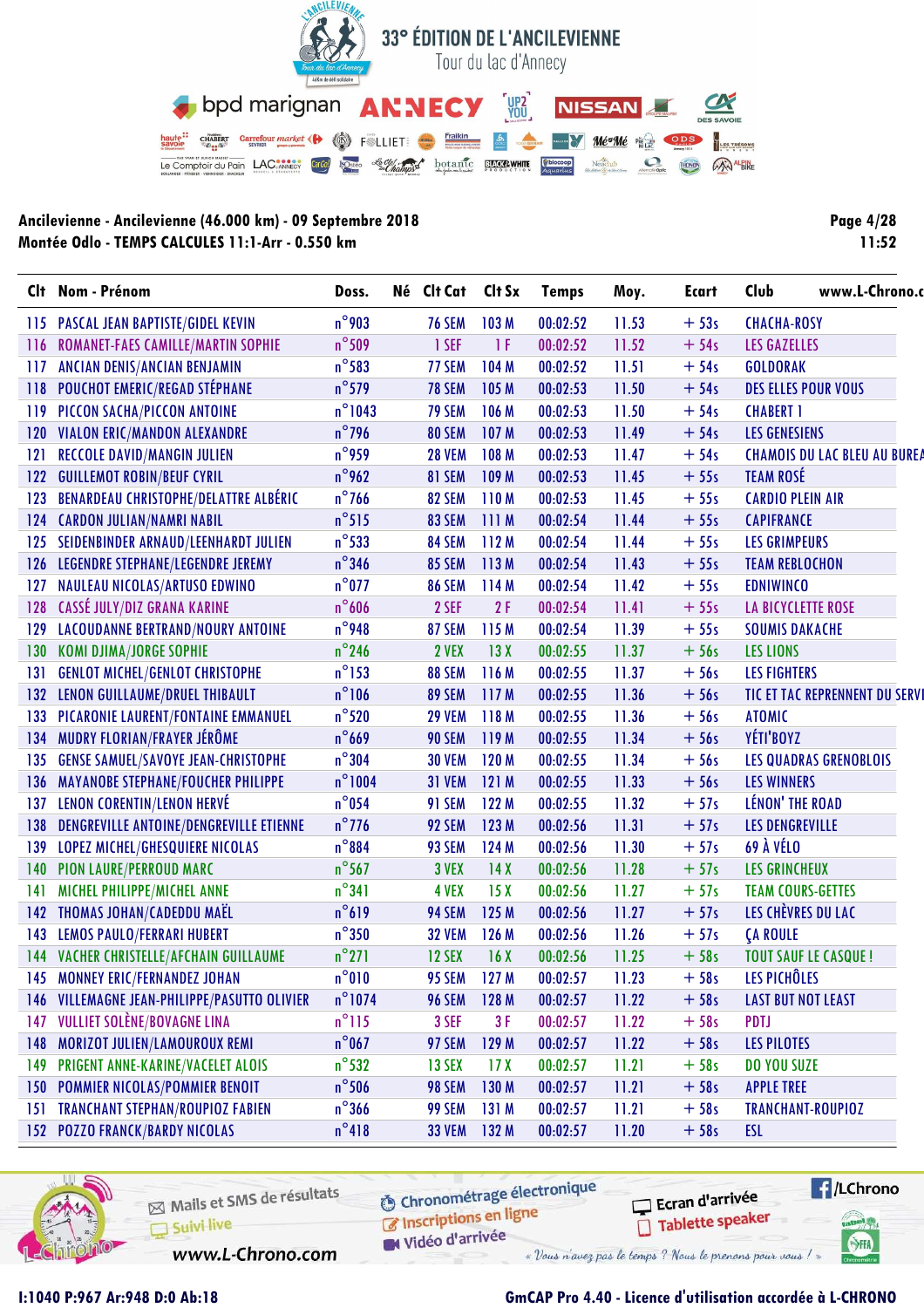

**Page 5/28**  $11:52$ 

| Clt | Nom - Prénom                                     | Doss.            | Né Clt Cat Clt Sx |                  | <b>Temps</b> | Moy.  | Ecart       | Club                            | www.L-Chrono. |
|-----|--------------------------------------------------|------------------|-------------------|------------------|--------------|-------|-------------|---------------------------------|---------------|
| 153 | VALVASON FABIEN/SABLONG THOMAS-JÉRÉMIE           | $n^{\circ}$ 703  | <b>100 SEM</b>    | 133 M            | 00:02:58     | 11.19 | $+59s$      | <b>RUNNING DIOTS</b>            |               |
| 154 | <b>BRUSSET PATRICK/GAY JÉROME</b>                | $n^{\circ}$ 772  | <b>34 VEM</b>     | 134 M            | 00:02:58     | 11.18 | $+59s$      | <b>TEAMOLIVIA</b>               |               |
| 155 | <b>MAHFOUF MEZIAN/NIVET FLORIAN</b>              | $n^{\circ}$ 523  | <b>101 SEM</b>    | 135 M            | 00:02:58     | 11.18 | $+59s$      | <b>LES FISH</b>                 |               |
| 156 | MUGNIER YANNICK/MUGNIER LAETITIA                 | $n^{\circ}$ 1038 | <b>14 SEX</b>     | 18 <sub>X</sub>  | 00:02:58     | 11.17 | $+59s$      | <b>TEAM MUGNIER</b>             |               |
| 157 | <b>CHALINE MATTHIEU/MOLINA ERIC</b>              | $n^{\circ}474$   | <b>102 SEM</b>    | 136 M            | 00:02:58     | 11.16 | $+59s$      | <b>NOUGAT TEAM</b>              |               |
| 158 | <b>MOTTIN BENOIT/DURANTON VICTOR</b>             | $n^{\circ}$ 599  | <b>103 SEM</b>    | 137 <sub>M</sub> | 00:02:58     | 11.14 | $+59s$      | <b>LES TARARENAUZOR</b>         |               |
| 159 | RYGAERT NICOLAS/FOLLIET CLAIRE                   | $n^{\circ}102$   | <b>15 SEX</b>     | 19X              | 00:02:58     | 11.14 | $+59s$      | <b>TEAMKREMA</b>                |               |
| 160 | PERNOD SYLVAIN/GALINDO ALEXIS                    | $n^{\circ}201$   | <b>104 SEM</b>    | 138 M            | 00:02:59     | 11.10 | $+$ 1m00s   | SAUCISSE-PÂTÉ                   |               |
| 161 | <b>REY FLORENT/VERIN ALEXANDRE</b>               | $n^{\circ}$ 752  | <b>105 SEM</b>    | 139 M            | 00:02:59     | 11.10 | $+$ 1m00s   | R'FORCE74                       |               |
| 162 | DALBAN MOREYNAS CLOVIS/JOLY TESTAULT MARIO n°625 |                  | <b>16 SEX</b>     | 20X              | 00:02:59     | 11.09 | $+$ 1m00s   | <b>TEAM BERG</b>                |               |
| 163 | <b>BARBE NICOLAS/DEMICHEL JULIEN</b>             | $n^{\circ}267$   | <b>106 SEM</b>    | 140 M            | 00:02:59     | 11.09 | $+$ 1m00s   | GS                              |               |
|     | 164 TRANCHANT JÉRÔME/PERRISSOUD KEVIN            | $n^{\circ}$ 1046 | <b>107 SEM</b>    | 141 M            | 00:02:59     | 11.08 | $+$ 1m00s   | <b>BALLON DE SUZE</b>           |               |
| 165 | <b>DALMAZ LUDOVIC/FAURE MICKAEL</b>              | $n^{\circ}$ 079  | <b>35 VEM</b>     | 142 M            | 00:02:59     | 11.08 | $+ 1m00s$   | <b>FOREZ GUMP</b>               |               |
| 166 | <b>VILLARET PIERRE/MAFFIOLI BENOIT</b>           | $n^{\circ}$ 778  | <b>108 SEM</b>    | 143 M            | 00:02:59     | 11.07 | $+$ 1m01s   | <b>LESZAMIS</b>                 |               |
| 167 | <b>KAERCHER MAXIME/CARLOS GUILLAUME</b>          | $n^{\circ}$ 951  | <b>109 SEM</b>    | 144 M            | 00:03:00     | 11.05 | $+$ $lm01s$ | <b>AMAZING UFO</b>              |               |
| 168 | <b>ALDEGUER LAURENT/ROURE INGRID</b>             | $n^{\circ}$ 503  | 5 VEX             | 21X              | 00:03:00     | 11.03 | $+$ $lm01s$ | <b>TEAM CHOUPINOU</b>           |               |
| 169 | <b>ESCALAIS QUENTIN/PASINI JONATHAN</b>          | $n^{\circ}$ 873  | <b>110 SEM</b>    | 145 M            | 00:03:00     | 11.03 | $+$ $lm01s$ | <b>RUN AND BIKE 4 FUN</b>       |               |
|     | 170 SUBLET PHILIPPE/BONTRON BENJAMIN             | $n^{\circ}$ 1045 | <b>36 VEM</b>     | 146 M            | 00:03:00     | 11.02 | $+$ 1m01s   | <b>CHABERT 5</b>                |               |
| 171 | ROUSSEL THIERRY/LALLIER SEBASTIEN                | $n^{\circ}683$   | <b>37 VEM</b>     | 147 <sub>M</sub> | 00:03:00     | 11.02 | $+$ $lm01s$ | <b>TEAM TEMPO</b>               |               |
| 172 | LEBOEUF VINCENT/DOULLE PATRICE                   | $n^{\circ}$ 847  | <b>38 VEM</b>     | 148 M            | 00:03:00     | 11.02 | $+$ 1m01s   | <b>LES SPIRIDONS - PAT_VINI</b> |               |
| 173 | <b>NOUS ROBIN/DAILLOUX CALVIN</b>                | $n^{\circ}$ 926  | <b>111 SEM</b>    | 149 M            | 00:03:01     | 11.00 | $+$ 1m02s   | <b>LES BORNEURS</b>             |               |
| 174 | <b>FALLETTA CHARLES/RIBOULON ELODIE</b>          | $n^{\circ}$ 746  | 17 SEX            | 22X              | 00:03:01     | 10.99 | $+$ 1m02s   | <b>CHARLELO</b>                 |               |
| 175 | MASSARD THOMAS/MASSARD ALEXANDRE                 | $n^{\circ}$ 545  | <b>112 SEM</b>    | 150 M            | 00:03:01     | 10.98 | $+$ 1m02s   | <b>ALPINTWINS</b>               |               |
| 176 | <b>KRAUSS NICOLAS/TAPI STEEVEN</b>               | $n^{\circ}482$   | <b>113 SEM</b>    | 151M             | 00:03:01     | 10.98 | $+$ 1m02s   | <b>BORANNECIENS</b>             |               |
| 177 | <b>CHATEL JEAN-CLAUDE/MARGUERETTAZ KARINE</b>    | $n^{\circ}$ 184  | 6 VEX             | 23X              | 00:03:01     | 10.97 | $+$ 1m02s   | <b>KARINE JC</b>                |               |
| 178 | LEDENT GRÉGORY/SOCQUET BERTRAND                  | $n^{\circ}$ 149  | <b>39 VEM</b>     | 152 M            | 00:03:01     | 10.96 | $+$ 1m02s   | <b>LES KIKIS</b>                |               |
| 179 | <b>REVERSADE ARTHUR/QUENTIN PORCEL</b>           | $n^{\circ}$ 237  | <b>114 SEM</b>    | 153 M            | 00:03:01     | 10.95 | $+$ 1m03s   | LES LOUTRES DE SAVOIE           |               |
| 180 | <b>MEUNIER ROMAIN/RENAUDIE GREGORY</b>           | $n^{\circ}231$   | <b>115 SEM</b>    | 154M             | 00:03:02     | 10.93 | $+$ 1m03s   | LES DORITOS ROULETTE            |               |
| 181 | DAGNIAUX ANGE/DAGNIAUX GILLES                    | $n^{\circ}883$   | <b>116 SEM</b>    | 155 M            | 00:03:02     | 10.91 | $+$ 1m03s   | PÈRE, FILS                      |               |
| 182 | <b>BOULANGHIEN GUILLAUME/COTTE JUSTINE</b>       | $n^{\circ}627$   | <b>18 SEX</b>     | 24X              | 00:03:02     | 10.90 | $+$ 1m03s   | <b>TEAM G C</b>                 |               |
|     | 183 DESBORDES CLAUDE/ZACH ANNE-MARIE             | $n^{\circ}$ 704  | 7 VEX             | 25X              | 00:03:02     | 10.90 |             | + 1m03s LES COMMÈRES            |               |
| 184 | MOUCHOT FRÉDÉRIC/JACQUET SAMUEL                  | $n^{\circ}$ 547  | <b>117 SEM</b>    | 156 M            | 00:03:02     | 10.90 | $+ \ln 03s$ | <b>PAPARTY</b>                  |               |
| 185 | THOMAS JEAN-MARC/VASALLUCCI MARCO                | $n^{\circ}$ 406  | <b>40 VEM</b>     | 157 <sub>M</sub> | 00:03:02     | 10.89 | $+$ 1m04s   | THOMAS-VASALLUCCI               |               |
| 186 | <b>OMS MANON/BECHIM GAIS</b>                     | $n^{\circ}$ 1025 | <b>19 SEX</b>     | 26X              | 00:03:03     | 10.88 | $+$ 1m04s   | UP2YOU                          |               |
| 187 | <b>CHAMBRU FABRICE/DELAITTRE ARNAUD</b>          | $n^{\circ}$ 1070 | 41 VEM            | 158 M            | 00:03:03     | 10.87 | $+$ 1m04s   | <b>FINISHERS</b>                |               |
| 188 | <b>AUBIN ISABELLE/CREACH YANN</b>                | $n^{\circ}889$   | <b>20 SEX</b>     | 27X              | 00:03:03     | 10.85 | $+$ 1m04s   | $33 - 36$                       |               |
| 189 | <b>ALIX ARNAUD/CHABAULT ERIC</b>                 | $n^{\circ}211$   | <b>42 VEM</b>     | 159 M            | 00:03:03     | 10.84 | $+$ 1m04s   | <b>CARPE DIEM 2</b>             |               |
|     | 190 POQUET CAMILLE/GAUTHERON CELINE              | $n^{\circ}$ 075  | 4 SEF             | 4F               | 00:03:03     | 10.83 | $+$ 1m05s   | <b>MOTHER RUNNEUR</b>           |               |



Mails et SMS de résultats Suivi live

www.L-Chrono.com

**6** Chronométrage électronique Inscriptions en ligne

Vidéo d'arrivée

Ecran d'arrivée





#### GmCAP Pro 4.40 - Licence d'utilisation accordée à L-CHRONO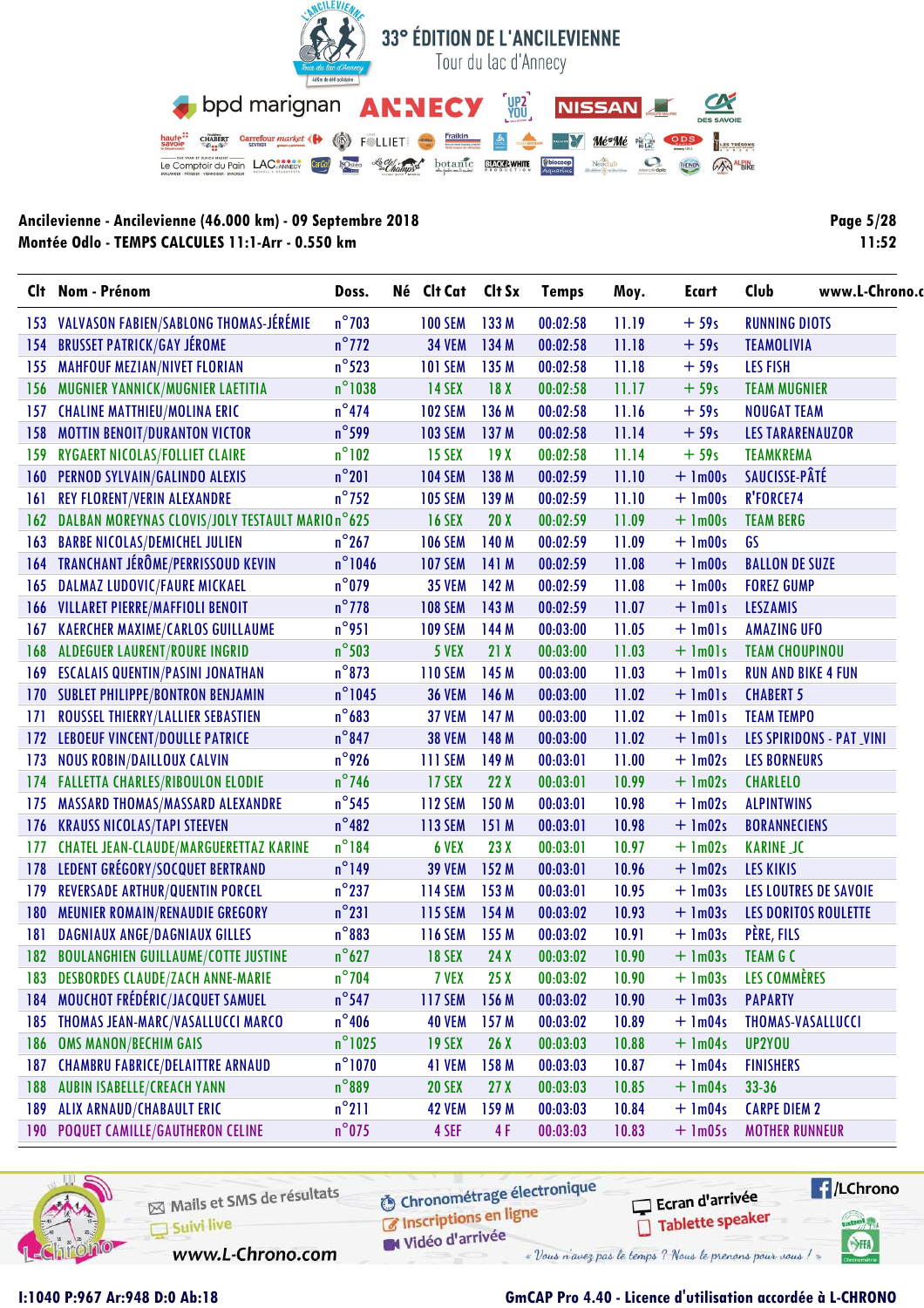

| Page 6/28 |       |  |
|-----------|-------|--|
|           | 11:52 |  |

| Clt        | Nom - Prénom                                       | Doss.            | Né Clt Cat     | Clt Sx           | <b>Temps</b> | Moy.  | Ecart       | Club<br>www.L-Chrono.o         |  |
|------------|----------------------------------------------------|------------------|----------------|------------------|--------------|-------|-------------|--------------------------------|--|
| 191        | PICOT KÉVIN/AZEAU CLARA                            | $n^{\circ}$ 024  | 21 SEX         | 28 X             | 00:03:03     | 10.83 | $+$ 1m05s   | <b>TEAM GROSSE PATATE</b>      |  |
| 192        | <b>BIZE NATHALIE/BOURGEAIS MICHEL</b>              | $n^{\circ}$ 379  | 8 VEX          | 29X              | 00:03:04     | 10.81 | $+$ 1m05s   | LES ZAMOURS LE RETOUR          |  |
| 193        | PLANELLA MORENO JUAN ANTONIO/CHARTIER JER(n°657    |                  | <b>118 SEM</b> | 160 M            | 00:03:04     | 10.81 | $+$ 1m05s   | <b>KINE TEAM</b>               |  |
| 194        | <b>POUGET BRUNO/BUISSON EMILIEN</b>                | $n^{\circ}315$   | <b>119 SEM</b> | 161M             | 00:03:04     | 10.78 | $+$ 1m05s   | <b>BUISSON POUGET</b>          |  |
| 195        | <b>GENSE AURORE/LECOUTY MAITÉ</b>                  | $n^{\circ}$ 454  | 5 SEF          | 5F               | 00:03:04     | 10.78 | $+$ 1m05s   | <b>LES FEES NO MEN</b>         |  |
| 196        | FERREIRA VALENTIN/DE BOISSIEU MICHAELLE            | $n^{\circ}$ 695  | 22 SEX         | 30X              | 00:03:04     | 10.77 | $+$ 1m05s   | LES BRIOCHES SUCRÉES           |  |
| 197        | ABAD CHRISTOPHE/ABAD MAGDALENA                     | $n^{\circ}631$   | <b>23 SEX</b>  | 31X              | 00:03:04     | 10.77 | $+$ 1m06s   | <b>HAYAI</b>                   |  |
| 198        | <b>BILLUART MAXIME/SPORTIELLO MAXIME</b>           | $n^{\circ}$ 910  | <b>120 SEM</b> | 162 M            | 00:03:04     | 10.76 | $+$ 1m06s   | <b>1 VÉLO 2 MAX</b>            |  |
| 199        | <b>COURT KEVIN/CAPARROS CEDRIC</b>                 | $n^{\circ}811$   | <b>121 SEM</b> | 163 M            | 00:03:05     | 10.76 | $+$ 1m06s   | <b>LES CHAUDS BOUILLANTS</b>   |  |
| 200        | <b>CLOIX MARIN/CHAUVOIS LUDOVIC</b>                | $n^{\circ}$ 708  | <b>122 SEM</b> | 164 M            | 00:03:05     | 10.75 | $+$ 1m06s   | <b>MARCHIKA</b>                |  |
| 201        | <b>RANDLE WILLIAM/COLOMB SYLVAIN</b>               | $n^{\circ}$ 508  | <b>123 SEM</b> | 165 M            | 00:03:05     | 10.75 | $+$ 1m06s   | <b>LES CABRIS DE LA YAUTE</b>  |  |
|            | 202 SAILLET SERGE/PIETRI STEPHANE                  | $n^{\circ}$ 534  | <b>43 VEM</b>  | 166 M            | 00:03:05     | 10.74 | $+$ 1m06s   | LA VIE EST BELLE               |  |
| 203        | <b>ARNAUD DAVID/ARNAUD MURIEL</b>                  | $n^{\circ}$ 136  | 9 VEX          | 32X              | 00:03:05     | 10.74 | $+$ 1m06s   | <b>LES ARNAUD</b>              |  |
| 204        | AMBLARD FRÉDÉRIC/FAUCHEUX JULIEN                   | $n^{\circ}$ 961  | <b>44 VEM</b>  | 167 M            | 00:03:05     | 10.74 | $+$ 1m06s   | LE CLUB                        |  |
| 205        | MÉNARD BRUNO/LALANNE DAVID                         | $n^{\circ}$ 500  | <b>45 VEM</b>  | 168 M            | 00:03:05     | 10.74 | $+$ $lm06s$ | PERS JUSSY ATHLETISME ELITE (D |  |
| 206        | DE NICOLA JEAN-PIERRE/DE NICOLA NATHAN             | $n^{\circ}$ 593  | <b>124 SEM</b> | 169 M            | 00:03:05     | 10.73 | $+$ 1m06s   | <b>LES FRANMOUILLES 1</b>      |  |
| 207        | <b>GARNIER ANTOINE/GARNIER JEAN-CLAUDE</b>         | $n^{\circ}$ 199  | <b>125 SEM</b> | 170 M            | 00:03:05     | 10.73 | $+$ 1m06s   | DE PÈRE EN FILS                |  |
| 208        | <b>RAPAILLE CÉDRIC/RUSSIAS FRED</b>                | $n^{\circ}$ 1003 | <b>46 VEM</b>  | 171M             | 00:03:05     | 10.73 | $+$ 1m06s   | <b>FRED ET CED</b>             |  |
| 209        | BONIFACIO YANNICK/SOULARD-LEGER PIERRE-EMM n°585   |                  | <b>126 SEM</b> | 172 M            | 00:03:05     | 10.72 | $+$ 1m06s   | <b>YAPE TEAM</b>               |  |
|            | 210 MANDRET YANN/BURNET-FAUCHÉ STEPHANE            | $n^{\circ}$ 250  | 47 VEM         | 173M             | 00:03:05     | 10.72 | $+$ 1m06s   | <b>LES LICHEURS FOUS</b>       |  |
| 211        | <b>BERRUX MARIE-CLAIRE/BERRUX GEORGES</b>          | $n^{\circ}1040$  | <b>10 VEX</b>  | 33 X             | 00:03:05     | 10.72 | $+$ 1m06s   | LES BG                         |  |
| 212        | <b>BELLICAUD STEPHANE/BELLICAUD GUYLENE</b>        | $n^{\circ}$ 634  | 11 VEX         | 34 X             | 00:03:05     | 10.71 | $+$ 1m07s   | LES BELLI'Z                    |  |
| 213        | VILQUIN ALICE/PUCHEU PAULINE                       | $n^{\circ}427$   | 6 SEF          | 6 F              | 00:03:06     | 10.70 | $+$ 1m07s   | <b>RUN974</b>                  |  |
| 214        | <b>DUFOND ADRIEN/TORELLE STEVE</b>                 | $n^{\circ}$ 736  | <b>127 SEM</b> | 174 M            | 00:03:06     | 10.70 | $+$ 1m07s   | LES CLAIRSEMÉS                 |  |
| 215        | <b>RAPHOZ GREG/NAULEAU PHILIPPE</b>                | $n^{\circ}1050$  | <b>128 SEM</b> | 175 M            | 00:03:06     | 10.69 | $+$ 1m07s   | <b>SPODE42-2</b>               |  |
| 216        | DAL GOBBO ESTÈVE/BORMIOLI LUCA                     | $n^{\circ}091$   | <b>48 VEM</b>  | 176 M            | 00:03:06     | 10.68 | $+$ 1m07s   | <b>ILO DREAM TEAM</b>          |  |
| 217        | PIOLOT DOCO TIFENN/RIGNAULT MÉLANIE                | $n^{\circ}$ 006  | 7 SEF          | 7 F              | 00:03:06     | 10.68 | $+$ 1m07s   | <b>CECI EST UNE BLAGUE</b>     |  |
| 218        | <b>MORET DELPHINE/MILLET MARINA</b>                | $n^{\circ}863$   | 8 SEF          | 8F               | 00:03:06     | 10.67 | $+$ 1m07s   | MM'S                           |  |
| 219        | PLISSONNIER PIERRE/PLISSONNIER-GENERET BASTIIn°404 |                  | <b>129 SEM</b> | 177 M            | 00:03:06     | 10.66 | $+$ 1m07s   | <b>LES PAUPIETTES</b>          |  |
| <b>220</b> | METRAL JEAN FRANÇOIS/BRACHET LAURENT               | $n^{\circ}373$   | <b>49 VEM</b>  | 178M             | 00:03:06     | 10.65 | $+$ 1m08s   | <b>VIVEMENT LA BIÈRE</b>       |  |
| 221        | <b>BOURGEL BORIS/LECOQ PIERRE</b>                  | $n^{\circ}$ 220  | <b>130 SEM</b> | 179 <sub>M</sub> | 00:03:06     | 10.65 | $+$ 1m08s   | <b>JEANJEAN FAN CLUB</b>       |  |
| 222        | <b>BOUDET REMI/PHÉLIP BENJAMIN</b>                 | n°1079           | <b>131 SEM</b> | 180 M            | 00:03:06     | 10.65 | $+$ 1m08s   | LE TCHNORD LA YAUTE            |  |
| 223        | RINAUDO RAPHAEL/PEREIRA JÉRÉMY                     | $n^{\circ}016$   | <b>132 SEM</b> | 181 M            | 00:03:07     | 10.63 | $+$ 1m08s   | LES LYONNAIS FIDÈLES           |  |
| 224        | <b>BRUNET PHILIPPE/VIVET PIERRE</b>                | $n^{\circ}519$   | <b>50 VEM</b>  | 182 M            | 00:03:07     | 10.61 | $+$ 1m08s   | <b>PLUS VITE !!!</b>           |  |
| 225        | MICHAUD JULIEN/BAUD OCEANE                         | $n^{\circ}$ 426  | <b>24 SEX</b>  | 35X              | 00:03:07     | 10.61 | $+$ 1m08s   | <b>ENDURANCE SHOP ANNECY</b>   |  |
| <b>226</b> | JOUVENOT LUDOVIC/ELUECQUE JÉRÉMY                   | $n^{\circ}314$   | <b>133 SEM</b> | 183 M            | 00:03:07     | 10.60 | $+$ 1m08s   | <b>TEAM CASS'PATTES</b>        |  |
| 227        | <b>LOUAIL MATHIEU/FREJACQUES MATHIEU</b>           | $n^{\circ}037$   | <b>51 VEM</b>  | 184 M            | 00:03:07     | 10.60 | $+$ 1m08s   | <b>MAURICE ET PATAPON</b>      |  |
| 228        | <b>MAISSE BRUNO/ALGOUD LAURENT</b>                 | $n^{\circ}$ 1042 | 52 VEM 185 M   |                  | 00:03:07     | 10.60 | $+$ 1m08s   | <b>CHABERT 2</b>               |  |



Mails et SMS de résultats Suivi live

**6** Chronométrage électronique Inscriptions en ligne

Vidéo d'arrivée

Ecran d'arrivée Tablette speaker



www.L-Chrono.com

« Vous n'avez pas le temps ? Nous le prenons pour vous !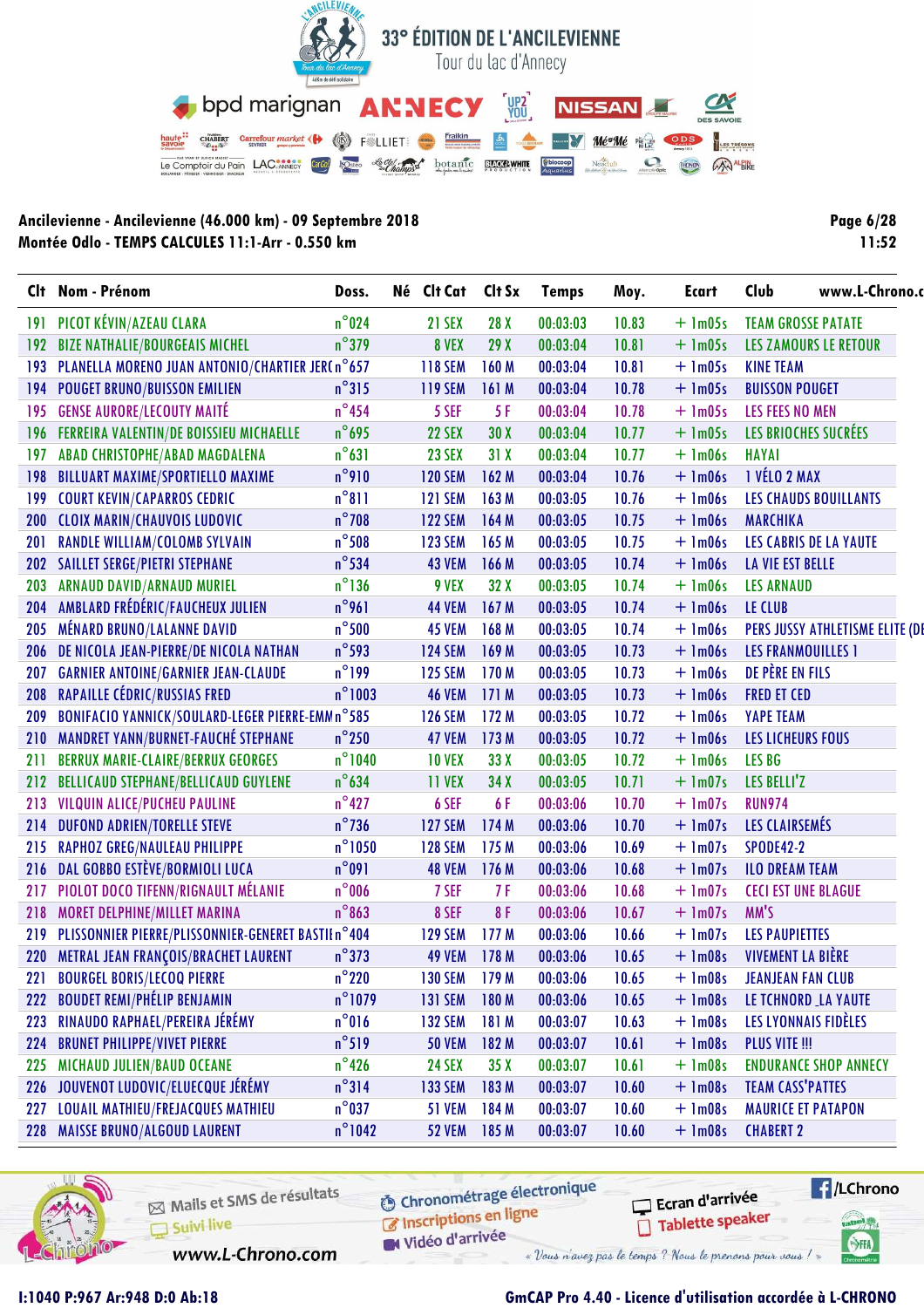

| <b>Page 7/28</b> |       |
|------------------|-------|
|                  | 11:52 |

|     | Clt Nom - Prénom                          | Doss.            | Né Clt Cat     | Clt Sx | <b>Temps</b> | Moy.  | <b>Ecart</b> | www.L-Chrono.<br>Club              |
|-----|-------------------------------------------|------------------|----------------|--------|--------------|-------|--------------|------------------------------------|
| 229 | SARNEL GUILLAUME/GILSON CÉCILE            | $n^{\circ}800$   | <b>25 SEX</b>  | 36X    | 00:03:07     | 10.60 | $+$ 1m09s    | LA BONNE ÉTOILE                    |
| 230 | <b>GARAMPON EMMANUEL/MOLARD ALINE</b>     | $n^{\circ}$ 052  | <b>12 VEX</b>  | 37X    | 00:03:08     | 10.58 | $+$ 1m09s    | <b>ESL</b>                         |
| 231 | <b>BARDONE NOE/BENOIT LENA</b>            | $n^{\circ}477$   | <b>26 SEX</b>  | 38 X   | 00:03:08     | 10.58 | $+$ 1m09s    | <b>ARVI'CYCLETTE</b>               |
| 232 | MAILLET MARIELLE/MAILLET JEAN-CHARLES     | $n^{\circ}$ 155  | <b>13 VEX</b>  | 39 X   | 00:03:08     | 10.57 | $+$ 1m09s    | <b>ALPES IS HERE</b>               |
| 233 | MULLER BERNARD/MULLER CHRISTINE           | $n^{\circ}$ 550  | <b>14 VEX</b>  | 40 X   | 00:03:08     | 10.57 | $+$ 1m09s    | <b>BERNY XSTINE</b>                |
| 234 | LEDUEY CELIE/LEBIDOIS ANTOINE             | $n^{\circ}$ 032  | 27 SEX         | 41 X   | 00:03:08     | 10.56 | $+$ 1m09s    | <b>LA HAPPY TEAM</b>               |
| 235 | <b>FONTAINE FABIEN/GATTELET LAURENT</b>   | $n^{\circ}$ 696  | <b>134 SEM</b> | 186 M  | 00:03:08     | 10.56 | $+$ 1m09s    | <b>VTTEAM</b>                      |
| 236 | <b>CORBIER KARINE/DUMONT ERIC</b>         | $n^{\circ}$ 535  | <b>15 VEX</b>  | 42 X   | 00:03:08     | 10.55 | $+$ 1m09s    | YAK'ITOUR?                         |
| 237 | <b>GWARDYS THOMAS/PIERROT JESSICA</b>     | $n^{\circ}$ 879  | <b>28 SEX</b>  | 43 X   | 00:03:08     | 10.54 | $+$ $lm10s$  | LES AMOUREUX DU LAC                |
| 238 | <b>BOIREAUD YANNICK/COTTET SOLÈNE</b>     | $n^{\circ}325$   | <b>29 SEX</b>  | 44 X   | 00:03:09     | 10.53 | $+$ $lm10s$  | <b>COCOTTE ET DAHU</b>             |
| 239 | <b>BERCHET SÉRAPHIN/BERCHET FRANÇOIS</b>  | $n^{\circ}$ 239  | <b>135 SEM</b> | 187 M  | 00:03:09     | 10.52 | $+$ $lm10s$  | <b>BIP-BIP</b>                     |
| 240 | <b>BELLE LOIC/BELLE PIERRE</b>            | $n^{\circ}$ 577  | <b>136 SEM</b> | 188 M  | 00:03:09     | 10.51 | $+$ $lm10s$  | <b>LES BELLE</b>                   |
| 241 | <b>MAZUIR THIBAUT/BUTHOD MICHAEL</b>      | $n^{\circ}$ 135  | <b>137 SEM</b> | 189 M  | 00:03:09     | 10.49 | $+$ 1m10s    | <b>LACHE RIEN</b>                  |
| 242 | PEYRAT PHILIPPE/VALLIER CELINE            | n°944            | <b>16 VEX</b>  | 45 X   | 00:03:09     | 10.49 | $+$ $lm10s$  | <b>LOS CHICOS</b>                  |
| 243 | <b>DAGUIN ELODIE/HAUET AMANDINE</b>       | $n^{\circ}$ 963  | 9 SEF          | 9 F    | 00:03:09     | 10.49 | $+$ $lm10s$  | LES FOLLES DINGUES                 |
| 244 | <b>LAGOUTTE FRANCK/DELRUE BENOIT</b>      | $n^{\circ}310$   | <b>138 SEM</b> | 190 M  | 00:03:09     | 10.49 | $+$ $lmlls$  | <b>CYBER</b>                       |
| 245 | <b>BAUDRIN VALENTIN/CORNIC ANTOINE</b>    | $n^{\circ}$ 501  | <b>139 SEM</b> | 191 M  | 00:03:10     | 10.46 | $+$ $lmlls$  | <b>PIGE ET GALOPE</b>              |
| 246 | ROUSSEAU FABRICE/DELAVALLADE CÉDRIC       | $n^{\circ}$ 178  | <b>53 VEM</b>  | 192 M  | 00:03:10     | 10.46 | $+$ $lmlls$  | <b>CARPE DIEM 1</b>                |
|     | 247 STEFANUTTI SYLVAIN/STEFANUTTI ARNAUD  | $n^{\circ}323$   | <b>54 VEM</b>  | 193 M  | 00:03:10     | 10.45 | $+$ $lmlls$  | LES FRANGINS STEF.LE RETOUR        |
|     | 248 JACOB DENIS/FLATRESSE PHILIPPE        | $n^{\circ}$ 626  | <b>55 VEM</b>  | 194 M  | 00:03:10     | 10.44 | $+$ $lmlls$  | <b>LES CHAMPIERRES</b>             |
| 249 | <b>CHARLES STÉPHANE/DUCHOSAL JULIEN</b>   | $n^{\circ}$ 775  | <b>140 SEM</b> | 195 M  | 00:03:10     | 10.43 | $+$ $lm12s$  | <b>CHARLES'S DYNASTIE</b>          |
| 250 | VIGNAND ANTOINE/BAUD ALEXIA               | $n^{\circ}441$   | <b>30 SEX</b>  | 46 X   | 00:03:10     | 10.43 | $+$ $lm12s$  | <b>LES BOLOSS</b>                  |
| 251 | <b>GUYOT ETIENNE/AFFAGARD THOMAS</b>      | n°943            | <b>141 SEM</b> | 196 M  | 00:03:10     | 10.43 | $+$ $lm12s$  | <b>LES AFFAYOTS</b>                |
| 252 | <b>ALLAFORT ALEXANDRE/VITU ROMAIN</b>     | $n^{\circ}$ 686  | <b>142 SEM</b> | 197M   | 00:03:11     | 10.42 | $+$ $lm12s$  | <b>TEAM ICAM</b>                   |
| 253 | DUFAURET ENZO/REYNAUD MÉLANIE             | $n^{\circ}$ 663  | <b>31 SEX</b>  | 47 X   | 00:03:11     | 10.41 | $+$ $lm12s$  | <b>LES AIXOIS</b>                  |
|     | 254 CASTE MATTHIEU/DASSIN SYLVAIN         | $n^{\circ}$ 592  | <b>143 SEM</b> | 198 M  | 00:03:11     | 10.41 | $+$ 1m12s    | TIC ET TAC                         |
| 255 | MORAND THIBAUT/CUYNET MATTHIEU            | $n^{\circ}$ 794  | <b>32 SEX</b>  | 48 X   | 00:03:11     | 10.40 | $+$ $lm12s$  | <b>P'TITS POTES</b>                |
| 256 | <b>SORIN SOPHIE/SORIN EMMANUEL</b>        | $n^{\circ}$ 1062 | <b>17 VEX</b>  | 49 X   | 00:03:11     | 10.40 | $+$ $lm12s$  | <b>CHABERT 15</b>                  |
| 257 | <b>VULLIET SYLVAIN/LE ROUX GUILLAUME</b>  | $n^{\circ}$ 798  | <b>144 SEM</b> | 199 M  | 00:03:11     | 10.39 | $+$ $lm12s$  | <b>DASSAULT MONTAGNE - LES THO</b> |
|     | 258 OUGIER OLIVIER/NOMBRET MICKAEL        | $n^{\circ}$ 1054 | <b>56 VEM</b>  | 200 M  | 00:03:11     | 10.39 | $+$ $lm12s$  | <b>CARREFOUR MARKET 2</b>          |
|     | 259 EGLIZOT BRICE/GUIRAUTON ALEXANDRE     | $n^{\circ}812$   | <b>145 SEM</b> | 201 M  | 00:03:11     | 10.38 | $+$ $lm12s$  | <b>BRICE ET ALEX</b>               |
|     | 260 CLÉMENT CHAMPION/VACHER GEORGES       | $n^{\circ}$ 594  | <b>146 SEM</b> | 202 M  | 00:03:11     | 10.38 | $+$ $lm12s$  | <b>DJ CLEM FEAT MR JO</b>          |
| 261 | <b>QUEVAL MARC/HENRY SOLENE</b>           | $n^{\circ}$ 522  | <b>33 SEX</b>  | 50 X   | 00:03:12     | 10.36 | $+$ $lm13s$  | <b>ESL MIXTE 1</b>                 |
| 262 | <b>AYROULET NICOLAS/LEMAITRE LAURENT</b>  | $n^{\circ}$ 335  | <b>147 SEM</b> | 203 M  | 00:03:12     | 10.36 | $+$ $lm13s$  | <b>NO PAIN NO GAIN</b>             |
| 263 | MOLLIET-VERDAN VALÉRIAN/VIGNAL ROBIN      | $n^{\circ}809$   | <b>148 SEM</b> | 204 M  | 00:03:12     | 10.35 | $+$ $lm13s$  | L'AMBASSADE                        |
| 264 | WOLFF NICOLAS/OSTINELLI RAPHAEL           | $n^{\circ}$ 1080 | <b>149 SEM</b> | 205 M  | 00:03:12     | 10.35 | $+$ $lm13s$  | <b>BPD MARIGNAN X LA CHAUSSETT</b> |
| 265 | <b>GREGORIS FLORIENT/GREGORIS JUSTINE</b> | $n^{\circ}$ 528  | <b>34 SEX</b>  | 51 X   | 00:03:12     | 10.32 | $+$ 1m14s    | <b>LES GREGO</b>                   |
|     | 266 MERIEUX CHARLOTTE/MERIEUX BENOIT      | $n^{\circ}$ 094  | <b>35 SEX</b>  | 52 X   | 00:03:12     | 10.32 | $+$ $lm14s$  | <b>BEN ET CHACHA</b>               |



Mails et SMS de résultats Suivi live

www.L-Chrono.com

**6** Chronométrage électronique Inscriptions en ligne

Vidéo d'arrivée

Ecran d'arrivée Tablette speaker

« Vous n'avez pas le temps ? Nous le prenons pour vous !

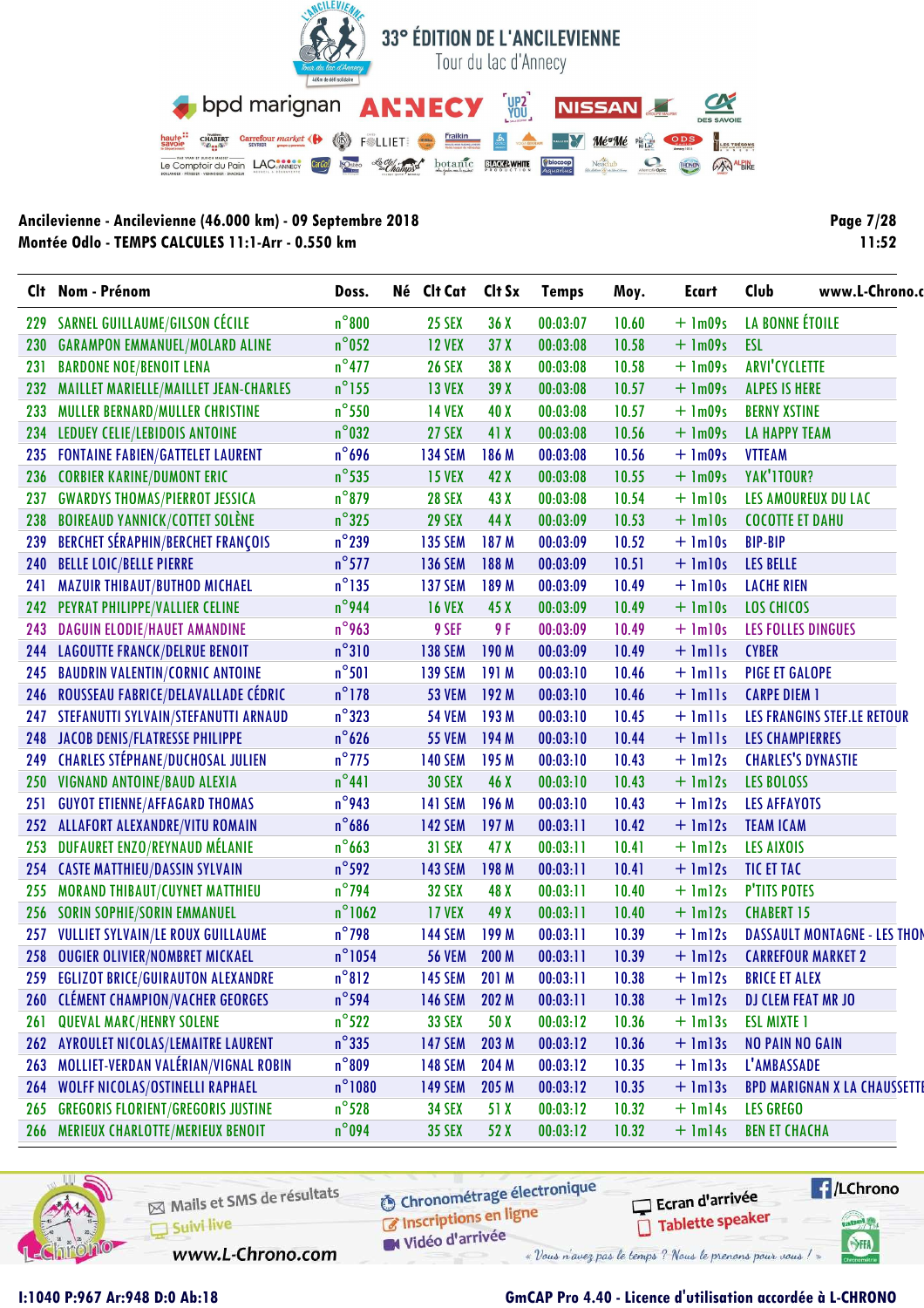

| <b>Page 8/28</b> |       |
|------------------|-------|
|                  | 11:52 |

|     | Clt Nom - Prénom                              | Doss.           |  | Né Clt Cat Clt Sx |       | <b>Temps</b> | Moy.  | <b>Ecart</b> | www.L-Chrono.<br>Club              |
|-----|-----------------------------------------------|-----------------|--|-------------------|-------|--------------|-------|--------------|------------------------------------|
| 267 | <b>CHEVALIER MICKAEL/FLOCARD JULIEN</b>       | $n^{\circ}$ 742 |  | <b>150 SEM</b>    | 206 M | 00:03:12     | 10.31 | $+$ $lm14s$  | <b>MIKE JUL</b>                    |
| 268 | <b>VEYRAT JULIEN/BASTIAN DYLAN</b>            | $n^{\circ}251$  |  | <b>151 SEM</b>    | 207 M | 00:03:12     | 10.31 | $+$ 1m14s    | DURACELL                           |
| 269 | <b>BURTIN CHRISTOPHE/COTTET PUINEL SYLVIE</b> | $n^{\circ}$ 255 |  | <b>18 VEX</b>     | 53 X  | 00:03:13     | 10.30 | $+$ 1m14s    | <b>CHRISTOSYL</b>                  |
|     | 270 TONINI MATTHIEU/CHAPELLET MARC ANTOINE    | $n^{\circ}$ 033 |  | <b>152 SEM</b>    | 208 M | 00:03:13     | 10.30 | $+$ $lm14s$  | JE DÉTESTE COURRIR                 |
| 271 | <b>GAILLARD AUDREY/COMBES ARIANE</b>          | $n^{\circ}$ 907 |  | 1 VEF             | 10F   | 00:03:13     | 10.29 | $+$ 1m14s    | <b>SUPER A</b>                     |
| 272 | <b>ELSTON CHRISTIAN/RISPE MICHAEL</b>         | $n^{\circ}358$  |  | <b>57 VEM</b>     | 209 M | 00:03:13     | 10.27 | $+$ $lm14s$  | <b>LES SOUFFLES</b>                |
| 273 | <b>BOENNEC KEVIN/MARTY CYRIL</b>              | $n^{\circ}541$  |  | <b>153 SEM</b>    | 210M  | 00:03:13     | 10.26 | $+$ 1m15s    | <b>LES XELORS</b>                  |
| 274 | <b>HÉBERT ERIC/VIAUD ISABELLE</b>             | $n^{\circ}109$  |  | <b>36 SEX</b>     | 54 X  | 00:03:13     | 10.26 | $+$ 1m15s    | <b>VIVEMENT LES VACANCES!!</b>     |
| 275 | <b>OGIER MATHIAS/FALCO TONY</b>               | $n^{\circ}$ 782 |  | <b>154 SEM</b>    | 211 M | 00:03:13     | 10.26 | $+$ 1m15s    | <b>SACRÉS BRISCARDS</b>            |
| 276 | MOREL ERIC/MOREL THIERRY                      | $n^{\circ}$ 145 |  | <b>155 SEM</b>    | 212 M | 00:03:13     | 10.26 | $+$ $lm15s$  | <b>THE BROTHERS</b>                |
| 277 | VICARINI RÉMY/MELCHIOR GAUTHIER               | $n^{\circ}$ 008 |  | <b>156 SEM</b>    | 213 M | 00:03:14     | 10.26 | $+$ 1m15s    | <b>PSA CREW</b>                    |
| 278 | <b>COSTA JOSEPH/GATTOLIN PASCAL</b>           | $n^{\circ}$ 374 |  | <b>58 VEM</b>     | 214 M | 00:03:14     | 10.25 | $+$ $lm15s$  | <b>BRESSOLMANIA</b>                |
| 279 | <b>CURRAL JACKY/DUMAZ JEROME</b>              | $n^{\circ}$ 656 |  | <b>59 VEM</b>     | 215 M | 00:03:14     | 10.23 | $+$ $lm15s$  | <b>TEAM BERTHELOT</b>              |
| 280 | <b>BAILLY STÉPHANE/MAQUIN ROMAIN</b>          | $n^{\circ}$ 791 |  | <b>157 SEM</b>    | 216 M | 00:03:14     | 10.22 | $+$ 1m15s    | <b>LOS PRIMOS</b>                  |
| 281 | <b>FRESNEL FABIEN/GULLI CHRISTOPHE</b>        | $n^{\circ}260$  |  | <b>60 VEM</b>     | 217 M | 00:03:14     | 10.22 | $+$ 1m15s    | <b>CGFF</b>                        |
| 282 | VIGNERON JONATHAN/LIACI ALEXANDRE             | $n^{\circ}$ 692 |  | <b>158 SEM</b>    | 218 M | 00:03:14     | 10.21 | $+$ $lm16s$  | <b>LES DOUSHS</b>                  |
| 283 | <b>TREUIL PHILIPPE/JEAN MARC</b>              | $n^{\circ}$ 570 |  |                   | 219 M | 00:03:15     | 10.20 | $+$ 1m16s    | <b>PHIMARC</b>                     |
| 284 | <b>DOUGE LUDOVIC/JANIN SIMON</b>              | $n^{\circ}$ 148 |  |                   | 220 M | 00:03:15     | 10.19 | $+$ $lm16s$  | <b>DOUGE 2</b>                     |
| 285 | <b>GOURMELON MARC/GLATRE ROMAIN</b>           | $n^{\circ}$ 729 |  | <b>62 VEM</b>     | 221 M | 00:03:15     | 10.19 | $+$ $lm16s$  | <b>LA MOPILETTE</b>                |
| 286 | <b>MARTINOT FRANÇOIS/MOUTIN JORIS</b>         | $n^{\circ}$ 927 |  | <b>63 VEM</b>     | 222 M | 00:03:15     | 10.18 | $+$ $lm16s$  | <b>LES LIBELLULES</b>              |
| 287 | DELÉTRAZ GÉRARD/DELETRAZ MARIELLE             | $n^{\circ}$ 343 |  | <b>19 VEX</b>     | 55 X  | 00:03:15     | 10.18 | $+$ $lml$    | <b>TEAM TRIANDINE TRAIL</b>        |
| 288 | <b>DYEN CÉDRIC/NOURI JENNY</b>                | $n^{\circ}$ 443 |  | <b>20 VEX</b>     | 56 X  | 00:03:15     | 10.18 | $+$ $lml$ 6s | LES PICAS                          |
| 289 | <b>JANUEL ETIENNE/VENDETTI STEPHANE</b>       | $n^{\circ}$ 469 |  | <b>160 SEM</b>    | 223 M | 00:03:15     | 10.16 | $+$ $lm17s$  | <b>NJOY</b>                        |
| 290 | <b>PALMIER ERIC/VALETTE RÉMY</b>              | $n^{\circ}$ 334 |  | <b>161 SEM</b>    | 224 M | 00:03:15     | 10.15 | $+$ $lm17s$  | <b>NAGEURS DANS L'ÂME</b>          |
| 291 | MORESCHETTI VINCENT/VOILQUIN THOMAS           | $n^{\circ}$ 633 |  | <b>162 SEM</b>    | 225 M | 00:03:16     | 10.15 | $+$ $lm17s$  | <b>LES ZEDOU</b>                   |
| 292 | <b>MAJEUR CHRISTELLE/MAJEUR LUCIE</b>         | $n^{\circ}$ 700 |  | <b>10 SEF</b>     | 11F   | 00:03:16     | 10.13 | $+$ 1m17s    | <b>MAJEUR</b>                      |
| 293 | MOREL FREDERIC/SAGE LAURENT                   | $n^{\circ}019$  |  | <b>163 SEM</b>    | 226 M | 00:03:16     | 10.13 | $+$ 1m17s    | $-3:00$                            |
| 294 | <b>GAVEL SOPHIE/CATTIN NATHALIE</b>           | $n^{\circ}$ 676 |  | 2 VEF             | 12F   | 00:03:16     | 10.12 | $+$ $lm17s$  | <b>NO PAIN NO GAIN</b>             |
| 295 | LUCARAIN CLÉMENT/PIEMONTESE MAXIME            | $n^{\circ}$ 853 |  | <b>164 SEM</b>    | 227 M | 00:03:16     | 10.11 | $+$ $lm17s$  | <b>ISS MEN</b>                     |
|     | 296 MAILLER SOLENNE/MAILLER CLÉMENT           | $n^{\circ}$ 243 |  | <b>37 SEX</b>     | 57 X  | 00:03:16     | 10.11 | $+$ $lm18s$  | <b>TEAM MAILLER</b>                |
|     | 297 GAUTHIER ALIX/BURNET PIERRE               | $n^{\circ}070$  |  | <b>38 SEX</b>     | 58 X  | 00:03:17     | 10.10 | $+$ $lm18s$  | <b>BLUE SUZIE AND WHITE MARCEL</b> |
| 298 | <b>BLIN PATRICK/BLIN BASTIEN</b>              | $n^{\circ}$ 215 |  | <b>165 SEM</b>    | 228 M | 00:03:17     | 10.10 | $+$ $lm18s$  | <b>PATRICK ET BASTIEN</b>          |
| 299 | <b>WACKER VALERIE/THOMMEN EMILIE</b>          | $n^{\circ}921$  |  | 3 VEF             | 13F   | 00:03:17     | 10.08 | $+$ 1m18s    | SAPERLI'POUPETTES                  |
| 300 | <b>TARANTOLA JULIEN/TRIVERO GUILLAUME</b>     | $n^{\circ}$ 457 |  | <b>166 SEM</b>    | 229 M | 00:03:17     | 10.08 | $+$ $lm18s$  | <b>BOIS CANON JT'Y DIS</b>         |
| 301 | LAVANCHY SYLVAIN / FRANKL MICHAEL             | $n^{\circ}818$  |  | <b>167 SEM</b>    | 230 M | 00:03:17     | 10.08 | $+$ $lm18s$  | <b>FROGGYS</b>                     |
| 302 | EL HADEUF SAMIR/CONAND DAVID                  | $n^{\circ}$ 709 |  | <b>64 VEM</b>     | 231 M | 00:03:17     | 10.08 | $+$ $lm18s$  | <b>AVO TEAM</b>                    |
| 303 | <b>BINESSE CHRISTOPHE/DESPRES STÉPHANE</b>    | $n^{\circ}$ 672 |  | <b>65 VEM</b>     | 232 M | 00:03:17     | 10.07 | $+$ $lm18s$  | <b>LES BOUCANAIS</b>               |
|     | 304 GOFFINET GENEVIÈVE/COURTOIS CHRISTINE     | $n^{\circ}100$  |  | 11 SEF            | 14F   | 00:03:17     | 10.07 | $+$ $lm18s$  | <b>RUN AND BIKE MAMS</b>           |



Mails et SMS de résultats Suivi live

www.L-Chrono.com

**6** Chronométrage électronique Inscriptions en ligne

Vidéo d'arrivée

Ecran d'arrivée Tablette speaker



I:1040 P:967 Ar:948 D:0 Ab:18

### GmCAP Pro 4.40 - Licence d'utilisation accordée à L-CHRONO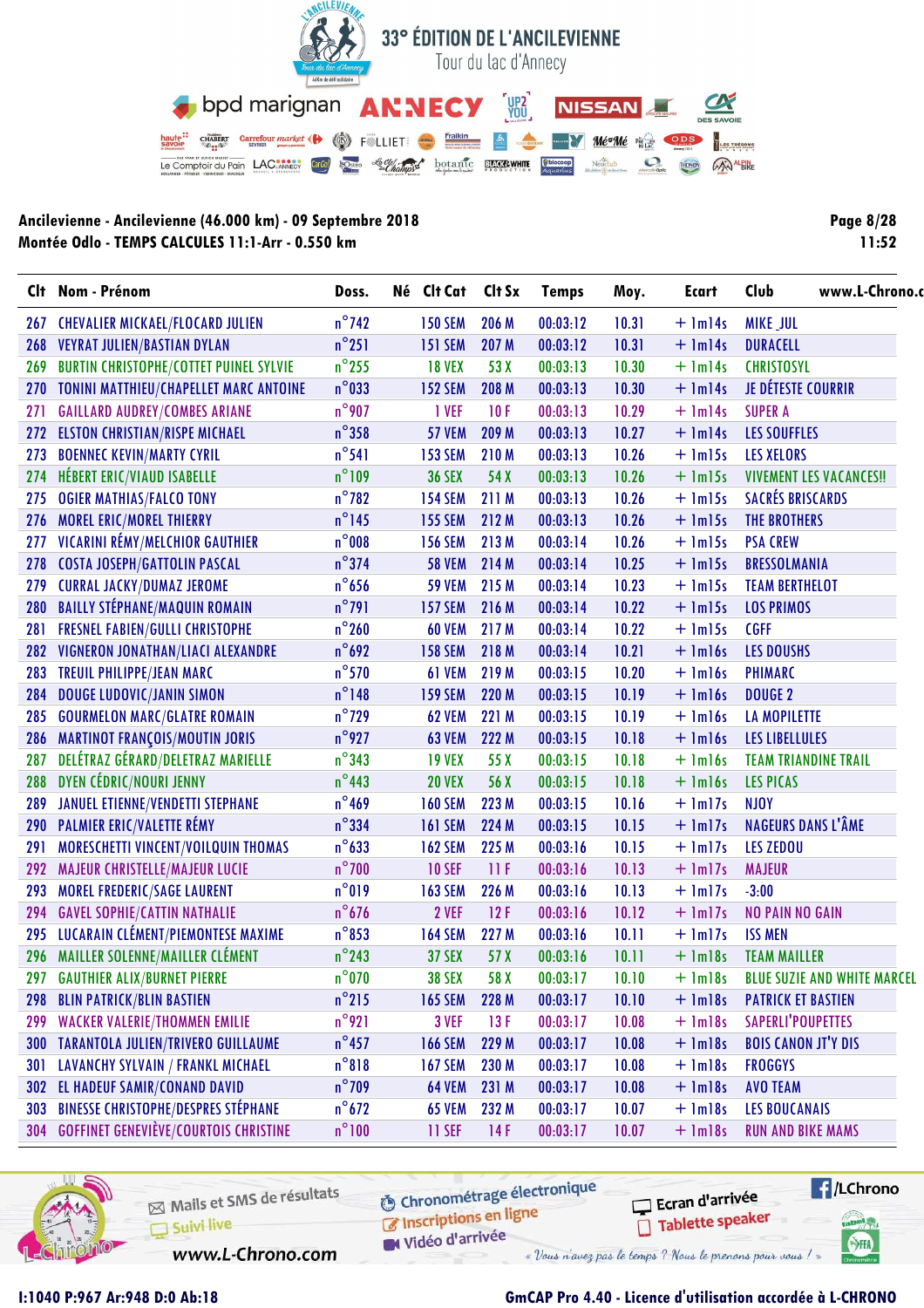

| <b>Page 9/28</b> |
|------------------|
| 11:52            |

| Clt | Nom - Prénom                                          | Doss.            | Né Clt Cat     | Clt Sx | <b>Temps</b> | Moy.  | Ecart       | Club<br>www.L-Chrono.o              |  |  |
|-----|-------------------------------------------------------|------------------|----------------|--------|--------------|-------|-------------|-------------------------------------|--|--|
| 305 | <b>PERRET NADÈGE/MESSORI TIM</b>                      | $n^{\circ}$ 750  | <b>39 SEX</b>  | 59 X   | 00:03:18     | 10.04 | $+$ $lm19s$ | NADÈGE ET TIM                       |  |  |
| 306 | VEGAS LOÏC/FETTAL ARIS                                | $n^{\circ}$ 998  | <b>168 SEM</b> | 233 M  | 00:03:18     | 10.02 | $+$ $lm19s$ | LES GAZELLES DE LA COMPTA           |  |  |
| 307 | <b>CHARVIN ANTOINE/MERCIER XAVIER</b>                 | $n^{\circ}$ 139  | <b>169 SEM</b> | 234 M  | 00:03:18     | 10.02 | $+$ $lm19s$ | <b>MIKE HORNNECY</b>                |  |  |
| 308 | AUDIBRAN FABIEN/CHEMIN JEAN-CHRISTOPHE                | $n^{\circ}$ 232  | <b>170 SEM</b> | 235 M  | 00:03:18     | 10.02 | $+$ $lm19s$ | <b>LES BLONDS</b>                   |  |  |
| 309 | <b>BAUSSAND HERVÉ/IGIER LÉA</b>                       | $n^{\circ}$ 1077 | <b>40 SEX</b>  | 60 X   | 00:03:18     | 10.01 | $+$ $lm19s$ | <b>TEAM 42KM195</b>                 |  |  |
| 310 | <b>DELON GUILLAUME/DELON DIDIER</b>                   | $n^{\circ}$ 121  | <b>171 SEM</b> | 236 M  | 00:03:18     | 10.01 | $+$ $lm19s$ | <b>FATHER AND SON</b>               |  |  |
| 311 | MOULART ALEXANDRE/MICHELI JEROME                      | $n^{\circ}641$   | <b>66 VEM</b>  | 237 M  | 00:03:18     | 10.01 | $+$ 1m20s   | <b>CAILLONS</b>                     |  |  |
|     | 312 HILTBRUNNER DAVID/M?RENDOL ALBAN                  | $n^{\circ}1018$  | 67 VEM         | 238 M  | 00:03:19     | 9.98  | $+$ 1m20s   | <b>LES BARBARES</b>                 |  |  |
|     | 313 TENANT FRÉDÉRIC/BOUILLOT DIDIER                   | $n^{\circ}892$   | <b>68 VEM</b>  | 239 M  | 00:03:19     | 9.96  | $+$ 1m20s   | <b>LES VAILLANTS</b>                |  |  |
| 314 | <b>GIACHINO CLÉMENT/PETITCLERC CAROLINE</b>           | $n^{\circ}$ 174  | 41 SEX         | 61 X   | 00:03:19     | 9.95  | $+$ $lm21s$ | <b>LES VIGNOCOUREURS</b>            |  |  |
| 315 | <b>AUBERT DELPHINE/BOEHLER VINCENT</b>                | $n^{\circ}860$   | 42 SEX         | 62X    | 00:03:19     | 9.95  | $+$ $lm21s$ | <b>LES BOLIDES</b>                  |  |  |
|     | 316 FONTAINE JEROME/VERNON STEPHANE                   | $n^{\circ}471$   | <b>172 SEM</b> | 240 M  | 00:03:20     | 9.95  | $+$ $lm21s$ | <b>FONVER</b>                       |  |  |
| 317 | PAILLARDET FLORENT/PAILLARDET BRUNO                   | $n^{\circ}$ 575  | <b>69 VEM</b>  | 241 M  | 00:03:20     | 9.95  | $+$ $lm21s$ | RCT <sub>1</sub>                    |  |  |
| 318 | <b>BOUVRET BENOIT/LONCHAMPT ANNE</b>                  | $n^{\circ}017$   | <b>21 VEX</b>  | 63 X   | 00:03:20     | 9.94  | $+$ $lm21s$ | <b>LA BB TEAM</b>                   |  |  |
| 319 | <b>BRACHET JEAN-CLAUDE/DUCLOS BÉRANGÈRE</b>           | $n^{\circ}$ 408  | <b>22 VEX</b>  | 64 X   | 00:03:20     | 9.94  | $+$ $lm21s$ | <b>POUR QUELQUES HEURES D'INTIN</b> |  |  |
| 320 | <b>VELAY MATTHIEU/VELAY LAURIE</b>                    | $n^{\circ}601$   | 43 SEX         | 65 X   | 00:03:20     | 9.93  | $+$ $lm21s$ | <b>MATT_LO</b>                      |  |  |
| 321 | <b>SUBLET BENOIT/CODRON MARC-ANTOINE</b>              | $n^{\circ}$ 898  | <b>173 SEM</b> | 242 M  | 00:03:20     | 9.93  | $+$ $lm21s$ | <b>FAONS TEAM</b>                   |  |  |
| 322 | <b>REYNIER JEAN MICHEL/DRAVET PASCAL</b>              | $n^{\circ}$ 1052 | <b>70 VEM</b>  | 243 M  | 00:03:20     | 9.93  | $+$ $lm21s$ | <b>CARREFOUR MARKET 3</b>           |  |  |
| 323 | <b>CARADEC GUENHAEL/SOILIHI SYLVAIN</b>               | $n^{\circ}805$   | 71 VEM         | 244 M  | 00:03:20     | 9.92  | $+$ $lm21s$ | <b>LES CHEVELUS BLEUS</b>           |  |  |
| 324 | <b>BERTRAND GUILLAUME/BILLET PIERRE</b>               | $n^{\circ}$ 154  | <b>174 SEM</b> | 245 M  | 00:03:20     | 9.92  | $+$ $lm21s$ | <b>LES GALACTIQUES !!!</b>          |  |  |
| 325 | <b>MORLAN THIBAUD/BERTONNIER ALAIN</b>                | $n^{\circ}$ 837  | <b>175 SEM</b> | 246 M  | 00:03:20     | 9.92  | $+$ $lm21s$ | <b>TRAIL BROTHER TEAM</b>           |  |  |
|     | 326 THEVENOT GILLES/ZIMNY ERIC                        | $n^{\circ}$ 957  | <b>72 VEM</b>  | 247 M  | 00:03:20     | 9.91  | $+$ $lm21s$ | <b>CRAZY RUNNERS</b>                |  |  |
| 327 | TAILLAND JOHAN/INNOCENTI GUILLAUME                    | $n^{\circ}$ 588  | <b>73 VEM</b>  | 248 M  | 00:03:20     | 9.91  | $+$ $lm21s$ | <b>YOGUI</b>                        |  |  |
| 328 | <b>GAUTHIER SIMON/JENVRIN LUC</b>                     | $n^{\circ}$ 744  | <b>176 SEM</b> | 249 M  | 00:03:20     | 9.91  | $+$ $lm21s$ | <b>LES BAUDETS DU POITOU</b>        |  |  |
| 329 | <b>DERUAZ BENJAMIN/DOMENGE FABIENNE</b>               | $n^{\circ}1061$  | <b>23 VEX</b>  | 66 X   | 00:03:21     | 9.89  | $+$ 1m22s   | B'N B                               |  |  |
|     | 330 LE HARVEL DE GONNEVILLE NICOLAS/CANTECORP K n°760 |                  | <b>177 SEM</b> | 250 M  | 00:03:21     | 9.88  | $+$ 1m22s   | <b>LES BRANQUIGNOLS</b>             |  |  |
| 331 | <b>LEROY VINCENT/SIMOES BRUNO</b>                     | $n^{\circ}822$   | <b>178 SEM</b> | 251 M  | 00:03:21     | 9.88  | $+$ 1m22s   | <b>6000D TEAM</b>                   |  |  |
| 332 | <b>BELLEC ADRIEN/TOURNAY GILLES</b>                   | $n^{\circ}$ 1078 | <b>179 SEM</b> | 252 M  | 00:03:21     | 9.87  | $+$ 1m22s   | <b>LES BONNAYSIENS</b>              |  |  |
| 333 | <b>DESTRES EMMANUEL/GALLOT LAURENT</b>                | $n^{\circ}305$   | <b>180 SEM</b> | 253 M  | 00:03:21     | 9.87  | $+$ 1m22s   | <b>DESGALTRELOT</b>                 |  |  |
| 334 | <b>WOJCIK MARIE/BERNARD JESSIKA</b>                   | $n^{\circ}$ 087  | <b>12 SEF</b>  | 15F    | 00:03:21     | 9.86  | $+$ 1m22s   | <b>JESS AND KIKI</b>                |  |  |
|     | 335 JUNGERS CAMILLE/CARMINATI AXEL                    | $n^{\circ}$ 929  | 44 SEX         | 67X    | 00:03:21     | 9.86  | $+$ $lm22s$ | <b>CAMEL</b>                        |  |  |
| 336 | <b>BONNEVILLE PHILIPPE/COMBES FRÉDÉRIC</b>            | $n^{\circ}$ 266  | <b>74 VEM</b>  | 254 M  | 00:03:21     | 9.86  | $+$ 1m22s   | <b>ATSCAF DES SAVOIE</b>            |  |  |
| 337 | PASTORELLO PHILIPPE/LACROIX JIMMY                     | $n^{\circ}$ 735  | <b>75 VEM</b>  | 255 M  | 00:03:21     | 9.86  | $+$ 1m23s   | <b>LES RETARDATAIRES</b>            |  |  |
| 338 | <b>TOURAIS ALEXANDRE/VIONNET JEAN</b>                 | $n^{\circ}$ 936  | <b>181 SEM</b> | 256 M  | 00:03:22     | 9.85  | $+$ 1m23s   | <b>TOUVIO CONNEXION</b>             |  |  |
| 339 | <b>RIETSCH DAMIEN/SANNER PIERRE</b>                   | $n^{\circ}472$   | <b>182 SEM</b> | 257 M  | 00:03:22     | 9.84  | $+$ 1m23s   | <b>ELSASS TEAM</b>                  |  |  |
| 340 | <b>CLERC PITHON QUENTIN / DELCORDE JULIEN</b>         | $n^{\circ}803$   | <b>183 SEM</b> | 258 M  | 00:03:22     | 9.84  | $+$ 1m23s   | LES LATERAUX DU COC                 |  |  |
| 341 | <b>GAY NICOLAS/FAVRE PETIT MERMET SERGE</b>           | $n^{\circ}021$   | <b>184 SEM</b> | 259 M  | 00:03:22     | 9.84  | $+$ 1m23s   | <b>FAVRE GAY</b>                    |  |  |
|     | <b>342 VIRICEL CLARA/FRANÇON JULIETTE</b>             | $n^{\circ}$ 958  | <b>13 SEF</b>  | 16F    | 00:03:22     | 9.84  | $+$ 1m23s   | <b>LES PATATES</b>                  |  |  |



Mails et SMS de résultats Suivi live

www.L-Chrono.com

**6** Chronométrage électronique Inscriptions en ligne

Vidéo d'arrivée

Ecran d'arrivée Tablette speaker



#### GmCAP Pro 4.40 - Licence d'utilisation accordée à L-CHRONO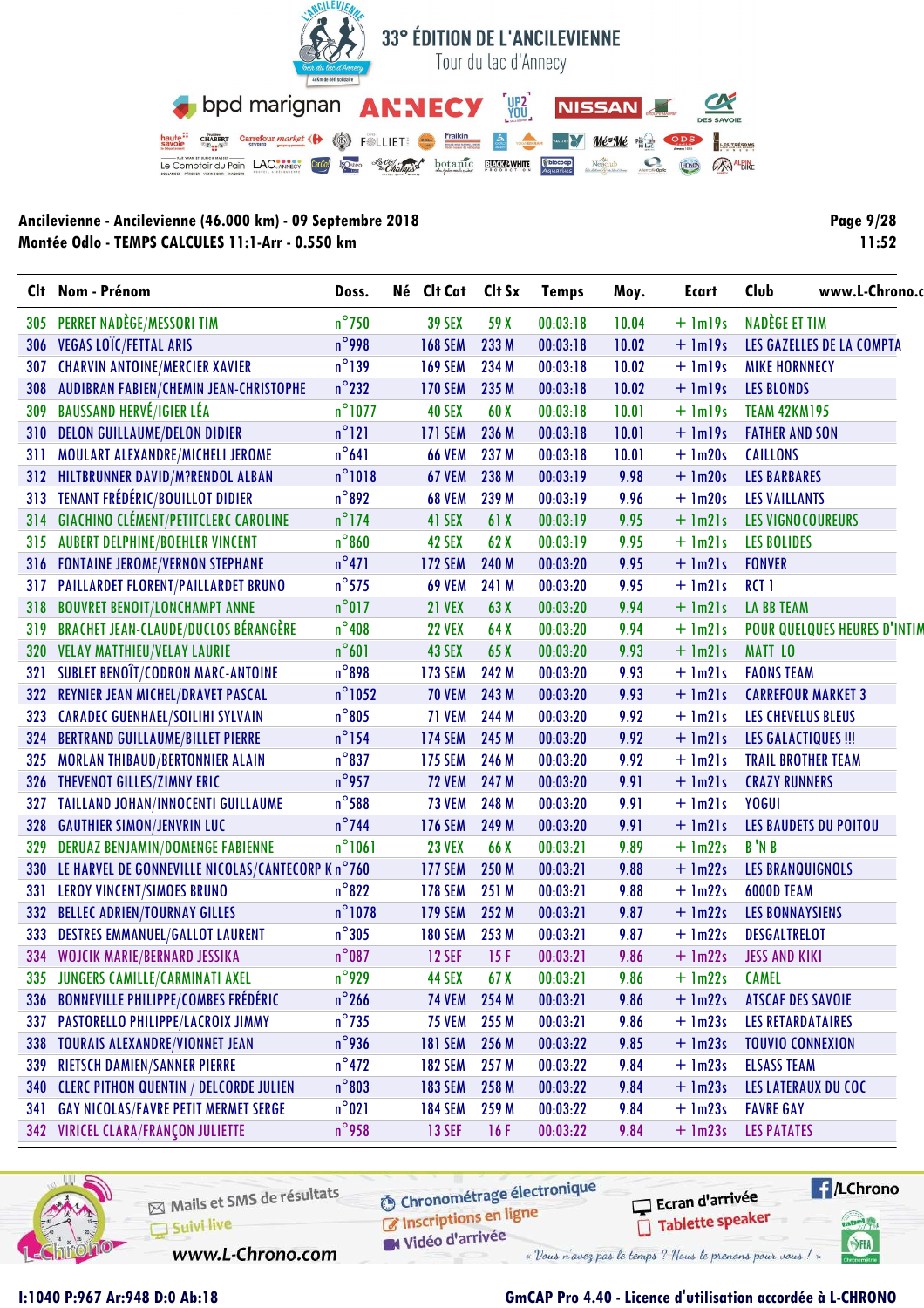

| <b>Page 10/28</b> |
|-------------------|
| 11:52             |

|            | Clt Nom - Prénom                            | Doss.           | Né Clt Cat     | Clt Sx | <b>Temps</b> | Moy. | Ecart       | Club<br>www.L-Chrono.         |  |  |
|------------|---------------------------------------------|-----------------|----------------|--------|--------------|------|-------------|-------------------------------|--|--|
| 343        | <b>ROHRER ANNABELLE/MAITRE SYLVIE</b>       | $n^{\circ}$ 779 | 4 VEF          | 17F    | 00:03:22     | 9.84 | $+$ 1m23s   | <b>TEAM VIVAL</b>             |  |  |
| 344        | <b>RAYMOND WALTER/ROUX DAVID</b>            | $n^{\circ}$ 678 | <b>185 SEM</b> | 260 M  | 00:03:22     | 9.82 | $+$ 1m23s   | LES COUZ'                     |  |  |
| 345        | <b>FLAVIN ALEXA/MERIENNE THÉO</b>           | $n^{\circ}838$  | 45 SEX         | 68 X   | 00:03:22     | 9.82 | $+$ 1m23s   | <b>COUCOU LES SAGOUINS</b>    |  |  |
| 346        | <b>SERRATORE DELPHINE/DAVIN CEDRIC</b>      | $n^{\circ}$ 674 | <b>46 SEX</b>  | 69 X   | 00:03:22     | 9.82 | $+$ 1m23s   | <b>STUDIO COACHING</b>        |  |  |
| 347        | MONANGE PASCALE/GUILLAUMIN CAROLE           | $n^{\circ}688$  | 5 VEF          | 18F    | 00:03:22     | 9.81 | $+$ 1m23s   | <b>AVOC WOMEN</b>             |  |  |
| 348        | PETERLINI VINCENT/PETERLINI JOHANNA         | $n^{\circ}$ 039 | 47 SEX         | 70 X   | 00:03:22     | 9.81 | $+$ 1m24s   | MÊMEPASMAL!                   |  |  |
| 349        | <b>COLPO ISABELLE/FAVRE REGUILLON LOÏC</b>  | $n^{\circ}$ 065 | 48 SEX         | 71X    | 00:03:22     | 9.81 | $+$ 1m24s   | LES ZINZINS DE L'ESPACE       |  |  |
|            | 350 LARUE STÉPHANE/SIMON JÉRÉMY             | $n^{\circ}$ 494 | <b>186 SEM</b> | 261 M  | 00:03:23     | 9.79 | $+$ 1m24s   | <b>CHASSEURS DE PAPILLONS</b> |  |  |
| 351        | <b>SCHMIDT ARLETT/UMEK SABINE</b>           | $n^{\circ}781$  | <b>14 SEF</b>  | 19F    | 00:03:23     | 9.78 | $+$ 1m24s   | <b>DIE KLEENEN</b>            |  |  |
| 352        | <b>FOUQUET JEAN-PIERRE/ROUSSÉ SYLVAIN</b>   | $n^{\circ}$ 268 | <b>76 VEM</b>  | 262 M  | 00:03:23     | 9.78 | $+$ 1m24s   | <b>TRIANDINE TOUCH</b>        |  |  |
| 353        | MASSFELDER JULIE/MASSFELDER CAROLINE        | $n^{\circ}$ 009 | <b>15 SEF</b>  | 20F    | 00:03:23     | 9.77 | $+$ 1m24s   | <b>MINUS ET CORTEX</b>        |  |  |
| 354        | <b>GATTUSO MATTIA/GATTUSO FRANCESCO</b>     | $n^{\circ}$ 849 | 49 SEX         | 72 X   | 00:03:23     | 9.77 | $+$ 1m24s   | <b>SISTABRO</b>               |  |  |
| 355        | <b>GABARD DELPHINE/BUTTIGLIERI STEPHANE</b> | $n^{\circ}$ 554 | <b>50 SEX</b>  | 73 X   | 00:03:23     | 9.77 | $+$ 1m24s   | <b>MOMOMOJITOS</b>            |  |  |
|            | 356 TESSIER NICOLAS/LANEVERE MARIE          | $n^{\circ}$ 096 | <b>51 SEX</b>  | 74 X   | 00:03:23     | 9.76 | $+$ 1m25s   | LES ÂNES VERTS                |  |  |
| 357        | <b>FLAMION LAURINE/FLAMION ANTONIN</b>      | $n^{\circ}$ 727 | <b>52 SEX</b>  | 75 X   | 00:03:23     | 9.76 | $+$ 1m25s   | <b>LES FLAMS</b>              |  |  |
| 358        | ROSSON STEPHANE/QUILLIER EMMANUEL           | $n^{\circ}$ 056 | <b>187 SEM</b> | 263 M  | 00:03:24     | 9.75 | $+$ 1m25s   | FROGGYTEAM74                  |  |  |
| 359        | <b>GREGORIS PHILIPPE/MERCIER YVES</b>       | $n^{\circ}$ 473 | <b>77 VEM</b>  | 264 M  | 00:03:24     | 9.75 | $+$ 1m25s   | <b>LES VAINQUEURS</b>         |  |  |
| <b>360</b> | PICARONIE KARINE/TRUBERT ROMAIN             | $n^{\circ}$ 526 | <b>53 SEX</b>  | 76 X   | 00:03:24     | 9.73 | $+$ 1m25s   | <b>TOURS ANGELS</b>           |  |  |
| 361        | <b>MULLER MANON/MULLER YOLANE</b>           | $n^{\circ}$ 233 | <b>16 SEF</b>  | 21F    | 00:03:24     | 9.73 | $+$ 1m25s   | <b>LES MUMUS</b>              |  |  |
|            | 362 SIAME AURÉLIA/PRUD'HOMME VIRGINIE       | $n^{\circ}$ 823 | <b>17 SEF</b>  | 22F    | 00:03:24     | 9.72 | $+$ 1m25s   | <b>VIGNILIA</b>               |  |  |
| 363        | LLORET LINARES CELIA/CACHEUX WULFRAN        | $n^{\circ}$ 146 | <b>24 VEX</b>  | 77 X   | 00:03:24     | 9.72 | $+$ 1m25s   | LES ZOUZOUS                   |  |  |
|            | <b>364 TORRENT DAVID/ANDERSON STEVEN</b>    | $n^{\circ}$ 230 | <b>78 VEM</b>  | 265 M  | 00:03:24     | 9.72 | $+$ 1m25s   | <b>LES SPORTIFS</b>           |  |  |
| 365        | <b>BONNIN PIERRE/REPESSÉ AUDE</b>           | $n^{\circ}$ 124 | <b>54 SEX</b>  | 78 X   | 00:03:24     | 9.71 | $+$ 1m26s   | T <sub>2</sub> A              |  |  |
| 366        | <b>ROGER BENJAMIN/MORAND LOIC</b>           | $n^{\circ}$ 123 | <b>188 SEM</b> | 266 M  | 00:03:25     | 9.70 | $+$ 1m26s   | <b>LA BINCHE</b>              |  |  |
| 367        | <b>BENOIT REMY/GIBELLO-BRET BEATRICE</b>    | $n^{\circ}$ 733 | <b>55 SEX</b>  | 79 X   | 00:03:25     | 9.69 | $+$ 1m26s   | <b>TEAM PRINCESSE</b>         |  |  |
| 368        | <b>MARTINEZ FREDERIC/MARTINEZ VICTOR</b>    | $n^{\circ}363$  | <b>189 SEM</b> | 267 M  | 00:03:25     | 9.69 | $+$ $lm26s$ | <b>IPPON!</b>                 |  |  |
| 369        | DUPERRET JEAN-CHARLES/DUPERRET SÉBASTIEN    | $n^{\circ}$ 458 | <b>190 SEM</b> | 268 M  | 00:03:25     | 9.68 | $+$ 1m26s   | <b>LES VALGAUX</b>            |  |  |
| 370        | <b>GIRARD BENJAMIN/LAVOREL CLÉMENTINE</b>   | $n^{\circ}$ 172 | <b>56 SEX</b>  | 80 X   | 00:03:25     | 9.67 | $+$ $lm26s$ | LES ZIGS                      |  |  |
| 371        | <b>TRAISNEL THOMAS/TRAISNEL CAROLINE</b>    | $n^{\circ}$ 297 | <b>57 SEX</b>  | 81 X   | 00:03:26     | 9.66 | $+$ 1m27s   | ABOU2SOUFFLE                  |  |  |
|            | 372 REYDELLET MARINE/REYDELLET ESTELLE      | $n^{\circ}$ 047 | <b>18 SEF</b>  | 23F    | 00:03:26     | 9.66 | $+$ 1m27s   | <b>ALOHA</b>                  |  |  |
|            | 373 BALERIN GWENAËL/ORY PIERRE EMMANUEL     | $n^{\circ}$ 969 | <b>191 SEM</b> | 269 M  | 00:03:26     | 9.65 | $+$ 1m27s   | <b>LES POISSARDS</b>          |  |  |
| 374        | <b>VUILLEMIN MARIE/GENELIER CHLOE</b>       | $n^{\circ}807$  | <b>19 SEF</b>  | 24 F   | 00:03:26     | 9.64 | $+$ 1m27s   | <b>TEAM COUSTEAU</b>          |  |  |
| 375        | <b>SYSTERMANS HUBERT/LECOINTRE BORIS</b>    | $n^{\circ}571$  | <b>25 VEX</b>  | 82 X   | 00:03:26     | 9.64 | $+$ $lm27s$ | <b>BORISHUB</b>               |  |  |
| 376        | MAJORAL CORALINE/LECOEUR PHILIPPE           | $n^{\circ}130$  | <b>58 SEX</b>  | 83 X   | 00:03:26     | 9.64 | $+$ 1m27s   | <b>CLUB MET</b>               |  |  |
| 377        | <b>BENOTTI PASCAL/FERGEAU DENIS</b>         | $n^{\circ}$ 720 | <b>79 VEM</b>  | 270 M  | 00:03:26     | 9.64 | $+$ 1m27s   | <b>BIP-BIP</b>                |  |  |
| 378        | TEYSSANDIER FRÉDÉRIC/CORNIER SANDRINE       | $n^{\circ}429$  | <b>59 SEX</b>  | 84 X   | 00:03:26     | 9.62 | $+$ $lm28s$ | <b>FRED SANSAN</b>            |  |  |
| 379        | <b>BRUNET GUILLAUME/CHABOCHE ADELINE</b>    | $n^{\circ}$ 507 | 60 SEX         | 85 X   | 00:03:26     | 9.62 | $+$ 1m28s   | <b>TEAM SAINT LUP</b>         |  |  |
|            | 380 MEVEL PIERRE/MEVEL KAREN                | $n^{\circ}$ 499 | 61 SEX         | 86 X   | 00:03:27     | 9.61 | $+$ 1m28s   | <b>LES BRESSAUDS</b>          |  |  |



Mails et SMS de résultats Suivi live

**6** Chronométrage électronique Inscriptions en ligne

Ecran d'arrivée Tablette speaker



www.L-Chrono.com

Vidéo d'arrivée « Vous n'avez pas le temps ? Nous le prenons pour vous !

#### I:1040 P:967 Ar:948 D:0 Ab:18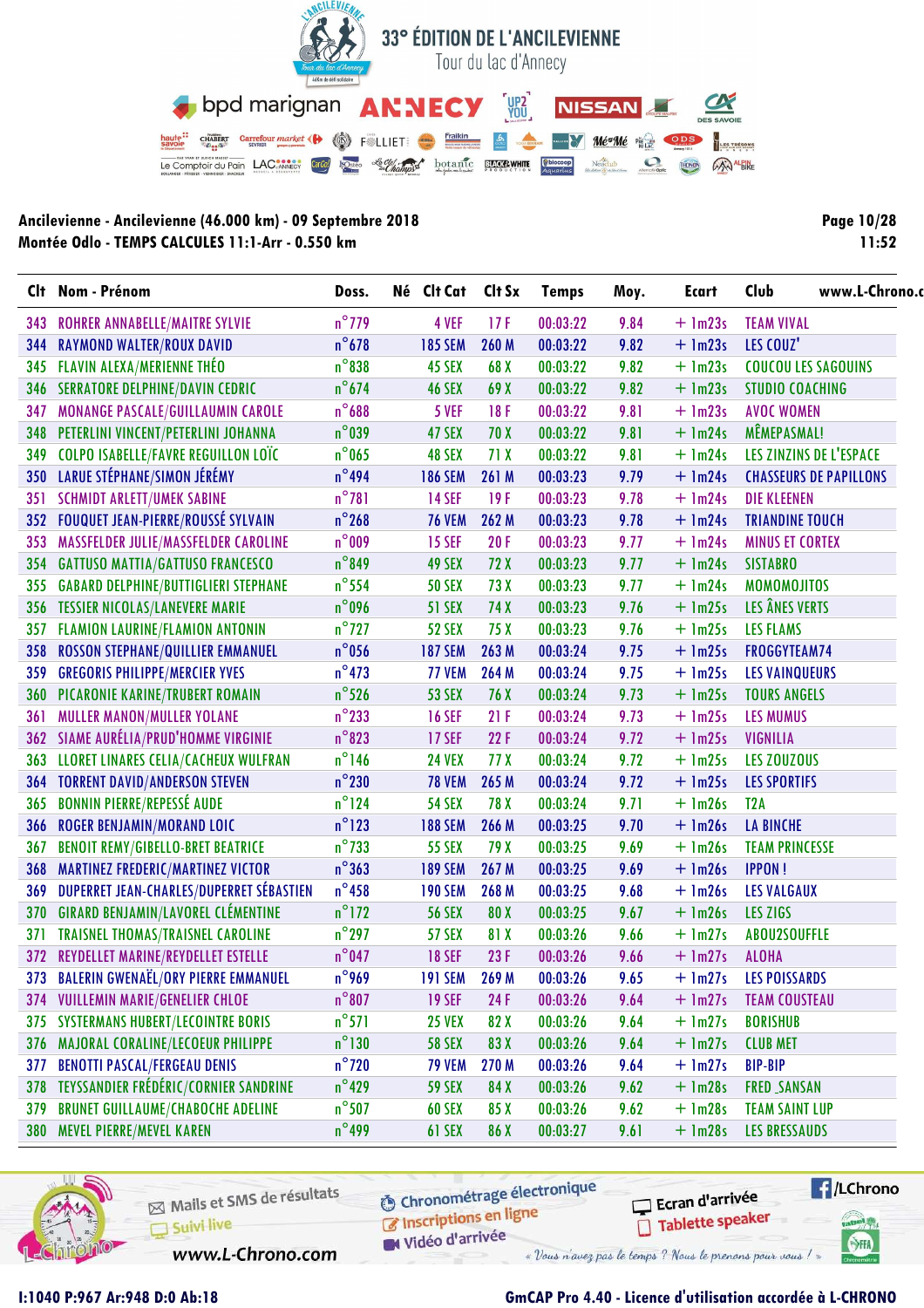

| Page 11/28 |
|------------|
| 11:52      |

| $n^{\circ}$ 896<br>271 M<br>00:03:27<br>$+$ 1m28s<br><b>RAGNI PITCHOU</b><br><b>GARDEL THOMAS/ALVES MICKAEL</b><br><b>192 SEM</b><br>9.60<br>381<br>$n^{\circ}$ 217<br>LES JOE'S BAR<br><b>BAUTISTA PIERRE/MOREAU FRANCK</b><br><b>80 VEM</b><br>272 M<br>00:03:27<br>9.60<br>$+$ 1m28s<br>382<br>$n^{\circ}$ 660<br><b>LAPLACE D'OLONDE PATRICK/OUHMID DRISS</b><br>81 VEM<br>273 M<br>00:03:27<br>9.60<br>$+$ 1m28s<br><b>GGB ANNECY TRAIL RUNING</b><br>383<br><b>GALLOT RÉMY/BOYER ADELINE</b><br>$n^{\circ}$ 142<br>$+$ 1m28s<br>384<br>62 SEX<br>87 X<br>00:03:27<br>9.59<br><b>HAPPYGALLOTFAMILY</b><br>$n^{\circ}082$<br><b>ESCANÉ CHARLOTTE/BOUVARD JUSTINE</b><br>$+$ 1m28s<br><b>BOUVY ET CHACHON</b><br>385<br><b>20 SEF</b><br>25F<br>00:03:27<br>9.59<br>$n^{\circ}$ 462<br><b>COEUR D'ANGE</b><br>CUTTAZ ALEXANDRE/CUTTAZ ALEXANDRA<br>00:03:27<br>$+$ 1m28s<br><b>26 VEX</b><br>88 X<br>9.58<br>386<br>$n^{\circ}022$<br>LAURAIN VERONIQUE/SOGNO VANINA<br>26F<br>00:03:27<br>9.58<br>$+$ 1m28s<br><b>LES BIQUETTES</b><br>387<br>6 VEF<br>$n^{\circ}185$<br><b>MATZ VINCENT/ANTZ MAUDE</b><br>63 SEX<br>89 X<br>00:03:27<br>$+$ 1m29s<br><b>LES SUPERCHATONS</b><br>388<br>9.57<br><b>COEUR JEAN-PHILIPPE/CARRÉ NICOLAS</b><br>$n^{\circ}1082$<br>389<br><b>193 SEM</b><br>274 M<br>00:03:27<br>9.57<br>$+$ 1m29s<br><b>BPD</b><br>$n^{\circ}433$<br><b>390 MATILLON PIERRICK/BASSET YANNICK</b><br>275 M<br>00:03:28<br>9.56<br><b>82 VEM</b><br>$+$ 1m29s<br><b>ICKS MEN</b><br>$n^{\circ}833$<br><b>SONDAZ EDDY/COMBES JULIE</b><br>00:03:28<br>$+$ 1m29s<br>64 SEX<br>90 X<br>9.56<br><b>JUJU ET LAPIN</b><br>391<br>$n^{\circ}361$<br><b>COUDURIER LUDOVIC/CIDRERA NICOLAS</b><br>00:03:28<br><b>194 SEM</b><br>276 M<br>9.55<br>$+$ 1m29s<br><b>TEAM CHEVREUIL</b><br>392<br><b>BLANC AURÉLIEN/BLANC MARGAUX</b><br>$n^{\circ}603$<br>00:03:28<br>9.55<br>$+$ 1m29s<br>393<br>65 SEX<br>91 X<br><b>MARGAUREL</b><br>$n^{\circ}$ 667<br><b>COURBON ERIC/VIAL CHRISTIAN</b><br>277 M<br>00:03:28<br>$+$ 1m29s<br>394<br><b>83 VEM</b><br>9.55<br><b>COURVIA</b><br>$n^{\circ}103$<br><b>CABANIOLS SEBASTIEN/LORENTE FRANCK</b><br>278 M<br>00:03:28<br>9.55<br>$+$ 1m29s<br><b>LES CHAMPAS</b><br>395<br><b>84 VEM</b><br>JOMARD AURÉLIEN/BOISSON LAURIANNE<br>$n^{\circ}$ 229<br>92 X<br>00:03:28<br>9.54<br>$+$ 1m29s<br>396<br><b>66 SEX</b><br><b>BOISSON JOMARD</b><br>$n^{\circ}$ 894<br>HEIM ANTHONY/DI STEFANO GIOVANNI<br>279 M<br><b>195 SEM</b><br>00:03:28<br>9.54<br>$+$ 1m29s<br><b>HOP GIOHNY</b><br>397<br><b>DALAINE CLÉMENT/CARRUE PIERRE</b><br>$n^{\circ}$ 284<br>00:03:28<br>$+$ 1m29s<br>398<br><b>196 SEM</b><br>280 M<br>9.53<br><b>LES BATONNETS</b><br>$n^{\circ}609$<br>MALLET DELPHINE/DELPEYROU MICHAEL<br>67 SEX<br>93 X<br>00:03:28<br>$+$ 1m29s<br>399<br>9.53<br><b>LES DELPHOUNOS</b><br>$n^{\circ}$ 134<br><b>GALLO AUDRIC/BAUDIN GUILLAUME</b><br>281 M<br>00:03:28<br>$+$ 1m30s<br><b>DREAM TEAM</b><br>400<br><b>197 SEM</b><br>9.53<br><b>FRAPPÉ CHRISTOPHE/ADAMO SAUVEUR</b><br>$n^{\circ}$ 058<br><b>FRAPPÉ1</b><br>401<br><b>85 VEM</b><br>282 M<br>00:03:28<br>9.52<br>$+$ 1m30s<br>OSEZ OSEZ JOSÉPHINE<br>$n^{\circ}$ 490<br><b>MEILLIER SYLVIE/CROSO GERARD</b><br><b>27 VEX</b><br>94 X<br>00:03:29<br>$+$ 1m30s<br>402<br>9.51<br>$n^{\circ}$ 276<br>RIBEIRO MICHAEL/LHOMME PHILIPPE<br><b>198 SEM</b><br>283 M<br>00:03:29<br>9.51<br>$+$ 1m30s<br>PP<br>403<br>$n^{\circ}$ 099<br>NARDIN GAËLLE/VANDAME VIOLAINE<br>00:03:29<br>$+$ 1m30s<br><b>21 SEF</b><br>27F<br>9.51<br><b>GAGOU_VIO</b><br>404<br>$n^{\circ}483$<br><b>BRET-VITTOZ BENOIT/DEBORDES TOMMY</b><br>284 M<br>$+$ 1m30s<br>405<br><b>199 SEM</b><br>00:03:29<br>9.51<br><b>TEAM ROCKY</b><br>$n^{\circ}339$<br>LEMERAY JULIEN/LE ZAUSE GUILLAUME<br><b>200 SEM</b><br>285 M<br>00:03:29<br>9.49<br>$+$ 1m30s<br><b>NORMAND BRETON</b><br>406<br>MAILLOT MAËLLE/REYNAUD MELODIE<br>$n^{\circ}014$<br>28F<br>00:03:29<br>9.48<br>$+$ 1m31s<br>SWEET'AS<br>407<br><b>22 SEF</b><br>$n^{\circ}$ 976<br><b>GAUME PASCAL/DELIE LAURENCE</b><br>$+$ $lm31s$<br><b>28 VEX</b><br>95 X<br>00:03:29<br>9.48<br><b>LES LOULOUS</b><br>408<br>$n^{\circ}882$<br><b>FRENAIS GAUTIER/LOPEZ CARLOS</b><br>286 M<br>$+$ $lm31s$<br><b>PROBI'WIAME TEAM</b><br><b>201 SEM</b><br>00:03:30<br>9.47<br>409<br>$n^{\circ}602$<br>$+$ $lm31s$<br><b>EMONOT YOHANN/CHEVALLIER ARTHUR</b><br><b>202 SEM</b><br>287 M<br>00:03:30<br>9.46<br><b>LES MERLINOTS</b><br>410<br>$n^{\circ}$ 465<br><b>ROBIN ELODIE/MONGEY ARNAUD</b><br>68 SEX<br>96 X<br>00:03:30<br>9.46<br>$+$ $lm31s$<br>HEY!!LOHA!!RNO<br>411<br>$n^{\circ}$ 190<br>QUILLET JULIEN/GOULU RICHARD<br>00:03:30<br>$+$ $lm31s$<br><b>VIVRE LIBRE ET COURIR</b><br><b>86 VEM</b><br>288 M<br>9.45<br>412<br>$n^{\circ}320$<br>DE ZORDI RODOLPHE/BREYSSE FLORINE<br>$+$ $lm31s$<br>69 SEX<br>97 X<br>00:03:30<br>9.44<br><b>LA NEW TEAM</b><br>413<br>$n^{\circ}$ 502<br>$+$ $lm31s$<br>PICON RENAUD/COSTER LUCIE<br><b>70 SEX</b><br>98 X<br>00:03:30<br>9.44<br><b>GALUBO</b><br>414<br>$n^{\circ}$ 705<br><b>MARTIGNAGO CLEMENT/TOURAINE LUDIVINE</b><br><b>CLEM ET LULU</b><br>71 SEX<br>99 X<br>00:03:31<br>9.42<br>$+$ $lm32s$<br>415<br>$n^{\circ}$ 428<br>00:03:31<br><b>NOEL LAURENT/ANDRE PIERRE</b><br><b>DNS VEM</b><br>DNS M<br>9.42<br>$+$ 1m32s<br><b>BOUILLABAISSE ET CASSOULET</b><br>416<br>$n^{\circ}$ 828<br>DAUBENFELD LAURENT/PERVILHAC MARION<br><b>29 VEX</b><br>100X<br>00:03:31<br>9.42<br>$+$ $lm32s$<br><b>LOLOSAMOS</b><br>417<br>$n^{\circ}$ 213<br>418 TROCCAZ MYRIAM/TEILLERIE LORAN<br>00:03:31<br>$+$ 1m32s<br><b>KABAN</b><br><b>30 VEX</b><br>101X<br>9.42 | Clt Nom - Prénom | Doss. | Né Clt Cat | Clt Sx | <b>Temps</b> | Moy. | <b>Ecart</b> | Club | www.L-Chrono.c |  |  |
|---------------------------------------------------------------------------------------------------------------------------------------------------------------------------------------------------------------------------------------------------------------------------------------------------------------------------------------------------------------------------------------------------------------------------------------------------------------------------------------------------------------------------------------------------------------------------------------------------------------------------------------------------------------------------------------------------------------------------------------------------------------------------------------------------------------------------------------------------------------------------------------------------------------------------------------------------------------------------------------------------------------------------------------------------------------------------------------------------------------------------------------------------------------------------------------------------------------------------------------------------------------------------------------------------------------------------------------------------------------------------------------------------------------------------------------------------------------------------------------------------------------------------------------------------------------------------------------------------------------------------------------------------------------------------------------------------------------------------------------------------------------------------------------------------------------------------------------------------------------------------------------------------------------------------------------------------------------------------------------------------------------------------------------------------------------------------------------------------------------------------------------------------------------------------------------------------------------------------------------------------------------------------------------------------------------------------------------------------------------------------------------------------------------------------------------------------------------------------------------------------------------------------------------------------------------------------------------------------------------------------------------------------------------------------------------------------------------------------------------------------------------------------------------------------------------------------------------------------------------------------------------------------------------------------------------------------------------------------------------------------------------------------------------------------------------------------------------------------------------------------------------------------------------------------------------------------------------------------------------------------------------------------------------------------------------------------------------------------------------------------------------------------------------------------------------------------------------------------------------------------------------------------------------------------------------------------------------------------------------------------------------------------------------------------------------------------------------------------------------------------------------------------------------------------------------------------------------------------------------------------------------------------------------------------------------------------------------------------------------------------------------------------------------------------------------------------------------------------------------------------------------------------------------------------------------------------------------------------------------------------------------------------------------------------------------------------------------------------------------------------------------------------------------------------------------------------------------------------------------------------------------------------------------------------------------------------------------------------------------------------------------------------------------------------------------------------------------------------------------------------------------------------------------------------------------------------------------------------------------------------------------------------------------------------------------------------------------------------------------------------------------------------------------------------------------------------------------------------------------------------------------------------------------------------------------------------------------------------------------------------------------------------------------------------------------------------------------------------------------------------------------------------------------------------------------------------------------------------------------------------------------------------------------------------------------------------------------------------------------------------------------------------------------------------|------------------|-------|------------|--------|--------------|------|--------------|------|----------------|--|--|
|                                                                                                                                                                                                                                                                                                                                                                                                                                                                                                                                                                                                                                                                                                                                                                                                                                                                                                                                                                                                                                                                                                                                                                                                                                                                                                                                                                                                                                                                                                                                                                                                                                                                                                                                                                                                                                                                                                                                                                                                                                                                                                                                                                                                                                                                                                                                                                                                                                                                                                                                                                                                                                                                                                                                                                                                                                                                                                                                                                                                                                                                                                                                                                                                                                                                                                                                                                                                                                                                                                                                                                                                                                                                                                                                                                                                                                                                                                                                                                                                                                                                                                                                                                                                                                                                                                                                                                                                                                                                                                                                                                                                                                                                                                                                                                                                                                                                                                                                                                                                                                                                                                                                                                                                                                                                                                                                                                                                                                                                                                                                                                                                                                                                           |                  |       |            |        |              |      |              |      |                |  |  |
|                                                                                                                                                                                                                                                                                                                                                                                                                                                                                                                                                                                                                                                                                                                                                                                                                                                                                                                                                                                                                                                                                                                                                                                                                                                                                                                                                                                                                                                                                                                                                                                                                                                                                                                                                                                                                                                                                                                                                                                                                                                                                                                                                                                                                                                                                                                                                                                                                                                                                                                                                                                                                                                                                                                                                                                                                                                                                                                                                                                                                                                                                                                                                                                                                                                                                                                                                                                                                                                                                                                                                                                                                                                                                                                                                                                                                                                                                                                                                                                                                                                                                                                                                                                                                                                                                                                                                                                                                                                                                                                                                                                                                                                                                                                                                                                                                                                                                                                                                                                                                                                                                                                                                                                                                                                                                                                                                                                                                                                                                                                                                                                                                                                                           |                  |       |            |        |              |      |              |      |                |  |  |
|                                                                                                                                                                                                                                                                                                                                                                                                                                                                                                                                                                                                                                                                                                                                                                                                                                                                                                                                                                                                                                                                                                                                                                                                                                                                                                                                                                                                                                                                                                                                                                                                                                                                                                                                                                                                                                                                                                                                                                                                                                                                                                                                                                                                                                                                                                                                                                                                                                                                                                                                                                                                                                                                                                                                                                                                                                                                                                                                                                                                                                                                                                                                                                                                                                                                                                                                                                                                                                                                                                                                                                                                                                                                                                                                                                                                                                                                                                                                                                                                                                                                                                                                                                                                                                                                                                                                                                                                                                                                                                                                                                                                                                                                                                                                                                                                                                                                                                                                                                                                                                                                                                                                                                                                                                                                                                                                                                                                                                                                                                                                                                                                                                                                           |                  |       |            |        |              |      |              |      |                |  |  |
|                                                                                                                                                                                                                                                                                                                                                                                                                                                                                                                                                                                                                                                                                                                                                                                                                                                                                                                                                                                                                                                                                                                                                                                                                                                                                                                                                                                                                                                                                                                                                                                                                                                                                                                                                                                                                                                                                                                                                                                                                                                                                                                                                                                                                                                                                                                                                                                                                                                                                                                                                                                                                                                                                                                                                                                                                                                                                                                                                                                                                                                                                                                                                                                                                                                                                                                                                                                                                                                                                                                                                                                                                                                                                                                                                                                                                                                                                                                                                                                                                                                                                                                                                                                                                                                                                                                                                                                                                                                                                                                                                                                                                                                                                                                                                                                                                                                                                                                                                                                                                                                                                                                                                                                                                                                                                                                                                                                                                                                                                                                                                                                                                                                                           |                  |       |            |        |              |      |              |      |                |  |  |
|                                                                                                                                                                                                                                                                                                                                                                                                                                                                                                                                                                                                                                                                                                                                                                                                                                                                                                                                                                                                                                                                                                                                                                                                                                                                                                                                                                                                                                                                                                                                                                                                                                                                                                                                                                                                                                                                                                                                                                                                                                                                                                                                                                                                                                                                                                                                                                                                                                                                                                                                                                                                                                                                                                                                                                                                                                                                                                                                                                                                                                                                                                                                                                                                                                                                                                                                                                                                                                                                                                                                                                                                                                                                                                                                                                                                                                                                                                                                                                                                                                                                                                                                                                                                                                                                                                                                                                                                                                                                                                                                                                                                                                                                                                                                                                                                                                                                                                                                                                                                                                                                                                                                                                                                                                                                                                                                                                                                                                                                                                                                                                                                                                                                           |                  |       |            |        |              |      |              |      |                |  |  |
|                                                                                                                                                                                                                                                                                                                                                                                                                                                                                                                                                                                                                                                                                                                                                                                                                                                                                                                                                                                                                                                                                                                                                                                                                                                                                                                                                                                                                                                                                                                                                                                                                                                                                                                                                                                                                                                                                                                                                                                                                                                                                                                                                                                                                                                                                                                                                                                                                                                                                                                                                                                                                                                                                                                                                                                                                                                                                                                                                                                                                                                                                                                                                                                                                                                                                                                                                                                                                                                                                                                                                                                                                                                                                                                                                                                                                                                                                                                                                                                                                                                                                                                                                                                                                                                                                                                                                                                                                                                                                                                                                                                                                                                                                                                                                                                                                                                                                                                                                                                                                                                                                                                                                                                                                                                                                                                                                                                                                                                                                                                                                                                                                                                                           |                  |       |            |        |              |      |              |      |                |  |  |
|                                                                                                                                                                                                                                                                                                                                                                                                                                                                                                                                                                                                                                                                                                                                                                                                                                                                                                                                                                                                                                                                                                                                                                                                                                                                                                                                                                                                                                                                                                                                                                                                                                                                                                                                                                                                                                                                                                                                                                                                                                                                                                                                                                                                                                                                                                                                                                                                                                                                                                                                                                                                                                                                                                                                                                                                                                                                                                                                                                                                                                                                                                                                                                                                                                                                                                                                                                                                                                                                                                                                                                                                                                                                                                                                                                                                                                                                                                                                                                                                                                                                                                                                                                                                                                                                                                                                                                                                                                                                                                                                                                                                                                                                                                                                                                                                                                                                                                                                                                                                                                                                                                                                                                                                                                                                                                                                                                                                                                                                                                                                                                                                                                                                           |                  |       |            |        |              |      |              |      |                |  |  |
|                                                                                                                                                                                                                                                                                                                                                                                                                                                                                                                                                                                                                                                                                                                                                                                                                                                                                                                                                                                                                                                                                                                                                                                                                                                                                                                                                                                                                                                                                                                                                                                                                                                                                                                                                                                                                                                                                                                                                                                                                                                                                                                                                                                                                                                                                                                                                                                                                                                                                                                                                                                                                                                                                                                                                                                                                                                                                                                                                                                                                                                                                                                                                                                                                                                                                                                                                                                                                                                                                                                                                                                                                                                                                                                                                                                                                                                                                                                                                                                                                                                                                                                                                                                                                                                                                                                                                                                                                                                                                                                                                                                                                                                                                                                                                                                                                                                                                                                                                                                                                                                                                                                                                                                                                                                                                                                                                                                                                                                                                                                                                                                                                                                                           |                  |       |            |        |              |      |              |      |                |  |  |
|                                                                                                                                                                                                                                                                                                                                                                                                                                                                                                                                                                                                                                                                                                                                                                                                                                                                                                                                                                                                                                                                                                                                                                                                                                                                                                                                                                                                                                                                                                                                                                                                                                                                                                                                                                                                                                                                                                                                                                                                                                                                                                                                                                                                                                                                                                                                                                                                                                                                                                                                                                                                                                                                                                                                                                                                                                                                                                                                                                                                                                                                                                                                                                                                                                                                                                                                                                                                                                                                                                                                                                                                                                                                                                                                                                                                                                                                                                                                                                                                                                                                                                                                                                                                                                                                                                                                                                                                                                                                                                                                                                                                                                                                                                                                                                                                                                                                                                                                                                                                                                                                                                                                                                                                                                                                                                                                                                                                                                                                                                                                                                                                                                                                           |                  |       |            |        |              |      |              |      |                |  |  |
|                                                                                                                                                                                                                                                                                                                                                                                                                                                                                                                                                                                                                                                                                                                                                                                                                                                                                                                                                                                                                                                                                                                                                                                                                                                                                                                                                                                                                                                                                                                                                                                                                                                                                                                                                                                                                                                                                                                                                                                                                                                                                                                                                                                                                                                                                                                                                                                                                                                                                                                                                                                                                                                                                                                                                                                                                                                                                                                                                                                                                                                                                                                                                                                                                                                                                                                                                                                                                                                                                                                                                                                                                                                                                                                                                                                                                                                                                                                                                                                                                                                                                                                                                                                                                                                                                                                                                                                                                                                                                                                                                                                                                                                                                                                                                                                                                                                                                                                                                                                                                                                                                                                                                                                                                                                                                                                                                                                                                                                                                                                                                                                                                                                                           |                  |       |            |        |              |      |              |      |                |  |  |
|                                                                                                                                                                                                                                                                                                                                                                                                                                                                                                                                                                                                                                                                                                                                                                                                                                                                                                                                                                                                                                                                                                                                                                                                                                                                                                                                                                                                                                                                                                                                                                                                                                                                                                                                                                                                                                                                                                                                                                                                                                                                                                                                                                                                                                                                                                                                                                                                                                                                                                                                                                                                                                                                                                                                                                                                                                                                                                                                                                                                                                                                                                                                                                                                                                                                                                                                                                                                                                                                                                                                                                                                                                                                                                                                                                                                                                                                                                                                                                                                                                                                                                                                                                                                                                                                                                                                                                                                                                                                                                                                                                                                                                                                                                                                                                                                                                                                                                                                                                                                                                                                                                                                                                                                                                                                                                                                                                                                                                                                                                                                                                                                                                                                           |                  |       |            |        |              |      |              |      |                |  |  |
|                                                                                                                                                                                                                                                                                                                                                                                                                                                                                                                                                                                                                                                                                                                                                                                                                                                                                                                                                                                                                                                                                                                                                                                                                                                                                                                                                                                                                                                                                                                                                                                                                                                                                                                                                                                                                                                                                                                                                                                                                                                                                                                                                                                                                                                                                                                                                                                                                                                                                                                                                                                                                                                                                                                                                                                                                                                                                                                                                                                                                                                                                                                                                                                                                                                                                                                                                                                                                                                                                                                                                                                                                                                                                                                                                                                                                                                                                                                                                                                                                                                                                                                                                                                                                                                                                                                                                                                                                                                                                                                                                                                                                                                                                                                                                                                                                                                                                                                                                                                                                                                                                                                                                                                                                                                                                                                                                                                                                                                                                                                                                                                                                                                                           |                  |       |            |        |              |      |              |      |                |  |  |
|                                                                                                                                                                                                                                                                                                                                                                                                                                                                                                                                                                                                                                                                                                                                                                                                                                                                                                                                                                                                                                                                                                                                                                                                                                                                                                                                                                                                                                                                                                                                                                                                                                                                                                                                                                                                                                                                                                                                                                                                                                                                                                                                                                                                                                                                                                                                                                                                                                                                                                                                                                                                                                                                                                                                                                                                                                                                                                                                                                                                                                                                                                                                                                                                                                                                                                                                                                                                                                                                                                                                                                                                                                                                                                                                                                                                                                                                                                                                                                                                                                                                                                                                                                                                                                                                                                                                                                                                                                                                                                                                                                                                                                                                                                                                                                                                                                                                                                                                                                                                                                                                                                                                                                                                                                                                                                                                                                                                                                                                                                                                                                                                                                                                           |                  |       |            |        |              |      |              |      |                |  |  |
|                                                                                                                                                                                                                                                                                                                                                                                                                                                                                                                                                                                                                                                                                                                                                                                                                                                                                                                                                                                                                                                                                                                                                                                                                                                                                                                                                                                                                                                                                                                                                                                                                                                                                                                                                                                                                                                                                                                                                                                                                                                                                                                                                                                                                                                                                                                                                                                                                                                                                                                                                                                                                                                                                                                                                                                                                                                                                                                                                                                                                                                                                                                                                                                                                                                                                                                                                                                                                                                                                                                                                                                                                                                                                                                                                                                                                                                                                                                                                                                                                                                                                                                                                                                                                                                                                                                                                                                                                                                                                                                                                                                                                                                                                                                                                                                                                                                                                                                                                                                                                                                                                                                                                                                                                                                                                                                                                                                                                                                                                                                                                                                                                                                                           |                  |       |            |        |              |      |              |      |                |  |  |
|                                                                                                                                                                                                                                                                                                                                                                                                                                                                                                                                                                                                                                                                                                                                                                                                                                                                                                                                                                                                                                                                                                                                                                                                                                                                                                                                                                                                                                                                                                                                                                                                                                                                                                                                                                                                                                                                                                                                                                                                                                                                                                                                                                                                                                                                                                                                                                                                                                                                                                                                                                                                                                                                                                                                                                                                                                                                                                                                                                                                                                                                                                                                                                                                                                                                                                                                                                                                                                                                                                                                                                                                                                                                                                                                                                                                                                                                                                                                                                                                                                                                                                                                                                                                                                                                                                                                                                                                                                                                                                                                                                                                                                                                                                                                                                                                                                                                                                                                                                                                                                                                                                                                                                                                                                                                                                                                                                                                                                                                                                                                                                                                                                                                           |                  |       |            |        |              |      |              |      |                |  |  |
|                                                                                                                                                                                                                                                                                                                                                                                                                                                                                                                                                                                                                                                                                                                                                                                                                                                                                                                                                                                                                                                                                                                                                                                                                                                                                                                                                                                                                                                                                                                                                                                                                                                                                                                                                                                                                                                                                                                                                                                                                                                                                                                                                                                                                                                                                                                                                                                                                                                                                                                                                                                                                                                                                                                                                                                                                                                                                                                                                                                                                                                                                                                                                                                                                                                                                                                                                                                                                                                                                                                                                                                                                                                                                                                                                                                                                                                                                                                                                                                                                                                                                                                                                                                                                                                                                                                                                                                                                                                                                                                                                                                                                                                                                                                                                                                                                                                                                                                                                                                                                                                                                                                                                                                                                                                                                                                                                                                                                                                                                                                                                                                                                                                                           |                  |       |            |        |              |      |              |      |                |  |  |
|                                                                                                                                                                                                                                                                                                                                                                                                                                                                                                                                                                                                                                                                                                                                                                                                                                                                                                                                                                                                                                                                                                                                                                                                                                                                                                                                                                                                                                                                                                                                                                                                                                                                                                                                                                                                                                                                                                                                                                                                                                                                                                                                                                                                                                                                                                                                                                                                                                                                                                                                                                                                                                                                                                                                                                                                                                                                                                                                                                                                                                                                                                                                                                                                                                                                                                                                                                                                                                                                                                                                                                                                                                                                                                                                                                                                                                                                                                                                                                                                                                                                                                                                                                                                                                                                                                                                                                                                                                                                                                                                                                                                                                                                                                                                                                                                                                                                                                                                                                                                                                                                                                                                                                                                                                                                                                                                                                                                                                                                                                                                                                                                                                                                           |                  |       |            |        |              |      |              |      |                |  |  |
|                                                                                                                                                                                                                                                                                                                                                                                                                                                                                                                                                                                                                                                                                                                                                                                                                                                                                                                                                                                                                                                                                                                                                                                                                                                                                                                                                                                                                                                                                                                                                                                                                                                                                                                                                                                                                                                                                                                                                                                                                                                                                                                                                                                                                                                                                                                                                                                                                                                                                                                                                                                                                                                                                                                                                                                                                                                                                                                                                                                                                                                                                                                                                                                                                                                                                                                                                                                                                                                                                                                                                                                                                                                                                                                                                                                                                                                                                                                                                                                                                                                                                                                                                                                                                                                                                                                                                                                                                                                                                                                                                                                                                                                                                                                                                                                                                                                                                                                                                                                                                                                                                                                                                                                                                                                                                                                                                                                                                                                                                                                                                                                                                                                                           |                  |       |            |        |              |      |              |      |                |  |  |
|                                                                                                                                                                                                                                                                                                                                                                                                                                                                                                                                                                                                                                                                                                                                                                                                                                                                                                                                                                                                                                                                                                                                                                                                                                                                                                                                                                                                                                                                                                                                                                                                                                                                                                                                                                                                                                                                                                                                                                                                                                                                                                                                                                                                                                                                                                                                                                                                                                                                                                                                                                                                                                                                                                                                                                                                                                                                                                                                                                                                                                                                                                                                                                                                                                                                                                                                                                                                                                                                                                                                                                                                                                                                                                                                                                                                                                                                                                                                                                                                                                                                                                                                                                                                                                                                                                                                                                                                                                                                                                                                                                                                                                                                                                                                                                                                                                                                                                                                                                                                                                                                                                                                                                                                                                                                                                                                                                                                                                                                                                                                                                                                                                                                           |                  |       |            |        |              |      |              |      |                |  |  |
|                                                                                                                                                                                                                                                                                                                                                                                                                                                                                                                                                                                                                                                                                                                                                                                                                                                                                                                                                                                                                                                                                                                                                                                                                                                                                                                                                                                                                                                                                                                                                                                                                                                                                                                                                                                                                                                                                                                                                                                                                                                                                                                                                                                                                                                                                                                                                                                                                                                                                                                                                                                                                                                                                                                                                                                                                                                                                                                                                                                                                                                                                                                                                                                                                                                                                                                                                                                                                                                                                                                                                                                                                                                                                                                                                                                                                                                                                                                                                                                                                                                                                                                                                                                                                                                                                                                                                                                                                                                                                                                                                                                                                                                                                                                                                                                                                                                                                                                                                                                                                                                                                                                                                                                                                                                                                                                                                                                                                                                                                                                                                                                                                                                                           |                  |       |            |        |              |      |              |      |                |  |  |
|                                                                                                                                                                                                                                                                                                                                                                                                                                                                                                                                                                                                                                                                                                                                                                                                                                                                                                                                                                                                                                                                                                                                                                                                                                                                                                                                                                                                                                                                                                                                                                                                                                                                                                                                                                                                                                                                                                                                                                                                                                                                                                                                                                                                                                                                                                                                                                                                                                                                                                                                                                                                                                                                                                                                                                                                                                                                                                                                                                                                                                                                                                                                                                                                                                                                                                                                                                                                                                                                                                                                                                                                                                                                                                                                                                                                                                                                                                                                                                                                                                                                                                                                                                                                                                                                                                                                                                                                                                                                                                                                                                                                                                                                                                                                                                                                                                                                                                                                                                                                                                                                                                                                                                                                                                                                                                                                                                                                                                                                                                                                                                                                                                                                           |                  |       |            |        |              |      |              |      |                |  |  |
|                                                                                                                                                                                                                                                                                                                                                                                                                                                                                                                                                                                                                                                                                                                                                                                                                                                                                                                                                                                                                                                                                                                                                                                                                                                                                                                                                                                                                                                                                                                                                                                                                                                                                                                                                                                                                                                                                                                                                                                                                                                                                                                                                                                                                                                                                                                                                                                                                                                                                                                                                                                                                                                                                                                                                                                                                                                                                                                                                                                                                                                                                                                                                                                                                                                                                                                                                                                                                                                                                                                                                                                                                                                                                                                                                                                                                                                                                                                                                                                                                                                                                                                                                                                                                                                                                                                                                                                                                                                                                                                                                                                                                                                                                                                                                                                                                                                                                                                                                                                                                                                                                                                                                                                                                                                                                                                                                                                                                                                                                                                                                                                                                                                                           |                  |       |            |        |              |      |              |      |                |  |  |
|                                                                                                                                                                                                                                                                                                                                                                                                                                                                                                                                                                                                                                                                                                                                                                                                                                                                                                                                                                                                                                                                                                                                                                                                                                                                                                                                                                                                                                                                                                                                                                                                                                                                                                                                                                                                                                                                                                                                                                                                                                                                                                                                                                                                                                                                                                                                                                                                                                                                                                                                                                                                                                                                                                                                                                                                                                                                                                                                                                                                                                                                                                                                                                                                                                                                                                                                                                                                                                                                                                                                                                                                                                                                                                                                                                                                                                                                                                                                                                                                                                                                                                                                                                                                                                                                                                                                                                                                                                                                                                                                                                                                                                                                                                                                                                                                                                                                                                                                                                                                                                                                                                                                                                                                                                                                                                                                                                                                                                                                                                                                                                                                                                                                           |                  |       |            |        |              |      |              |      |                |  |  |
|                                                                                                                                                                                                                                                                                                                                                                                                                                                                                                                                                                                                                                                                                                                                                                                                                                                                                                                                                                                                                                                                                                                                                                                                                                                                                                                                                                                                                                                                                                                                                                                                                                                                                                                                                                                                                                                                                                                                                                                                                                                                                                                                                                                                                                                                                                                                                                                                                                                                                                                                                                                                                                                                                                                                                                                                                                                                                                                                                                                                                                                                                                                                                                                                                                                                                                                                                                                                                                                                                                                                                                                                                                                                                                                                                                                                                                                                                                                                                                                                                                                                                                                                                                                                                                                                                                                                                                                                                                                                                                                                                                                                                                                                                                                                                                                                                                                                                                                                                                                                                                                                                                                                                                                                                                                                                                                                                                                                                                                                                                                                                                                                                                                                           |                  |       |            |        |              |      |              |      |                |  |  |
|                                                                                                                                                                                                                                                                                                                                                                                                                                                                                                                                                                                                                                                                                                                                                                                                                                                                                                                                                                                                                                                                                                                                                                                                                                                                                                                                                                                                                                                                                                                                                                                                                                                                                                                                                                                                                                                                                                                                                                                                                                                                                                                                                                                                                                                                                                                                                                                                                                                                                                                                                                                                                                                                                                                                                                                                                                                                                                                                                                                                                                                                                                                                                                                                                                                                                                                                                                                                                                                                                                                                                                                                                                                                                                                                                                                                                                                                                                                                                                                                                                                                                                                                                                                                                                                                                                                                                                                                                                                                                                                                                                                                                                                                                                                                                                                                                                                                                                                                                                                                                                                                                                                                                                                                                                                                                                                                                                                                                                                                                                                                                                                                                                                                           |                  |       |            |        |              |      |              |      |                |  |  |
|                                                                                                                                                                                                                                                                                                                                                                                                                                                                                                                                                                                                                                                                                                                                                                                                                                                                                                                                                                                                                                                                                                                                                                                                                                                                                                                                                                                                                                                                                                                                                                                                                                                                                                                                                                                                                                                                                                                                                                                                                                                                                                                                                                                                                                                                                                                                                                                                                                                                                                                                                                                                                                                                                                                                                                                                                                                                                                                                                                                                                                                                                                                                                                                                                                                                                                                                                                                                                                                                                                                                                                                                                                                                                                                                                                                                                                                                                                                                                                                                                                                                                                                                                                                                                                                                                                                                                                                                                                                                                                                                                                                                                                                                                                                                                                                                                                                                                                                                                                                                                                                                                                                                                                                                                                                                                                                                                                                                                                                                                                                                                                                                                                                                           |                  |       |            |        |              |      |              |      |                |  |  |
|                                                                                                                                                                                                                                                                                                                                                                                                                                                                                                                                                                                                                                                                                                                                                                                                                                                                                                                                                                                                                                                                                                                                                                                                                                                                                                                                                                                                                                                                                                                                                                                                                                                                                                                                                                                                                                                                                                                                                                                                                                                                                                                                                                                                                                                                                                                                                                                                                                                                                                                                                                                                                                                                                                                                                                                                                                                                                                                                                                                                                                                                                                                                                                                                                                                                                                                                                                                                                                                                                                                                                                                                                                                                                                                                                                                                                                                                                                                                                                                                                                                                                                                                                                                                                                                                                                                                                                                                                                                                                                                                                                                                                                                                                                                                                                                                                                                                                                                                                                                                                                                                                                                                                                                                                                                                                                                                                                                                                                                                                                                                                                                                                                                                           |                  |       |            |        |              |      |              |      |                |  |  |
|                                                                                                                                                                                                                                                                                                                                                                                                                                                                                                                                                                                                                                                                                                                                                                                                                                                                                                                                                                                                                                                                                                                                                                                                                                                                                                                                                                                                                                                                                                                                                                                                                                                                                                                                                                                                                                                                                                                                                                                                                                                                                                                                                                                                                                                                                                                                                                                                                                                                                                                                                                                                                                                                                                                                                                                                                                                                                                                                                                                                                                                                                                                                                                                                                                                                                                                                                                                                                                                                                                                                                                                                                                                                                                                                                                                                                                                                                                                                                                                                                                                                                                                                                                                                                                                                                                                                                                                                                                                                                                                                                                                                                                                                                                                                                                                                                                                                                                                                                                                                                                                                                                                                                                                                                                                                                                                                                                                                                                                                                                                                                                                                                                                                           |                  |       |            |        |              |      |              |      |                |  |  |
|                                                                                                                                                                                                                                                                                                                                                                                                                                                                                                                                                                                                                                                                                                                                                                                                                                                                                                                                                                                                                                                                                                                                                                                                                                                                                                                                                                                                                                                                                                                                                                                                                                                                                                                                                                                                                                                                                                                                                                                                                                                                                                                                                                                                                                                                                                                                                                                                                                                                                                                                                                                                                                                                                                                                                                                                                                                                                                                                                                                                                                                                                                                                                                                                                                                                                                                                                                                                                                                                                                                                                                                                                                                                                                                                                                                                                                                                                                                                                                                                                                                                                                                                                                                                                                                                                                                                                                                                                                                                                                                                                                                                                                                                                                                                                                                                                                                                                                                                                                                                                                                                                                                                                                                                                                                                                                                                                                                                                                                                                                                                                                                                                                                                           |                  |       |            |        |              |      |              |      |                |  |  |
|                                                                                                                                                                                                                                                                                                                                                                                                                                                                                                                                                                                                                                                                                                                                                                                                                                                                                                                                                                                                                                                                                                                                                                                                                                                                                                                                                                                                                                                                                                                                                                                                                                                                                                                                                                                                                                                                                                                                                                                                                                                                                                                                                                                                                                                                                                                                                                                                                                                                                                                                                                                                                                                                                                                                                                                                                                                                                                                                                                                                                                                                                                                                                                                                                                                                                                                                                                                                                                                                                                                                                                                                                                                                                                                                                                                                                                                                                                                                                                                                                                                                                                                                                                                                                                                                                                                                                                                                                                                                                                                                                                                                                                                                                                                                                                                                                                                                                                                                                                                                                                                                                                                                                                                                                                                                                                                                                                                                                                                                                                                                                                                                                                                                           |                  |       |            |        |              |      |              |      |                |  |  |
|                                                                                                                                                                                                                                                                                                                                                                                                                                                                                                                                                                                                                                                                                                                                                                                                                                                                                                                                                                                                                                                                                                                                                                                                                                                                                                                                                                                                                                                                                                                                                                                                                                                                                                                                                                                                                                                                                                                                                                                                                                                                                                                                                                                                                                                                                                                                                                                                                                                                                                                                                                                                                                                                                                                                                                                                                                                                                                                                                                                                                                                                                                                                                                                                                                                                                                                                                                                                                                                                                                                                                                                                                                                                                                                                                                                                                                                                                                                                                                                                                                                                                                                                                                                                                                                                                                                                                                                                                                                                                                                                                                                                                                                                                                                                                                                                                                                                                                                                                                                                                                                                                                                                                                                                                                                                                                                                                                                                                                                                                                                                                                                                                                                                           |                  |       |            |        |              |      |              |      |                |  |  |
|                                                                                                                                                                                                                                                                                                                                                                                                                                                                                                                                                                                                                                                                                                                                                                                                                                                                                                                                                                                                                                                                                                                                                                                                                                                                                                                                                                                                                                                                                                                                                                                                                                                                                                                                                                                                                                                                                                                                                                                                                                                                                                                                                                                                                                                                                                                                                                                                                                                                                                                                                                                                                                                                                                                                                                                                                                                                                                                                                                                                                                                                                                                                                                                                                                                                                                                                                                                                                                                                                                                                                                                                                                                                                                                                                                                                                                                                                                                                                                                                                                                                                                                                                                                                                                                                                                                                                                                                                                                                                                                                                                                                                                                                                                                                                                                                                                                                                                                                                                                                                                                                                                                                                                                                                                                                                                                                                                                                                                                                                                                                                                                                                                                                           |                  |       |            |        |              |      |              |      |                |  |  |
|                                                                                                                                                                                                                                                                                                                                                                                                                                                                                                                                                                                                                                                                                                                                                                                                                                                                                                                                                                                                                                                                                                                                                                                                                                                                                                                                                                                                                                                                                                                                                                                                                                                                                                                                                                                                                                                                                                                                                                                                                                                                                                                                                                                                                                                                                                                                                                                                                                                                                                                                                                                                                                                                                                                                                                                                                                                                                                                                                                                                                                                                                                                                                                                                                                                                                                                                                                                                                                                                                                                                                                                                                                                                                                                                                                                                                                                                                                                                                                                                                                                                                                                                                                                                                                                                                                                                                                                                                                                                                                                                                                                                                                                                                                                                                                                                                                                                                                                                                                                                                                                                                                                                                                                                                                                                                                                                                                                                                                                                                                                                                                                                                                                                           |                  |       |            |        |              |      |              |      |                |  |  |
|                                                                                                                                                                                                                                                                                                                                                                                                                                                                                                                                                                                                                                                                                                                                                                                                                                                                                                                                                                                                                                                                                                                                                                                                                                                                                                                                                                                                                                                                                                                                                                                                                                                                                                                                                                                                                                                                                                                                                                                                                                                                                                                                                                                                                                                                                                                                                                                                                                                                                                                                                                                                                                                                                                                                                                                                                                                                                                                                                                                                                                                                                                                                                                                                                                                                                                                                                                                                                                                                                                                                                                                                                                                                                                                                                                                                                                                                                                                                                                                                                                                                                                                                                                                                                                                                                                                                                                                                                                                                                                                                                                                                                                                                                                                                                                                                                                                                                                                                                                                                                                                                                                                                                                                                                                                                                                                                                                                                                                                                                                                                                                                                                                                                           |                  |       |            |        |              |      |              |      |                |  |  |
|                                                                                                                                                                                                                                                                                                                                                                                                                                                                                                                                                                                                                                                                                                                                                                                                                                                                                                                                                                                                                                                                                                                                                                                                                                                                                                                                                                                                                                                                                                                                                                                                                                                                                                                                                                                                                                                                                                                                                                                                                                                                                                                                                                                                                                                                                                                                                                                                                                                                                                                                                                                                                                                                                                                                                                                                                                                                                                                                                                                                                                                                                                                                                                                                                                                                                                                                                                                                                                                                                                                                                                                                                                                                                                                                                                                                                                                                                                                                                                                                                                                                                                                                                                                                                                                                                                                                                                                                                                                                                                                                                                                                                                                                                                                                                                                                                                                                                                                                                                                                                                                                                                                                                                                                                                                                                                                                                                                                                                                                                                                                                                                                                                                                           |                  |       |            |        |              |      |              |      |                |  |  |
|                                                                                                                                                                                                                                                                                                                                                                                                                                                                                                                                                                                                                                                                                                                                                                                                                                                                                                                                                                                                                                                                                                                                                                                                                                                                                                                                                                                                                                                                                                                                                                                                                                                                                                                                                                                                                                                                                                                                                                                                                                                                                                                                                                                                                                                                                                                                                                                                                                                                                                                                                                                                                                                                                                                                                                                                                                                                                                                                                                                                                                                                                                                                                                                                                                                                                                                                                                                                                                                                                                                                                                                                                                                                                                                                                                                                                                                                                                                                                                                                                                                                                                                                                                                                                                                                                                                                                                                                                                                                                                                                                                                                                                                                                                                                                                                                                                                                                                                                                                                                                                                                                                                                                                                                                                                                                                                                                                                                                                                                                                                                                                                                                                                                           |                  |       |            |        |              |      |              |      |                |  |  |
|                                                                                                                                                                                                                                                                                                                                                                                                                                                                                                                                                                                                                                                                                                                                                                                                                                                                                                                                                                                                                                                                                                                                                                                                                                                                                                                                                                                                                                                                                                                                                                                                                                                                                                                                                                                                                                                                                                                                                                                                                                                                                                                                                                                                                                                                                                                                                                                                                                                                                                                                                                                                                                                                                                                                                                                                                                                                                                                                                                                                                                                                                                                                                                                                                                                                                                                                                                                                                                                                                                                                                                                                                                                                                                                                                                                                                                                                                                                                                                                                                                                                                                                                                                                                                                                                                                                                                                                                                                                                                                                                                                                                                                                                                                                                                                                                                                                                                                                                                                                                                                                                                                                                                                                                                                                                                                                                                                                                                                                                                                                                                                                                                                                                           |                  |       |            |        |              |      |              |      |                |  |  |
|                                                                                                                                                                                                                                                                                                                                                                                                                                                                                                                                                                                                                                                                                                                                                                                                                                                                                                                                                                                                                                                                                                                                                                                                                                                                                                                                                                                                                                                                                                                                                                                                                                                                                                                                                                                                                                                                                                                                                                                                                                                                                                                                                                                                                                                                                                                                                                                                                                                                                                                                                                                                                                                                                                                                                                                                                                                                                                                                                                                                                                                                                                                                                                                                                                                                                                                                                                                                                                                                                                                                                                                                                                                                                                                                                                                                                                                                                                                                                                                                                                                                                                                                                                                                                                                                                                                                                                                                                                                                                                                                                                                                                                                                                                                                                                                                                                                                                                                                                                                                                                                                                                                                                                                                                                                                                                                                                                                                                                                                                                                                                                                                                                                                           |                  |       |            |        |              |      |              |      |                |  |  |



Mails et SMS de résultats Suivi live

**6** Chronométrage électronique is the conditions on ligne

W Vidéo d'arrivée

Ecran d'arrivée Tablette speaker



www.L-Chrono.com

# **I:1040 P:967 Ar:948 D:0 Ab:18 GmCAP Pro 4.40 - Licence d'utilisation accordée à L-CHRONO**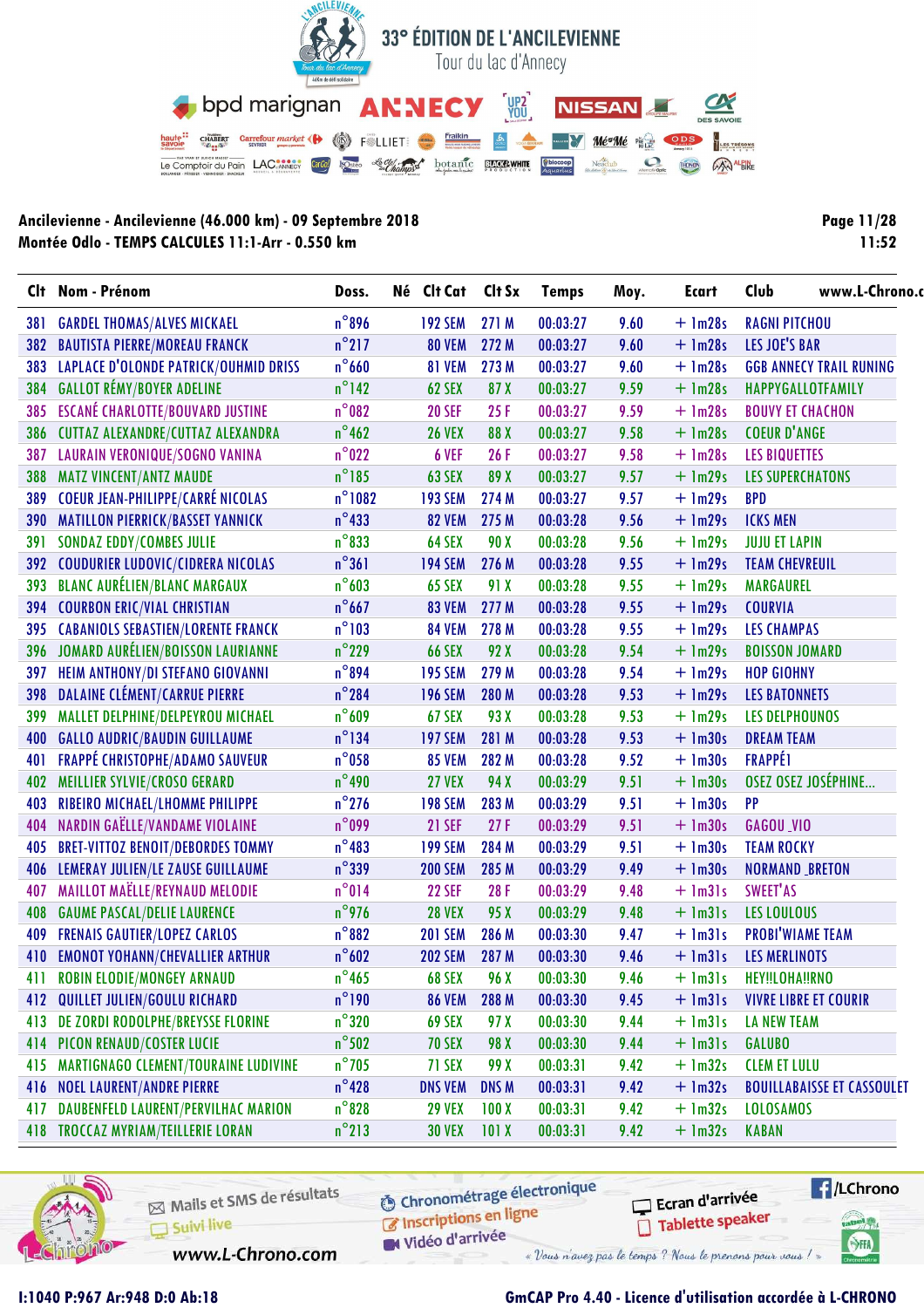

| Page 12/28 |
|------------|
| 11:52      |

|     | Clt Nom - Prénom                               | Doss.            | Né Clt Cat     | Clt Sx | <b>Temps</b> | Moy. | <b>Ecart</b> | Club<br>www.L-Chrono.c         |  |  |
|-----|------------------------------------------------|------------------|----------------|--------|--------------|------|--------------|--------------------------------|--|--|
| 419 | <b>VERHOLLE SEBASTIEN/DESCAMP FRANCOIS</b>     | $n^{\circ}$ 784  | <b>88 VEM</b>  | 290 M  | 00:03:31     | 9.41 | $+$ 1m32s    | <b>LES COUSINS</b>             |  |  |
| 420 | <b>LONGUEVRE PIERRE/BORIBOUN VISETH</b>        | $n^{\circ}417$   | <b>89 VEM</b>  | 291 M  | 00:03:31     | 9.41 | $+$ 1m32s    | LES COUREURS D'ELITE           |  |  |
| 421 | HABRAN MAXIME/LAIGNEL ALEXANDRE                | $n^{\circ}$ 763  | <b>203 SEM</b> | 292 M  | 00:03:31     | 9.40 | $+$ 1m32s    | <b>LES BRATISLA BOYS</b>       |  |  |
| 422 | <b>CHETOUT MARINE/WODECKI MARIE</b>            | $n^{\circ}671$   | <b>23 SEF</b>  | 29F    | 00:03:31     | 9.40 | $+$ 1m32s    | LES MAMA'S                     |  |  |
| 423 | <b>MORES DAMIEN/MORES FLORIAN</b>              | $n^{\circ}$ 168  | <b>204 SEM</b> | 293 M  | 00:03:31     | 9.40 | $+$ 1m32s    | <b>LES FREROS MOLTES</b>       |  |  |
| 424 | ROSSERO JOHAN/LUNARDI GERARD                   | $n^{\circ}$ 1026 | <b>90 VEM</b>  | 294 M  | 00:03:31     | 9.39 | $+$ 1m32s    | <b>TEAM GARETT</b>             |  |  |
| 425 | <b>GUYOT THOMAS/GUYOT SOPHIE</b>               | $n^{\circ}$ 463  | <b>31 VEX</b>  | 102X   | 00:03:31     | 9.38 | $+$ 1m33s    | <b>MADAME MONSIEUR</b>         |  |  |
| 426 | MEPAL JOEL/CHATREAUX SOPHIE                    | $n^{\circ}$ 952  | 72 SEX         | 103X   | 00:03:32     | 9.38 | $+$ 1m33s    | PTIT BOULE ET PTIT BILL        |  |  |
| 427 | <b>VUILLERMET SÉBASTIEN/TRAVAILLOT CORINNE</b> | $n^{\circ}$ 195  | <b>32 VEX</b>  | 104X   | 00:03:32     | 9.38 | $+$ 1m33s    | <b>TEAM BE PHARMA 1</b>        |  |  |
| 428 | <b>CARREZ THOMAS/MEDIAVILLA MARIO</b>          | $n^{\circ}$ 050  | <b>205 SEM</b> | 295 M  | 00:03:32     | 9.38 | $+$ 1m33s    | <b>ILUBSINONRIEN</b>           |  |  |
|     | 429 SCHWAM VINCENT/HENRIOT CYRIL               | $n^{\circ}1081$  | <b>206 SEM</b> | 296 M  | 00:03:32     | 9.38 | $+$ 1m33s    | <b>TEAM NISSAN</b>             |  |  |
| 430 | <b>BATES PHILIPPA/ROBERTS MIKE</b>             | $n^{\circ}$ 758  | <b>33 VEX</b>  | 105X   | 00:03:32     | 9.37 | $+$ 1m33s    | <b>MOUNTAIN COW</b>            |  |  |
| 431 | <b>BROSSE NADIA/GIRARD AUDREY</b>              | $n^{\circ}$ 138  | <b>24 SEF</b>  | 30 F   | 00:03:32     | 9.37 | $+$ 1m33s    | <b>LES SORIETTES</b>           |  |  |
| 432 | <b>CHEVET CAROLINE/TRANCHANT JEROME</b>        | $n^{\circ}$ 053  | <b>34 VEX</b>  | 106X   | 00:03:32     | 9.35 | $+$ 1m34s    | JC RUNNING TEAM                |  |  |
| 433 | RONGEN YANN KLAUS/RONGEN DOMINIQUE             | $n^{\circ}$ 467  | <b>207 SEM</b> | 297 M  | 00:03:32     | 9.34 | $+$ 1m34s    | <b>FORCE ET HONNEUR</b>        |  |  |
| 434 | OCAMPO GRÉGORY/OCAMPO ALPHONSE                 | $n^{\circ}$ 179  | <b>208 SEM</b> | 298 M  | 00:03:32     | 9.34 | $+$ 1m34s    | <b>FORCE ET HONNEUR</b>        |  |  |
| 435 | <b>DAVIS GLENN/MOLLARD THOMAS</b>              | $n^{\circ}$ 209  | <b>91 VEM</b>  | 299 M  | 00:03:33     | 9.34 | $+$ 1m34s    | <b>LES ALL BLACKS</b>          |  |  |
| 436 | <b>BURLOT LAURENCE/CHATELAIN ALEXANDRE</b>     | $n^{\circ}$ 208  | <b>35 VEX</b>  | 107X   | 00:03:33     | 9.33 | $+$ 1m34s    | <b>LES CIGALES</b>             |  |  |
| 437 | <b>LAPERROUSAZ FLORENT/VIDALE TRISTAN</b>      | $n^{\circ}376$   | <b>209 SEM</b> | 300 M  | 00:03:33     | 9.33 | $+$ 1m34s    | <b>AU TOP</b>                  |  |  |
| 438 | <b>LEMOINE JEAN LOUIS/FONTAINE BORIS</b>       | $n^{\circ}306$   | <b>210 SEM</b> | 301 M  | 00:03:33     | 9.32 | $+$ 1m34s    | <b>TONTON</b>                  |  |  |
| 439 | <b>VERRIER DAMIEN/VERRIER-KERMEUR MARIE</b>    | $n^{\circ}808$   | <b>36 VEX</b>  | 108 X  | 00:03:33     | 9.31 | $+$ 1m34s    | <b>VERRIER</b>                 |  |  |
| 440 | <b>CONDEVAUX RÉMY/TOUSSAINT AGNES</b>          | $n^{\circ}$ 787  | <b>73 SEX</b>  | 109X   | 00:03:33     | 9.30 | $+$ 1m35s    | <b>BELLA CIAO</b>              |  |  |
| 441 | <b>TORION FRANCOIS/TORION CHRISTOPHE</b>       | $n^{\circ}$ 197  | <b>211 SEM</b> | 302 M  | 00:03:34     | 9.29 | $+$ 1m35s    | <b>FATHER_SON</b>              |  |  |
| 442 | <b>BERGEAL NICOLAS/MALLINJOUD JULIE</b>        | $n^{\circ}$ 886  | <b>37 VEX</b>  | 110X   | 00:03:34     | 9.28 | $+$ 1m35s    | <b>LES PROVINCIENS</b>         |  |  |
| 443 | <b>BOHAN MYRIAM/MATTERN LAURENT</b>            | $n^{\circ}$ 495  | <b>74 SEX</b>  | 111X   | 00:03:34     | 9.27 | $+$ 1m35s    | <b>HOPLA GEISS</b>             |  |  |
| 444 | <b>BARONE CHARLOTTE/COHENDET MARGAUX</b>       | $n^{\circ}$ 202  | <b>25 SEF</b>  | 31F    | 00:03:34     | 9.27 | $+$ 1m35s    | <b>KIWI</b>                    |  |  |
| 445 | <b>CHALMANDRIER AURÉLIE/POLLIAND NADIA</b>     | $n^{\circ}372$   | <b>26 SEF</b>  | 32F    | 00:03:34     | 9.26 | $+$ 1m36s    | <b>LES PIPES LETTES</b>        |  |  |
| 446 | HUNAULT CÉDRIC/DECROISETTE EMMANUEL            | $n^{\circ}$ 125  | <b>92 VEM</b>  | 303 M  | 00:03:34     | 9.26 | $+$ 1m36s    | HD                             |  |  |
| 447 | <b>CLAUDEON NICOLAS/MELCHIOR THIBAULT</b>      | $n^{\circ}1016$  | <b>212 SEM</b> | 304 M  | 00:03:35     | 9.25 | $+$ 1m36s    | <b>ALEX ET NICO</b>            |  |  |
|     | <b>448 GROSJEAN PAULINE/GINARD SOPHIE</b>      | $n^{\circ}$ 670  | <b>27 SEF</b>  | 33F    | 00:03:35     | 9.25 | $+$ 1m36s    | <b>LES MADELEINES</b>          |  |  |
|     | 449 VAILLANT FRÉDÉRIC/GUILLORIT JEAN           | $n^{\circ}$ 562  | <b>93 VEM</b>  | 305 M  | 00:03:35     | 9.24 | $+$ 1m36s    | <b>TREMINIS BLUES</b>          |  |  |
| 450 | <b>SADOUX EMILIE/BRICHET MATHIEU</b>           | $n^{\circ}$ 1053 | <b>38 VEX</b>  | 112X   | 00:03:35     | 9.24 | $+$ $lm36s$  | <b>BOISSONS MÉ-MÉ</b>          |  |  |
| 451 | <b>DIAZ HAROLD/LACORNE LAURENT</b>             | $n^{\circ}302$   | <b>94 VEM</b>  | 306 M  | 00:03:35     | 9.23 | $+$ $lm36s$  | <b>CDF</b>                     |  |  |
| 452 | <b>KISTER ALAIN/KISTER ISABELLE</b>            | $n^{\circ}$ 445  | <b>39 VEX</b>  | 113X   | 00:03:35     | 9.21 | $+$ 1m37s    | LES KISTER'S                   |  |  |
| 453 | <b>BONNEAU PATRICIA/LAURENT STÉPHANE</b>       | $n^{\circ}$ 859  | 7 VEF          | 34 F   | 00:03:36     | 9.20 | $+$ 1m37s    | <b>BLABLA TEAM</b>             |  |  |
| 454 | TASIEMSKI PHILIPPE/TASIEMSKI SANDRINE          | $n^{\circ}$ 466  | <b>40 VEX</b>  | 114X   | 00:03:36     | 9.19 | $+$ 1m37s    | <b>PHILIPPE ET SANDRINE</b>    |  |  |
| 455 | ROCIPON VIRGINIE/MANIERE STÉPHANIE             | $n^{\circ}840$   | <b>28 SEF</b>  | 35 F   | 00:03:36     | 9.19 | $+$ 1m37s    | <b>APPUIE SUR L'CHAMPIGNON</b> |  |  |
|     | 456 PAGET SÉBASTIEN/SCHLAPPI SAMUEL            | $n^{\circ}$ 941  | <b>213 SEM</b> | 307 M  | 00:03:36     | 9.18 | $+$ 1m37s    | <b>SAMBI</b>                   |  |  |



Mails et SMS de résultats Suivi live

www.L-Chrono.com

**6** Chronométrage électronique is the conditions on ligne

W Vidéo d'arrivée

Ecran d'arrivée Tablette speaker



# **I:1040 P:967 Ar:948 D:0 Ab:18 GmCAP Pro 4.40 - Licence d'utilisation accordée à L-CHRONO**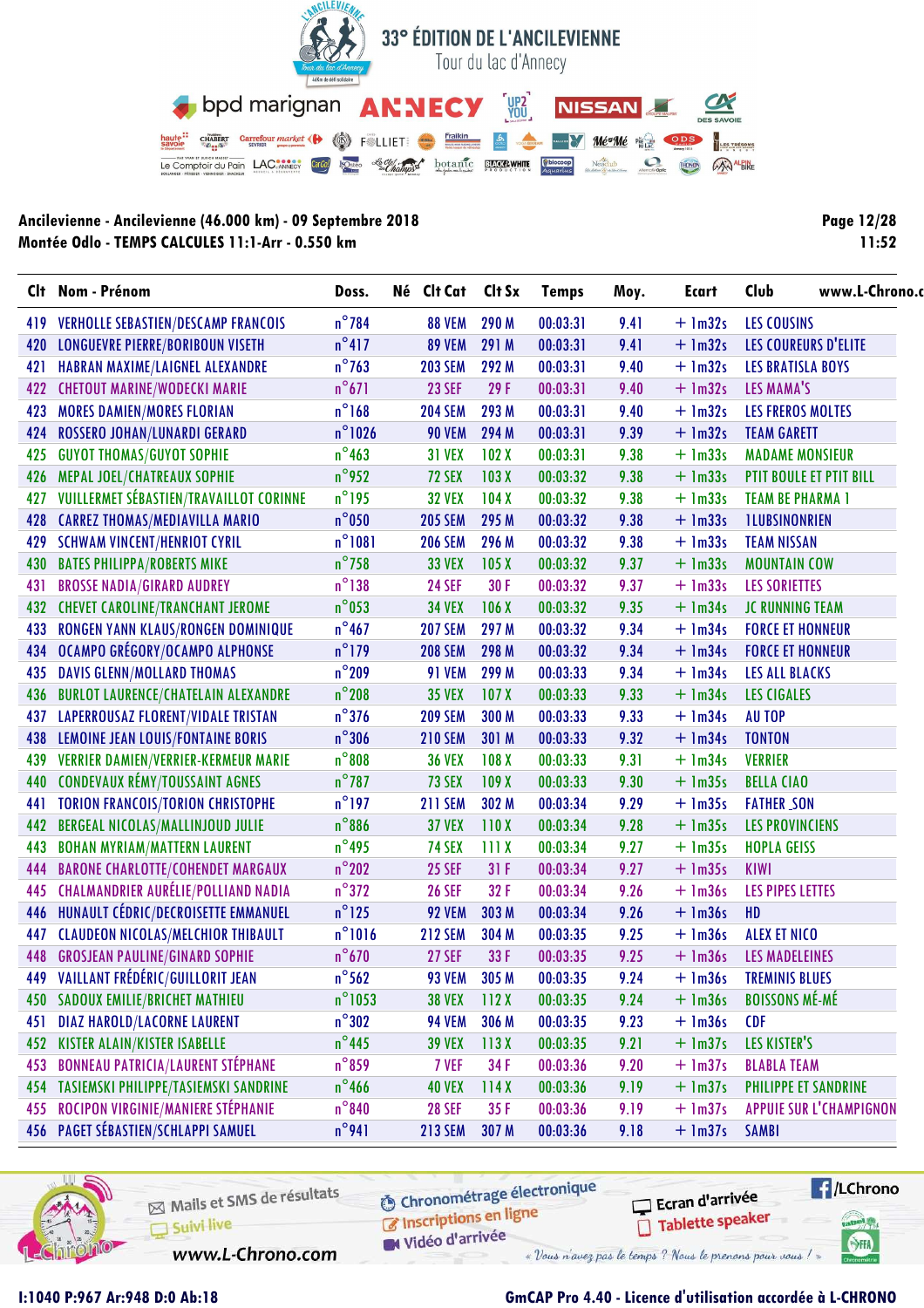

| <b>Page 13/28</b> |
|-------------------|
| 11:52             |

|     | Clt Nom - Prénom                             | Doss.            | Né Clt Cat     | Clt Sx           | <b>Temps</b> | Moy. | <b>Ecart</b> | www.L-Chrono.<br>Club        |  |
|-----|----------------------------------------------|------------------|----------------|------------------|--------------|------|--------------|------------------------------|--|
| 457 | <b>MENAGER CECILE/SAGNOL JORDANE</b>         | $n^{\circ}$ 756  | <b>29 SEF</b>  | 36 F             | 00:03:36     | 9.18 | $+$ 1m37s    | DÉFI'LLES                    |  |
| 458 | <b>CHENU EMMANUELLE/CHENU JIMMY</b>          | $n^{\circ}$ 1028 | <b>75 SEX</b>  | 115X             | 00:03:36     | 9.18 | $+$ 1m37s    | LES CH'NU                    |  |
| 459 | <b>SICAMOIS ANTHONY/FARGE JOHANN</b>         | $n^{\circ}$ 721  | <b>95 VEM</b>  | 308 M            | 00:03:36     | 9.18 | $+$ 1m37s    | <b>LES BÂTARDS</b>           |  |
| 460 | DAVIN MARC-ANTOINE/SLIMANI NABIL             | $n^{\circ}$ 747  | <b>214 SEM</b> | 309 M            | 00:03:36     | 9.17 | $+$ 1m38s    | <b>ALOHA</b>                 |  |
| 461 | <b>FAVRE THOMAS/GREBAUVAL FREDERIC</b>       | $n^{\circ}$ 253  | <b>215 SEM</b> | 310 M            | 00:03:37     | 9.16 | $+$ 1m38s    | <b>LES TONTONS</b>           |  |
| 462 | <b>SAFANJON ERIC/DEMEURE MARIE-LAURE</b>     | $n^{\circ}$ 722  | <b>76 SEX</b>  | 116X             | 00:03:37     | 9.16 | $+$ 1m38s    | <b>LES DOUDS</b>             |  |
| 463 | <b>BOCEL LUCIE/BOCEL NICOLAS</b>             | $n^{\circ}$ 283  | 77 SEX         | 117X             | 00:03:37     | 9.16 | $+$ 1m38s    | <b>SISTER AND BREIZHER</b>   |  |
| 464 | <b>GUEPRATTE BERNARD/CORNEVIN GISÈLE</b>     | $n^{\circ}$ 654  | 41 VEX         | 118X             | 00:03:37     | 9.14 | $+$ 1m38s    | <b>TEAM G</b>                |  |
| 465 | <b>BONNET OLIVIER/LHOST - DUNOYER MYRIAM</b> | $n^{\circ}413$   | <b>42 VEX</b>  | 119X             | 00:03:37     | 9.14 | $+$ 1m38s    | <b>LES FLYING RABBITS</b>    |  |
| 466 | ALLEGRET MAXIME/ALLEGRET ANTOINE             | $n^{\circ}$ 176  | <b>216 SEM</b> | 311 M            | 00:03:37     | 9.14 | $+$ 1m38s    | <b>CHIMKEN NUGGERS</b>       |  |
| 467 | DEKKIL GUILLAUME/DEBONNAIRE ROMAIN           | $n^{\circ}378$   | <b>217 SEM</b> | 312 M            | 00:03:37     | 9.14 | $+$ 1m38s    | <b>ROROGUIGUI</b>            |  |
| 468 | ROBIN STÉPHANE/PHILIBERT NATHALIE            | n°946            | <b>43 VEX</b>  | 120X             | 00:03:37     | 9.13 | $+$ 1m39s    | <b>LA MATOURINE</b>          |  |
| 469 | <b>LAPIERRE RACHEL/VOTQUENNE BENJAMIN</b>    | $n^{\circ}$ 345  | <b>78 SEX</b>  | 121X             | 00:03:37     | 9.12 | $+$ 1m39s    | <b>ADIMC74 TEAM 1</b>        |  |
| 470 | <b>BOUVIER NICOLAS/DURAND MATHIEU</b>        | $n^{\circ}$ 574  | <b>218 SEM</b> | 313 M            | 00:03:38     | 9.11 | $+$ 1m39s    | <b>EBRIOS</b>                |  |
| 471 | <b>DRIAN BRUNO/BRETON EMILIE</b>             | $n^{\circ}$ 834  | <b>79 SEX</b>  | 122X             | 00:03:38     | 9.11 | $+$ 1m39s    | LES VOSGIENS DE L'EXTRÊME    |  |
| 472 | LEVY HAUSSMANN SIMON/DUTHOIT NELLY           | $n^{\circ}409$   | <b>80 SEX</b>  | 123X             | 00:03:38     | 9.10 | $+$ 1m39s    | <b>LES MINIONS</b>           |  |
| 473 | CHALUMEAU JÉRÉMY/VERDOULET LISE              | $n^{\circ}332$   | <b>81 SEX</b>  | 124X             | 00:03:38     | 9.09 | $+$ 1m39s    | <b>BEAUF'S</b>               |  |
| 474 | ANDERSON JONATHAN/BERRUX JEAN MICHEL         | $n^{\circ}$ 095  | <b>219 SEM</b> | 314 M            | 00:03:38     | 9.09 | $+$ 1m40s    | <b>LA SOCQUETTE AERIENNE</b> |  |
| 475 | ROUGE CARRASSAT SAMUEL/MARRA SEBASTIEN       | $n^{\circ}$ 1037 | <b>96 VEM</b>  | 315 M            | 00:03:38     | 9.09 | $+$ 1m40s    | <b>CHABERT 12</b>            |  |
| 476 | <b>BRONNEC JEAN FRANCOIS/DELVOIX SAMUEL</b>  | $n^{\circ}104$   | <b>220 SEM</b> | 316 M            | 00:03:38     | 9.09 | $+$ 1m40s    | <b>TOUTOU U2</b>             |  |
| 477 | <b>MAURER CHARLOTTE/GANDON ELISE</b>         | $n^{\circ}824$   | <b>30 SEF</b>  | 37F              | 00:03:38     | 9.08 | $+$ 1m40s    | <b>LES COUSINES</b>          |  |
| 478 | <b>RAVOIRE PIERRIC/RAVOIRE LUCAS</b>         | $n^{\circ}$ 975  | <b>221 SEM</b> | 317 M            | 00:03:39     | 9.08 | $+$ 1m40s    | <b>RVR CINGHIALE</b>         |  |
| 479 | <b>BERGER AURÉLIEN/PUTOTO MARC</b>           | $n^{\circ}802$   | <b>222 SEM</b> | 318 M            | 00:03:39     | 9.08 | $+$ 1m40s    | <b>LES BRACASS</b>           |  |
| 480 | <b>BERRUX CATHERINE/BERRUX CHARLOTTE</b>     | $n^{\circ}1041$  | <b>31 SEF</b>  | 38 F             | 00:03:39     | 9.08 | $+$ 1m40s    | <b>BERRUX GIRLS POWERS</b>   |  |
| 481 | <b>CAPPELLO GAEL/BILLARD LAURENCE</b>        | $n^{\circ}$ 348  | <b>44 VEX</b>  | 125X             | 00:03:39     | 9.08 | $+$ 1m40s    | <b>LES NOUNOURS</b>          |  |
|     | <b>482 SANTERRE NADEGE/FUENTES LAURIE</b>    | $n^{\circ}$ 191  | 8 VEF          | 39F              | 00:03:39     | 9.07 | $+$ 1m40s    | LES SILL N' GIRLS            |  |
| 483 | <b>CHABAL LAURE/CHABAL KARINE</b>            | $n^{\circ}$ 854  | <b>32 SEF</b>  | 40F              | 00:03:39     | 9.07 | $+$ 1m40s    | <b>LES CHABALOU</b>          |  |
| 484 | EPALE BARTHÉLÉMY/DEGOUTTE ROBIN              | $n^{\circ}$ 970  | <b>223 SEM</b> | 319 M            | 00:03:39     | 9.07 | $+$ 1m40s    | <b>LES MULETS</b>            |  |
|     | 485 JOUSSEAUME BENOÎT/BOUCHÉ-PERRIN PAUL     | $n^{\circ}$ 051  | <b>224 SEM</b> | 320 M            | 00:03:39     | 9.06 | $+$ 1m40s    | LES DÉMONTES PNEUS           |  |
|     | 486 DAVILLERD MURIEL/CLEMENT STEPHANE        | $n^{\circ}381$   | <b>45 VEX</b>  | 126X             | 00:03:39     | 9.06 | $+$ 1m40s    | <b>MUST</b>                  |  |
|     | 487 SAUCEY LAETITIA/DAVAT GÉRARD             | $n^{\circ}$ 953  | <b>82 SEX</b>  | 127 <sub>X</sub> | 00:03:39     | 9.06 | $+$ 1m40s    | LE DOUBLE CHEESEBURGER       |  |
| 488 | <b>GAUTHIER PASCALE/REVAULT PHILIPPE</b>     | $n^{\circ}$ 354  | <b>83 SEX</b>  | 128X             | 00:03:39     | 9.06 | $+$ 1m40s    | <b>ADIMC74 TEAM 3</b>        |  |
| 489 | <b>PERRET LAURENCE/CARTAL SANDY</b>          | $n^{\circ}682$   | <b>33 SEF</b>  | 41 F             | 00:03:39     | 9.06 | $+$ 1m40s    | LES ALLIGATORETTES           |  |
| 490 | MANDEL STEPHANE/DE NOMAZY JÉRÔME             | $n^{\circ}$ 844  | <b>97 VEM</b>  | 321 M            | 00:03:39     | 9.04 | $+$ $lm41s$  | <b>TOUS POUR LOU-ANN!</b>    |  |
| 491 | <b>CLERJON LAURA/CODEREY CLAIRE</b>          | $n^{\circ}$ 930  | <b>34 SEF</b>  | 42 F             | 00:03:39     | 9.04 | $+$ $lm4$ s  | <b>TEAM CROUTE</b>           |  |
| 492 | <b>CAPRA SEBASTIEN/JACQUET ANGELIQUE</b>     | $n^{\circ}$ 954  | <b>84 SEX</b>  | 129X             | 00:03:40     | 9.04 | $+$ $lm41s$  | <b>LES NULLOS</b>            |  |
| 493 | SAUTIER ANGÉLIQUE/MERIENNE SIMON             | $n^{\circ}$ 918  | <b>85 SEX</b>  | 130X             | 00:03:40     | 9.04 | $+$ $lm4$ ]s | <b>NUMÉROBIS</b>             |  |
|     | 494 APPREDERISSE MATTHIEU/KARAK MARION       | $n^{\circ}$ 438  | <b>86 SEX</b>  | 131X             | 00:03:40     | 9.04 | $+$ $lm41s$  | <b>LES TALANIAK</b>          |  |



Mails et SMS de résultats Suivi live

www.L-Chrono.com

**6** Chronométrage électronique Inscriptions en ligne

Vidéo d'arrivée

Ecran d'arrivée Tablette speaker



### GmCAP Pro 4.40 - Licence d'utilisation accordée à L-CHRONO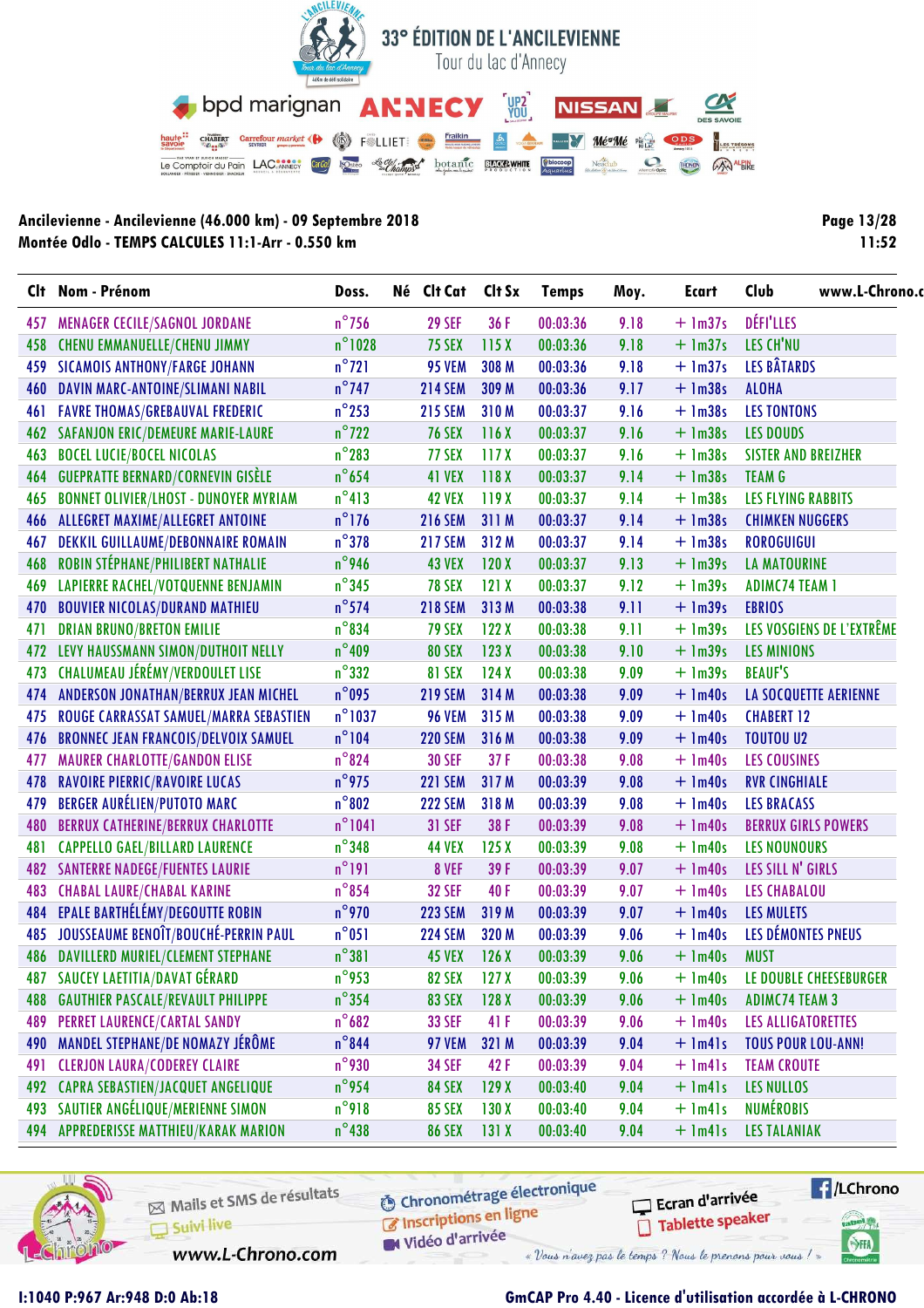

| Page 14/28 |
|------------|
| 11:52      |

|     | Clt Nom - Prénom                                     | Doss.            | Né Clt Cat     | Clt Sx           | <b>Temps</b> | Moy. | Ecart       | www.L-Chrono.<br>Club          |
|-----|------------------------------------------------------|------------------|----------------|------------------|--------------|------|-------------|--------------------------------|
|     | 495 LIMOUSIN STEPHANE/ZEDAM TONY                     | $n^{\circ}$ 098  | <b>98 VEM</b>  | 322 M            | 00:03:40     | 9.03 | $+$ $lm41s$ | <b>LES TOCARS</b>              |
| 496 | <b>ANTRAYGUES ASTRID/ROBLEDO MARILYNE</b>            | $n^{\circ}$ 164  | 9 VEF          | 43F              | 00:03:40     | 9.03 | $+$ 1m41s   | <b>FOXY BIKERS</b>             |
| 497 | PUJAZON CHRISTOPHE/PUJAZON SONIA                     | $n^{\circ}$ 282  | <b>46 VEX</b>  | 132X             | 00:03:40     | 9.03 | $+$ $lm41s$ | <b>GAMORA AND STAR-LORD</b>    |
| 498 | PROD'HOMME SEBASTIEN/BUTTIN NICOLAS                  | $n^{\circ}$ 505  | <b>225 SEM</b> | 323 M            | 00:03:40     | 9.02 | $+$ 1m41s   | <b>BEST OF CORBIER</b>         |
| 499 | HUGONNET VANESSA/BERTHET THOMAS                      | $n^{\circ}342$   | <b>87 SEX</b>  | 133X             | 00:03:40     | 9.02 | $+$ $lm41s$ | <b>LES DUBBLES</b>             |
| 500 | MEUNIER AURELIE/VEXIEAU SEBASTIEN                    | $n^{\circ}$ 234  | <b>88 SEX</b>  | 134X             | 00:03:40     | 9.02 | $+$ $lm41s$ | <b>THE PLAN B</b>              |
| 501 | TEMPERE THIERRY/FERET REMI                           | $n^{\circ}380$   | <b>99 VEM</b>  | 324 M            | 00:03:40     | 9.01 | $+$ 1m41s   | <b>LES ECLOPPES</b>            |
|     | 502 ABRY LIONEL/DUCRET STÉPHANE                      | $n^{\circ}$ 064  | <b>100 VEM</b> | 325 M            | 00:03:41     | 9.00 | $+$ 1m42s   | <b>ATSCAF DES SAVOIE</b>       |
| 503 | MAZURZACK YANNICK/MICHALET LIONEL                    | $n^{\circ}$ 582  | <b>226 SEM</b> | 326 M            | 00:03:41     | 8.99 | $+$ 1m42s   | <b>LES GUENILLES</b>           |
| 504 | TANCREZ STEPHANE/DELAREUX VINCENT                    | n°935            | <b>227 SEM</b> | 327 M            | 00:03:41     | 8.98 | $+$ 1m42s   | <b>PROBI'WIAME TEAM</b>        |
| 505 | <b>GIORGIO ASTRID/ECHALLIER THOMAS</b>               | $n^{\circ}$ 356  | <b>47 VEX</b>  | 135X             | 00:03:41     | 8.97 | $+$ 1m43s   |                                |
| 506 | MUNDA JEAN-CHRISTOPHE/BAOUZ VINCENT                  | $n^{\circ}$ 007  | <b>228 SEM</b> | 328 M            | 00:03:41     | 8.96 | $+$ 1m43s   | <b>SUPERS DADDYS</b>           |
| 507 | <b>OSOUF AUDREY/HAASE JULIEN</b>                     | $n^{\circ}$ 650  | <b>48 VEX</b>  | 136X             | 00:03:41     | 8.96 | $+$ 1m43s   | <b>RONRON DES BOIS</b>         |
| 508 | <b>BICH YVAN/BICH MELANIE</b>                        | $n^{\circ}$ 218  | <b>89 SEX</b>  | 137X             | 00:03:42     | 8.96 | $+$ 1m43s   | <b>LES BICH</b>                |
| 509 | LOURDELLE FABIENNE/AGUILAR NINIOSKA                  | $n^{\circ}326$   | <b>10 VEF</b>  | 44 F             | 00:03:42     | 8.95 | $+$ 1m43s   | LES VIEILLES DE L'AVOC         |
| 510 | HAMIDI CAMILLE/CHOUILLET JEAN-CHRISTOPHE             | $n^{\circ}$ 835  | <b>49 VEX</b>  | 138X             | 00:03:42     | 8.94 | $+$ 1m43s   | <b>CAMILLE JEAN-CHRISTOPHE</b> |
| 511 | <b>GONZALEZ ANDRÉ/ROULIER BENJAMIN</b>               | $n^{\circ}$ 988  | <b>229 SEM</b> | 329 M            | 00:03:42     | 8.93 | $+$ 1m43s   | <b>TEAM BENOU</b>              |
|     | 512 FENOUILLET JEAN CHRISTOPHE/COLLOMB VALERIE n°162 |                  | <b>50 VEX</b>  | 139X             | 00:03:42     | 8.93 | $+$ 1m43s   | <b>FRAÎCHEUR ET TERROIR</b>    |
| 513 | JACQUIER PATRICK/CHESSEL JEAN-PHILIPPE               | $n^{\circ}$ 167  | <b>101 VEM</b> | 330 M            | 00:03:42     | 8.93 | $+$ 1m43s   | <b>BOBAN</b>                   |
| 514 | <b>BONA ERIC/BENETTI HERVÉ</b>                       | $n^{\circ}$ 390  | <b>102 VEM</b> | 331 M            | 00:03:42     | 8.93 | $+$ 1m43s   | <b>LA DIANGETEAM</b>           |
| 515 | AUSTRY BÉATRICE/BOGUET JULIEN                        | $n^{\circ}$ 795  | <b>90 SEX</b>  | 140X             | 00:03:42     | 8.92 | $+$ 1m44s   | <b>CA VA ALLER!</b>            |
| 516 | LAROCHE FRÉDÉRIC/BRUNOT AMÉLIE                       | $n^{\circ}$ 723  | <b>91 SEX</b>  | 141X             | 00:03:42     | 8.92 | $+$ 1m44s   | <b>BLUE EYES ANIMALS</b>       |
| 517 | RAIMBAULT ÉMILIE/PEYRILLE VALÉRIE                    | $n^{\circ}$ 1030 | <b>35 SEF</b>  | 45F              | 00:03:42     | 8.92 | $+$ 1m44s   | <b>SILL N GIRL</b>             |
| 518 | <b>FRAGNE MIKAEL/DEMELIS CELINE</b>                  | $n^{\circ}$ 245  | <b>51 VEX</b>  | 142X             | 00:03:43     | 8.91 | $+$ 1m44s   | DUO DE CHOC                    |
| 519 | <b>BANEWITZ STEPHANE/ROCCA LUDOVIC</b>               | $n^{\circ}$ 902  | <b>103 VEM</b> | 332 M            | 00:03:43     | 8.91 | $+$ 1m44s   | <b>RAID BROTHERS</b>           |
| 520 | <b>BAZIN LAURANNE/BAZIN GUILLAUME</b>                | $n^{\circ}$ 544  | 92 SEX         | 143X             | 00:03:43     | 8.91 | $+$ 1m44s   | <b>LES BOUBILS</b>             |
| 521 | <b>MEZIANE KHELIFA/PEROT FRANCIS</b>                 | $n^{\circ}1000$  | <b>230 SEM</b> | 333 M            | 00:03:43     | 8.91 | $+$ 1m44s   | <b>ZONG/PAYPAL</b>             |
| 522 | <b>DEVEAUX REMI/COMTE BERTRAND</b>                   | $n^{\circ}$ 620  | <b>231 SEM</b> | 334 M            | 00:03:43     | 8.90 | $+$ 1m44s   | <b>THORGAL EN FURIE</b>        |
| 523 | LUNEAU PHILIPPE/MERCIER ANTOINE                      | $n^{\circ}1060$  | <b>104 VEM</b> | 335 M            | 00:03:43     | 8.88 | $+$ 1m45s   | <b>CHABERT 14</b>              |
| 524 | <b>RAMEAUX QUENTIN/CHEMINAL YANNUS</b>               | $n^{\circ}911$   | <b>232 SEM</b> | 336 M            | 00:03:44     | 8.88 | $+$ 1m45s   | <b>LES QUINTAUX</b>            |
|     | 525 DEBOS MYLÈNE/OBOZIL-GACHE GEORGES                | $n^{\circ}280$   | <b>93 SEX</b>  | 144X             | 00:03:44     | 8.87 | $+$ 1m45s   | <b>OD TEAM</b>                 |
| 526 | <b>BRONQUARD PIERRE/LESAGE SOPHIE</b>                | $n^{\circ}$ 069  | <b>94 SEX</b>  | 145X             | 00:03:44     | 8.86 | $+$ 1m45s   | <b>ANNECY THAI BOXING</b>      |
| 527 | <b>BUFFLIER GILLES/LEVET PASCAL</b>                  | $n^{\circ}$ 645  | <b>105 VEM</b> | 337 M            | 00:03:44     | 8.86 | $+$ 1m45s   | <b>DUPONT DUPONT</b>           |
| 528 | <b>BERRUEX HONORINE/NOUTARY GOULVEN</b>              | $n^{\circ}$ 030  | <b>95 SEX</b>  | 146X             | 00:03:44     | 8.86 | $+$ 1m45s   | <b>LES BERUTARYS</b>           |
| 529 | <b>FABBRI MUSSO CATHY/DENOISIE VERONIQUE</b>         | $n^{\circ}422$   | <b>11 VEF</b>  | 46 F             | 00:03:44     | 8.86 | $+$ 1m45s   | <b>LES GAZELLES</b>            |
| 530 | NARDIN CÉCILE/NARDIN JEAN-LOUIS                      | $n^{\circ}$ 165  | <b>96 SEX</b>  | 147 <sub>X</sub> | 00:03:44     | 8.85 | $+$ 1m45s   | <b>TEAM NARDIN</b>             |
| 531 | PLAIT JULIEN/CASSÉ ELISE                             | $n^{\circ}$ 444  | <b>97 SEX</b>  | 148 <sub>X</sub> | 00:03:44     | 8.85 | $+$ 1m45s   | <b>LES MATOUS!</b>             |
| 532 | <b>BAGOT STEVE/DUPONCHEL ANNE</b>                    | $n^{\circ}$ 048  | <b>52 VEX</b>  | 149X             | 00:03:44     | 8.85 | $+$ 1m45s   | <b>LES CREVETTES</b>           |



Mails et SMS de résultats Suivi live

www.L-Chrono.com

**6** Chronométrage électronique Inscriptions en ligne

Vidéo d'arrivée

Ecran d'arrivée Tablette speaker

**E**/LChrono anel W SHA

#### GmCAP Pro 4.40 - Licence d'utilisation accordée à L-CHRONO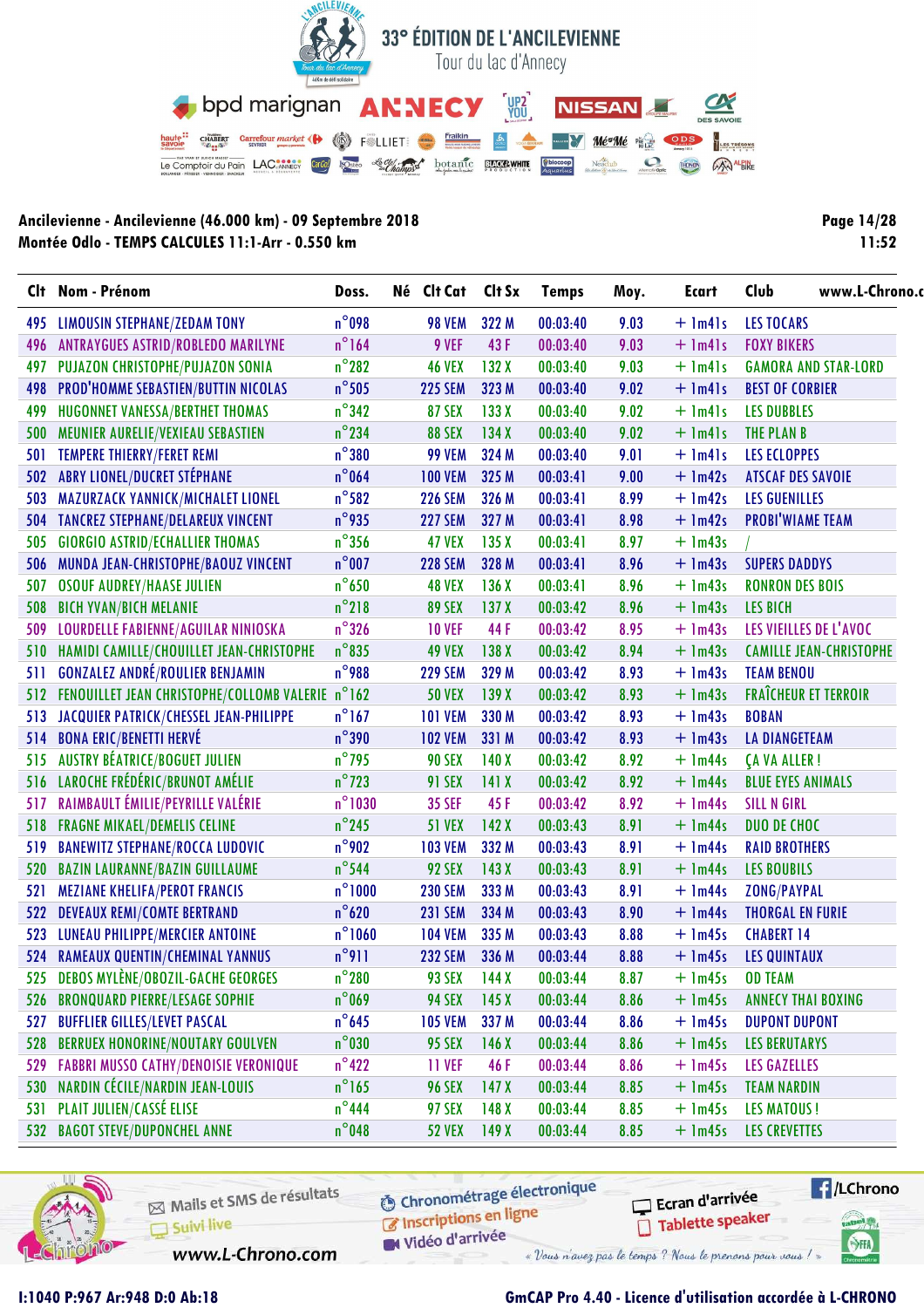

| <b>Page 15/28</b> |
|-------------------|
| 11:52             |

|     | Clt Nom - Prénom                                     | Doss.            | Né Clt Cat     | Clt Sx | <b>Temps</b> | Moy. | <b>Ecart</b>  | Club<br>www.L-Chrono.c        |
|-----|------------------------------------------------------|------------------|----------------|--------|--------------|------|---------------|-------------------------------|
| 533 | <b>LENOIR SEBASTIEN/LENOIR KARINE</b>                | $n^{\circ}$ 290  | <b>53 VEX</b>  | 150X   | 00:03:44     | 8.84 | $+$ 1m46s     | <b>THE BLACK</b>              |
| 534 | PINOT JEAN-PIERRE/PINOT FRANÇOIS                     | $n^{\circ}347$   | <b>106 VEM</b> | 338 M  | 00:03:45     | 8.84 | $+$ 1m46s     | <b>PINOT'S BROTHERS</b>       |
| 535 | YOU PIERRE/GUNTZBURGER MATHIEU                       | $n^{\circ}$ 025  | <b>233 SEM</b> | 339 M  | 00:03:45     | 8.84 | $+$ 1m46s     | <b>LES B'OEUFS</b>            |
| 536 | HOCDÉ WILLIAM/CHAUFFAT FRÉDÉRIC                      | $n^{\circ}$ 920  | <b>234 SEM</b> | 340 M  | 00:03:45     | 8.84 | $+$ 1m46s     | LES P'TITS SAVOYARDS          |
| 537 | <b>COULAIS ROBIN/GRISONI PIERRE</b>                  | $n^{\circ}$ 1006 | <b>235 SEM</b> | 341 M  | 00:03:45     | 8.84 | $+$ 1m46s     | <b>LES TACOS</b>              |
|     | 538 SOCQUET JUGLARD BERTRAND/BETEND MARIE CLAI n°986 |                  | <b>98 SEX</b>  | 151X   | 00:03:45     | 8.83 | $+$ 1m46s     | <b>LES VISITEURS</b>          |
| 539 | <b>FUENTES THIERRY/MUGNIER NICOLAS</b>               | $n^{\circ}$ 078  | <b>107 VEM</b> | 342 M  | 00:03:45     | 8.82 | $+$ 1m46s     | LES BG                        |
| 540 | MEGEMONT SYLVIE/MEGEMONT BERTRAND                    | $n^{\circ}412$   | <b>54 VEX</b>  | 152X   | 00:03:46     | 8.79 | $+$ 1m47s     | <b>BASMALTIC</b>              |
| 541 | DAGHERIR STÉPHANIE/RICQUART LUCILE                   | $n^{\circ}$ 198  | <b>12 VEF</b>  | 47F    | 00:03:46     | 8.79 | $+$ 1m47s     | <b>SUPERGIRLS</b>             |
|     | 542 LOREILLE TIMOTHEE/CARON MARC ANTOINE             | $n^{\circ}$ 693  | <b>236 SEM</b> | 343 M  | 00:03:46     | 8.78 | $+$ 1m47s     | <b>VIE NEUCHATEL</b>          |
| 543 | <b>COCHET EMMA/THOLLOT SÉBASTIEN</b>                 | $n^{\circ}$ 226  | <b>99 SEX</b>  | 153X   | 00:03:46     | 8.78 | $+$ 1m47s     | <b>LES TARTIFOLLES</b>        |
| 544 | FAVRE-LORRAINE ELODIE/FAVRE-LORRAINE GÉRALD n°425    |                  | <b>36 SEF</b>  | 48F    | 00:03:46     | 8.78 | $+$ 1m47s     | ET POUR FINIR EN APOTHÉOSE    |
| 545 | <b>DENIZOT GUILLAUME/LEJAY OLIVIER</b>               | $n^{\circ}$ 797  | <b>237 SEM</b> | 344 M  | 00:03:46     | 8.77 | $+$ 1m48s     | <b>LES PONGISTES</b>          |
| 546 | LANSARD JOËL/BROUZE CHRISTIAN                        | $n^{\circ}$ 152  | <b>108 VEM</b> | 345 M  | 00:03:46     | 8.76 | $+$ 1m48s     | <b>CRICRI ET JOJO</b>         |
| 547 | <b>FUMEY MANON/ALLEMANDET FRANCK</b>                 | $n^{\circ}$ 357  | <b>100 SEX</b> | 154X   | 00:03:47     | 8.76 | $+$ 1m48s     | <b>LES FUMANDETS</b>          |
| 548 | COZE ALEXIS/BOTTCHER-HACKL MELANIE                   | $n^{\circ}$ 187  | <b>101 SEX</b> | 155X   | 00:03:47     | 8.76 | $+$ 1m48s     | <b>ELEPHANT TEAM</b>          |
| 549 | <b>GOURDON FABIEN/DELIEUVIN VINCENT</b>              | $n^{\circ}$ 527  | <b>109 VEM</b> | 346 M  | 00:03:47     | 8.76 | $+$ 1m48s     | <b>FABIEN ET VINCENT</b>      |
| 550 | <b>COMBETTE MONIA/COMBETTE EMMANUEL</b>              | $n^{\circ}$ 973  | <b>55 VEX</b>  | 156X   | 00:03:47     | 8.75 | $+$ 1m48s     | <b>LES COMBE-COMBE</b>        |
| 551 | <b>CAMINET NADÈGE/TAMBUTTÉ FRANÇOIS</b>              | $n^{\circ}$ 072  | <b>102 SEX</b> | 157X   | 00:03:47     | 8.74 | $+$ 1m48s     | <b>LES TAMBUMINET</b>         |
| 552 | PREMAT CLAUDE/FRANÇOIS SANDRINE                      | $n^{\circ}$ 549  | <b>103 SEX</b> | 158X   | 00:03:47     | 8.74 | $+$ 1m48s     | <b>UNCREDIBLE TEAM</b>        |
| 553 | POCHARD OLIVIER/COPPEL STEPH                         | $n^{\circ}$ 580  | <b>110 VEM</b> | 347 M  | 00:03:47     | 8.73 | $+$ 1m48s     | <b>WARRIORS</b>               |
| 554 | <b>VERDIER URIELLE/PERROCHAUD ALIDA</b>              | $n^{\circ}$ 212  | <b>37 SEF</b>  | 49F    | 00:03:47     | 8.72 | $+$ 1m49s     | LES TABANNÉES                 |
| 555 | PATOZ MATHILDE/HUGONNET ALBAN                        | $n^{\circ}330$   | <b>104 SEX</b> | 159X   | 00:03:48     | 8.72 | $+$ 1m49s     | <b>LES RELOUS</b>             |
| 556 | MASSON SANDRINE/CHEVARIN GUY                         | $n^{\circ}$ 295  | <b>56 VEX</b>  | 160X   | 00:03:48     | 8.71 | $+$ 1m49s     | <b>GUYTOU ET LAPIN</b>        |
| 557 | HOUDY SYLVAINE/CHAMBODUT MARIE                       | $n^{\circ}$ 719  | <b>13 VEF</b>  | 50F    | 00:03:48     | 8.71 | $+$ 1m49s     | <b>BEN JERRY</b>              |
| 558 | REVERBERI ERIC/REVERBERI SACHA                       | $n^{\circ}851$   | <b>238 SEM</b> | 348 M  | 00:03:48     | 8.70 | $+$ 1m49s     | <b>LES GOULOU</b>             |
| 559 | <b>BRIS EMMANUEL/DESMOULIERE DENIS</b>               | $n^{\circ}$ 272  | <b>239 SEM</b> | 349 M  | 00:03:48     | 8.70 | $+$ 1m49s     | LES DAHUS DE L'EXTRÊME        |
| 560 | WOJCIECHOWSKI WILLY/GOTTELAND TOM                    | $n^{\circ}$ 586  | <b>240 SEM</b> | 350 M  | 00:03:48     | 8.70 | $+$ 1m49s     | <b>PROBI'WIAME TEAM</b>       |
| 561 | <b>HERBAUT LAURENT/CHARVIN DENIS</b>                 | $n^{\circ}689$   | <b>241 SEM</b> | 351 M  | 00:03:48     | 8.69 | $+$ 1m49s     | <b>LES BALEZES</b>            |
| 562 | <b>COCHET THOMAS/MARRA CHABERT CELINE</b>            | $n^{\circ}$ 1036 | <b>105 SEX</b> | 161X   | 00:03:48     | 8.69 | $+$ 1m50s     | <b>CHABERT 11</b>             |
|     | 563 MORLET ELMA/SYLVESTRE NICOLAS                    | $n^{\circ}$ 764  | <b>106 SEX</b> | 162X   | 00:03:49     | 8.68 | $+$ $lm50s$   | LA GROSSE ÉQUIPE              |
| 564 | <b>JANEX PIERRE/HUBER MARC</b>                       | $n^{\circ}$ 932  | <b>111 VEM</b> | 352 M  | 00:03:49     | 8.67 | $+$ 1m50s     | <b>SPECKSPORT TEAM</b>        |
| 565 | PICCON ANNE/PICCON BRUNO                             | $n^{\circ}$ 556  | <b>57 VEX</b>  | 163X   | 00:03:49     | 8.66 | $+$ 1m50s     | <b>PICCON</b>                 |
| 566 | <b>ROTH LAURENT/ROTH CHRISTIAN</b>                   | $n^{\circ}161$   | <b>112 VEM</b> | 353 M  | 00:03:49     | 8.66 | $+$ 1m50s     | <b>TEAM ROTH</b>              |
| 567 | <b>KRAUSS DENIS/VILLENAVE JEAN-PIERRE</b>            | $n^{\circ}$ 147  | <b>113 VEM</b> | 354 M  | 00:03:49     | 8.65 | $+$ $lm5$ ]s  | LES MEILLEURS CLASSARDS       |
| 568 | <b>GAULTIER GWENOLA/LOMBARDO LAURA</b>               | $n^{\circ}317$   | <b>38 SEF</b>  | 51F    | 00:03:50     | 8.65 | $+$ $lm5$ ]s  | <b>ROUGE COMME UNE TOMATE</b> |
| 569 | HADJIKRIKORIAN GRÉGOIRE/SCOTTON PASCAL               | $n^{\circ}$ 049  | <b>242 SEM</b> | 355 M  | 00:03:50     | 8.64 | $+$ $lm5$ ]s  | <b>LES RIGOLOS</b>            |
|     | 570 VERDURIER FRÉDÉRIC/TORNDAHL ASA                  | $n^{\circ}382$   | <b>58 VEX</b>  | 164X   | 00:03:50     | 8.63 | $+$ $lm5$ $s$ | JYVAIMAIJAIPEUR               |



Mails et SMS de résultats Suivi live

www.L-Chrono.com

**6** Chronométrage électronique Inscriptions en ligne

W Vidéo d'arrivée « Vous n'avez pas le temps ? Nous le prenons pour vous !

**E**/LChrono anel W

SHA



**I:1040 P:967 Ar:948 D:0 Ab:18 GmCAP Pro 4.40 - Licence d'utilisation accordée à L-CHRONO**

Ecran d'arrivée

Tablette speaker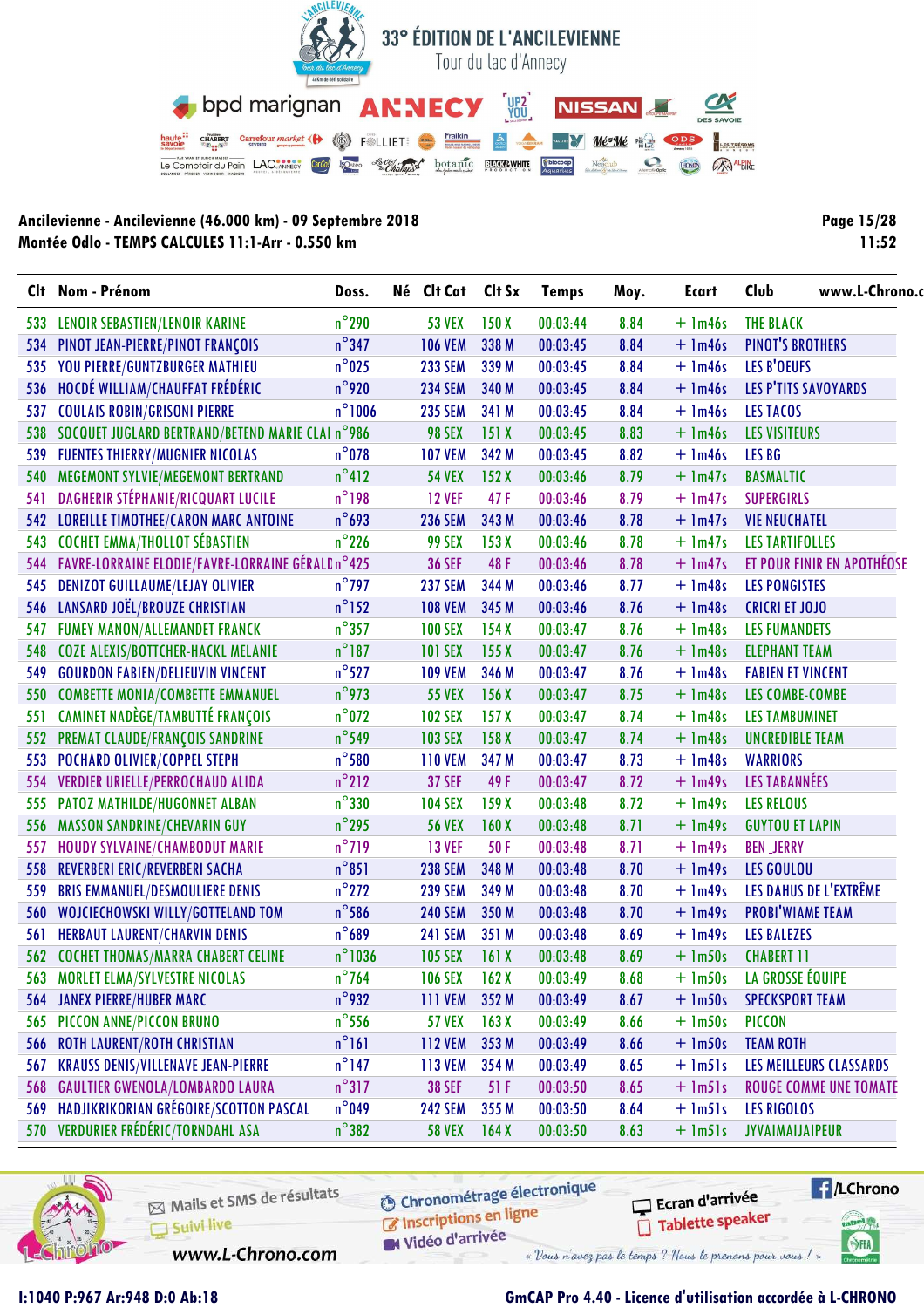

| <b>Page 16/28</b> |
|-------------------|
| 11:52             |

|     | Clt Nom - Prénom                                | Doss.            | Né Clt Cat     | Clt Sx           | <b>Temps</b> | Moy. | Ecart        | Club<br>www.L-Chrono.          |  |
|-----|-------------------------------------------------|------------------|----------------|------------------|--------------|------|--------------|--------------------------------|--|
| 571 | HAMEL LIONEL/CHEVILLARD CHRISTELLE              | $n^{\circ}430$   | <b>59 VEX</b>  | 165X             | 00:03:50     | 8.63 | $+$ $lm5$ ]s | <b>LES TATINIGERS</b>          |  |
|     | 572 DEPERDUSSIN KEVIN/MERIEN CHLOÉ              | $n^{\circ}$ 159  | <b>107 SEX</b> | 166X             | 00:03:50     | 8.62 | $+$ $lm51s$  | <b>TEAM BIBOU</b>              |  |
| 573 | <b>VERNERET SIGOLÈNE/BONNET KEVIN</b>           | $n^{\circ}$ 144  | <b>108 SEX</b> | 167X             | 00:03:50     | 8.62 | $+$ $lm51s$  | <b>OCBASIKE</b>                |  |
| 574 | <b>DELEPAU CELINE/FAVRAT ANAIS</b>              | $n^{\circ}621$   | <b>39 SEF</b>  | 52 F             | 00:03:50     | 8.62 | $+$ $lm51s$  | <b>LES MACHINES</b>            |  |
| 575 | <b>COMMUNAL SÉBASTIEN/COMMUNAL FANNY</b>        | $n^{\circ}$ 370  | <b>109 SEX</b> | 168X             | 00:03:51     | 8.60 | $+$ 1m52s    | <b>TEAM LA ROUILLE</b>         |  |
| 576 | <b>FRANKOUAL CLEMENCE/CHAPON MARTIN</b>         | $n^{\circ}$ 1071 | <b>110 SEX</b> | 169X             | 00:03:51     | 8.60 | $+$ 1m52s    | <b>LES CHARLOTS</b>            |  |
| 577 | <b>LAYDERNIER JEAN CLAUDE/LAYDERNIER EMILIE</b> | $n^{\circ}461$   | 111 SEX        | 170X             | 00:03:51     | 8.58 | $+$ 1m52s    | <b>LES MEILLEURS</b>           |  |
| 578 | <b>VIRTIC MATHIEU/HENRY EMILIE</b>              | $n^{\circ}$ 591  | 112 SEX        | 171X             | 00:03:51     | 8.58 | $+$ 1m52s    | IN POISY WE TRUST              |  |
| 579 | <b>SIMEONI PATRICE/AMBLARD RÉGIS</b>            | $n^{\circ}$ 728  | <b>114 VEM</b> | 356 M            | 00:03:51     | 8.58 | $+$ 1m52s    | <b>CE DASSAULT</b>             |  |
| 580 | <b>CIMADOMO PAUL/CIMADOMO CHRISTOPHE</b>        | $n^{\circ}$ 846  | <b>243 SEM</b> | 357 M            | 00:03:51     | 8.58 | $+$ 1m53s    | <b>CIMADOMO PÈRE ET FILS</b>   |  |
| 581 | ROBILLARD DAMIEN/COQUAZ-GAROUDET ELISABET n°137 |                  | 113 SEX        | 172X             | 00:03:51     | 8.57 | $+$ 1m53s    | <b>DAMABAB</b>                 |  |
| 582 | <b>MONATE JOCELYN/BAUDET PASCAL</b>             | $n^{\circ}$ 222  | <b>115 VEM</b> | 358 M            | 00:03:52     | 8.56 | $+$ 1m53s    | <b>LES ROSOIRS</b>             |  |
| 583 | <b>BOUILLARD PHILIPPE/BOUILLARD DIDIER</b>      | $n^{\circ}$ 140  | <b>116 VEM</b> | 359 M            | 00:03:52     | 8.55 | $+$ 1m53s    | <b>BROTHERS TEAM</b>           |  |
|     | 584 TSOMBANOPOULOS SANDRINE/LAURENT LAETITIA    | $n^{\circ}349$   | <b>14 VEF</b>  | 53F              | 00:03:52     | 8.54 | $+$ 1m53s    | <b>ADIMC74 TEAM 2</b>          |  |
| 585 | <b>COURCHELLE CLAIRE/LABRUNIE MATHIEU</b>       | $n^{\circ}$ 561  | 114 SEX        | 173X             | 00:03:52     | 8.54 | $+$ 1m53s    | <b>MATH L'ÉCLAIRE</b>          |  |
| 586 | SIMOND LÉA/PEROLINI LUCIE                       | $n^{\circ}1019$  | <b>40 SEF</b>  | 54 F             | 00:03:52     | 8.54 | $+$ 1m53s    | <b>LES LOVES</b>               |  |
| 587 | <b>GAPIN LAURE/PAULOUIN CYRILLE</b>             | $n^{\circ}189$   | 115 SEX        | 174X             | 00:03:52     | 8.54 | $+$ 1m54s    | SALÈVETRAIL                    |  |
| 588 | <b>GENET JEAN-JACQUES/AUBRY CÉDRIC</b>          | $n^{\circ}$ 842  | <b>60 VEX</b>  | 175X             | 00:03:52     | 8.54 | $+$ 1m54s    | <b>LES SENONS MANQUANTS</b>    |  |
| 589 | <b>BOGUET LAURA/PELTIÉ BERTRAND</b>             | $n^{\circ}510$   | 116 SEX        | 176X             | 00:03:52     | 8.53 | $+$ 1m54s    | YAMAS TEAM                     |  |
| 590 | <b>GAY PATRICE/GAY MATTHIEU</b>                 | $n^{\circ}$ ] 16 | <b>244 SEM</b> | 360 M            | 00:03:53     | 8.52 | $+$ 1m54s    | THE GAY FAMILY                 |  |
| 591 | <b>BAOUZ FLORENT/GUILLOT CEDRIC</b>             | $n^{\circ}$ 539  | <b>245 SEM</b> | 361 M            | 00:03:53     | 8.52 | $+$ 1m54s    | <b>YOUSTON</b>                 |  |
| 592 | AFCHAIN CÉCILE/AFCHAIN NICOLAS                  | $n^{\circ}$ 254  | <b>61 VEX</b>  | 177 <sub>X</sub> | 00:03:53     | 8.52 | $+$ 1m54s    | <b>LAFAMILLE</b>               |  |
| 593 | <b>TEILLOUT FRÉDÉRIC/BERTHOLLET GUY</b>         | $n^{\circ}919$   | <b>117 VEM</b> | 362 M            | 00:03:53     | 8.51 | $+$ 1m54s    | <b>TEAM RICHARD</b>            |  |
| 594 | DUFOURNET JÉRÉMY/GUEYDAN SOPHIE                 | $n^{\circ}$ 629  | <b>117 SEX</b> | 178 <sub>X</sub> | 00:03:53     | 8.51 | $+$ 1m54s    | <b>SOPHIE ET JEREMY</b>        |  |
| 595 | <b>MORAND CHRISTELE/CATTIN EMILIE</b>           | $n^{\circ}491$   | 41 SEF         | 55F              | 00:03:53     | 8.50 | $+$ 1m54s    | <b>TOUT DRÉ DANS LE PENTU</b>  |  |
| 596 | HEBRARD CYRILLE/HEBRARD ALEXIA                  | $n^{\circ}$ 1058 | <b>42 SEF</b>  | 56 F             | 00:03:53     | 8.50 | $+$ 1m55s    | <b>CADS</b>                    |  |
| 597 | LE COQ YANNICK/LE COQ CÉLINE                    | $n^{\circ}383$   | <b>62 VEX</b>  | 179X             | 00:03:54     | 8.49 | $+$ 1m55s    | <b>LES 2 COQS</b>              |  |
| 598 | <b>HEDOT ANTOINE/BOUET MARIE</b>                | $n^{\circ}869$   | 118 SEX        | 180X             | 00:03:54     | 8.49 | $+$ 1m55s    | <b>FAUT PAS Y CRAINDRE</b>     |  |
| 599 | <b>GILL STEPHANE/DEVINEAU GRÉGORY</b>           | $n^{\circ}$ 590  | <b>118 VEM</b> | 363 M            | 00:03:54     | 8.48 | $+$ 1m55s    | <b>LECIAN</b>                  |  |
| 600 | DALL'AGNOL ALAIN/DEVILLE DUC MIKAEL             | $n^{\circ}$ 774  | <b>119 VEM</b> | 364 M            | 00:03:54     | 8.47 | $+$ 1m55s    | <b>MECADA'S</b>                |  |
|     | 601 METRAL-CHARVET DORINE/MARINE DEBAY          | $n^{\circ}$ 107  | 43 SEF         | 57F              | 00:03:54     | 8.47 | $+$ 1m55s    | <b>MARINE_DORINE</b>           |  |
|     | <b>602 JACQUIN VERONIQUE/MAIRE PATRICE</b>      | $n^{\circ}$ 459  | <b>63 VEX</b>  | 181X             | 00:03:54     | 8.47 | $+$ 1m55s    | <b>MÊME PAS PEUR</b>           |  |
|     | <b>603 JACQUET PASCAL/JACQUET FABIENNE</b>      | $n^{\circ}$ 460  | <b>64 VEX</b>  | 182X             | 00:03:54     | 8.47 | $+$ 1m56s    | <b>LES BISCOTTES</b>           |  |
| 604 | <b>MICHAUT TARA/SOURCEAUX MAURANE</b>           | $n^{\circ}$ 436  | <b>44 SEF</b>  | 58 F             | 00:03:54     | 8.46 | $+$ 1m56s    | UNE PINTE ET DES FRITES        |  |
| 605 | <b>BOUGON JEANNE/DEROCHE YVES</b>               | $n^{\circ}1017$  | 119 SEX        | 183X             | 00:03:54     | 8.46 | $+$ $lm56s$  | YDJB                           |  |
| 606 | <b>GIZARD JEAN-PIERRE/HUSS MARION</b>           | $n^{\circ}$ 537  | <b>120 SEX</b> | 184X             | 00:03:55     | 8.44 | $+$ $lm56s$  | <b>LES CHATS NOIRS DU SLAV</b> |  |
| 607 | PROVENCHERES CHRISTOPHE/NICOLLIN FANETTE        | $n^{\circ}$ 485  | <b>121 SEX</b> | 185X             | 00:03:55     | 8.43 | $+$ 1m57s    | <b>TEAM JULES</b>              |  |
|     | <b>608 FERRARO JEROME/MARTIN JEREMY</b>         | $n^{\circ}$ 945  | <b>246 SEM</b> | 365 M            | 00:03:55     | 8.43 | $+$ 1m57s    | <b>RAGNI PIRATES</b>           |  |



Mails et SMS de résultats Suivi live

**6** Chronométrage électronique Inscriptions en ligne

Ecran d'arrivée Tablette speaker **E**/LChrono

anel W

SHA

Vidéo d'arrivée

www.L-Chrono.com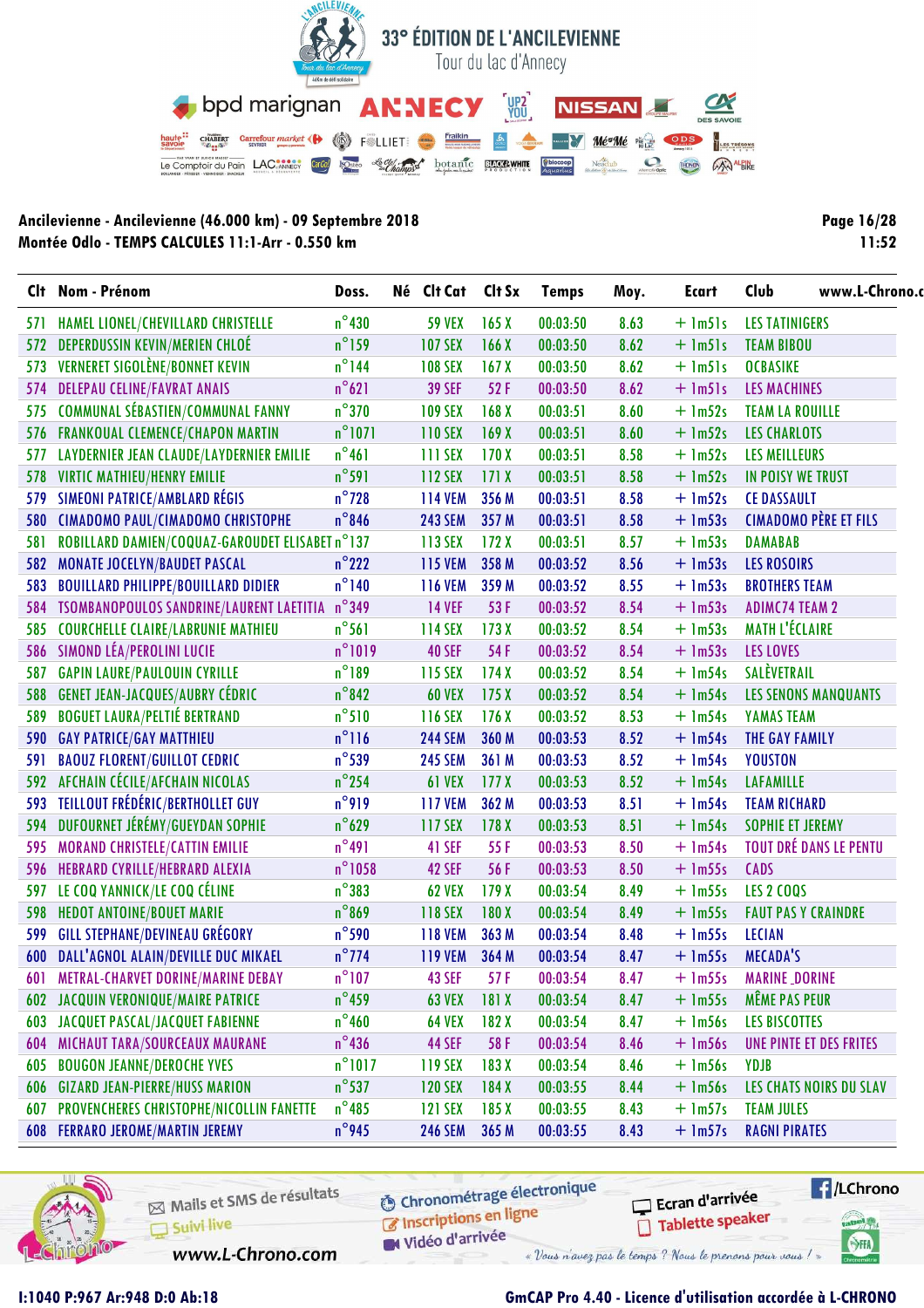

| <b>Page 17/28</b> |
|-------------------|
| 11:52             |

|     | Clt Nom - Prénom                             | Doss.            | Né Clt Cat     | Clt Sx | <b>Temps</b> | Moy. | <b>Ecart</b> | www.L-Chrono.c<br>Club        |  |
|-----|----------------------------------------------|------------------|----------------|--------|--------------|------|--------------|-------------------------------|--|
| 609 | <b>CHATAGNON RÉMY/FAUQUE PIERRE</b>          | $n^{\circ}$ 337  | <b>247 SEM</b> | 366 M  | 00:03:55     | 8.43 | $+$ 1m57s    | LES GONES DES MONTS D'OR      |  |
| 610 | <b>DANESCU VICTOR/LACROIX CLEMENT</b>        | $n^{\circ}301$   | <b>248 SEM</b> | 367 M  | 00:03:56     | 8.42 | $+$ 1m57s    | <b>TPFU</b>                   |  |
| 611 | <b>DOMANSKI GEOFFREY/TERRIER FRANCOIS</b>    | $n^{\circ}$ 997  | <b>249 SEM</b> | 368 M  | 00:03:56     | 8.42 | $+$ 1m57s    | A TOI DE VOIR                 |  |
| 612 | <b>GEX VERONIQUE/BARRAL AUDREY</b>           | $n^{\circ}$ 573  | <b>15 VEF</b>  | 59 F   | 00:03:56     | 8.42 | $+$ 1m57s    | <b>LES WONDER RUNNERS</b>     |  |
| 613 | RIZZO NATASHA/ROBINEAU MARIE                 | $n^{\circ}$ 1083 | <b>45 SEF</b>  | 60F    | 00:03:56     | 8.41 | $+$ 1m57s    | <b>NISSAN</b>                 |  |
| 614 | MICHEL ANTOINE/DUPERRIER-SIMOND ANAIS        | $n^{\circ}$ 223  | <b>122 SEX</b> | 186 X  | 00:03:56     | 8.41 | $+$ 1m57s    | <b>LES ANAMICHES</b>          |  |
| 615 | <b>RONGER CELINE/CHANAL CAROLE</b>           | $n^{\circ}$ 173  | <b>46 SEF</b>  | 61F    | 00:03:56     | 8.40 | $+$ 1m57s    | <b>CAROLE ET CÉCÉ</b>         |  |
| 616 | <b>POZARD PRESCILLIA/GOBET LIONEL</b>        | $n^{\circ}531$   | <b>123 SEX</b> | 187X   | 00:03:56     | 8.40 | $+$ 1m57s    | ATTENDS MOI J'ARRIVE          |  |
| 617 | ROCHEREAU FABIENNE/BAUDOUIN VALERIE          | $n^{\circ}$ 286  | <b>16 VEF</b>  | 62F    | 00:03:56     | 8.40 | $+$ 1m57s    | <b>FAVAL_TEAM</b>             |  |
| 618 | <b>SOTO LAURA/FRADIN MATHIEU</b>             | $n^{\circ}$ 1049 | <b>124 SEX</b> | 188X   | 00:03:57     | 8.37 | $+$ 1m58s    | <b>CHEF CHAUSPODE</b>         |  |
| 619 | PILLOT JULIEN/IACOVELLI FABIO                | $n^{\circ}$ 203  | <b>250 SEM</b> | 369 M  | 00:03:57     | 8.37 | $+$ 1m58s    | <b>LES CARBO</b>              |  |
| 620 | <b>AMAVI YOANN/PUILLE QUENTIN</b>            | $n^{\circ}$ 790  | <b>251 SEM</b> | 370 M  | 00:03:57     | 8.37 | $+$ 1m58s    | MAIS QU'EST CE QU'ON FAIT LÀ? |  |
| 621 | MISTOUFLET CYRILLE/MOREAU JONATHAN           | $n^{\circ}$ 287  | <b>252 SEM</b> | 371 M  | 00:03:57     | 8.36 | $+$ 1m58s    | <b>LES MISTOUREAUX</b>        |  |
| 622 | <b>CLAVILLIER YANN/SALANÇON MURIEL</b>       | $n^{\circ}$ 845  | <b>65 VEX</b>  | 189 X  | 00:03:57     | 8.36 | $+$ 1m59s    | <b>GRAND ZBOUBI</b>           |  |
| 623 | <b>COSTER NICOLAS/COSTER CATHERINE</b>       | $n^{\circ}308$   | <b>125 SEX</b> | 190X   | 00:03:58     | 8.35 | $+$ $lm59s$  | <b>LES COSTER</b>             |  |
| 624 | <b>TERRIER PATRICK/DUBOIS CHRISTOPHE</b>     | $n^{\circ}$ 228  | <b>120 VEM</b> | 372 M  | 00:03:58     | 8.35 | $+$ 1m59s    | <b>LES VILLAZOIS</b>          |  |
| 625 | MALOT FABRICE/SAVORGNANO CAROLINE            | $n^{\circ}$ 690  | <b>66 VEX</b>  | 191X   | 00:03:58     | 8.35 | $+$ 1m59s    | <b>TOUT'L'TOUT TEAM</b>       |  |
| 626 | <b>BLANC GILLES/BLANC CORALIE</b>            | $n^{\circ}891$   | <b>126 SEX</b> | 192X   | 00:03:58     | 8.35 | $+$ $lm59s$  | <b>COCOGIL</b>                |  |
| 627 | PFEFFER FREDERIC/ZULIANI LAURENCE            | $n^{\circ}$ 086  | <b>67 VEX</b>  | 193X   | 00:03:58     | 8.34 | $+$ 1m59s    | <b>RUN AND LOVE</b>           |  |
| 628 | <b>THIBOUD MILENA/RICHARD VIVIANE</b>        | $n^{\circ}$ 046  | 47 SEF         | 63F    | 00:03:58     | 8.34 | $+$ 1m59s    | POIL'OC                       |  |
| 629 | <b>CANAT RICHARD/CATOIRE BENJAMIN</b>        | $n^{\circ}$ 992  | <b>253 SEM</b> | 373 M  | 00:03:58     | 8.34 | $+$ 1m59s    | <b>16 MAI</b>                 |  |
| 630 | MADELIN HIPPOLYTE/MADELIN AURÉLIE            | $n^{\circ}$ 057  | <b>127 SEX</b> | 194X   | 00:03:58     | 8.34 | $+$ 1m59s    | <b>TEAM LOLA</b>              |  |
| 631 | PHILIBERT LUDOVIC/SAMBARDIER FABRICE         | $n^{\circ}$ 698  | <b>121 VEM</b> | 374 M  | 00:03:58     | 8.32 | $+2m00s$     | <b>LES TAMALOUS</b>           |  |
| 632 | FÉAUD PAULINE/GIACOMELLI DAVID               | $n^{\circ}041$   | <b>128 SEX</b> | 195X   | 00:03:58     | 8.32 | $+2m00s$     | <b>LES BIGOUDIS</b>           |  |
| 633 | <b>CERVANTES LAURE/BABIKIAN PAPKEN</b>       | $n^{\circ}$ 236  | <b>129 SEX</b> | 196X   | 00:03:58     | 8.32 | $+2m00s$     | LES RANDONNEUSES CORSES À RO  |  |
| 634 | TRIEU THI DINH/HUYNH CHRISTOPHE              | $n^{\circ}632$   | <b>68 VEX</b>  | 197X   | 00:03:58     | 8.32 | $+2m00s$     | TATA ET SON P'TIT COUZ        |  |
| 635 | <b>FAVRE DAMIEN/ROUSEE DOMINIQUE</b>         | $n^{\circ}$ 738  | <b>254 SEM</b> | 375 M  | 00:03:59     | 8.31 | $+2m00s$     | LES ZOUGLOUS                  |  |
| 636 | <b>FARGETON LAURENCE/SCHMITT STEPHANIE</b>   | $n^{\circ}$ 937  | <b>17 VEF</b>  | 64 F   | 00:03:59     | 8.30 | $+2m00s$     | LES GRESIGAZELLES             |  |
| 637 | ROSSIGNOL ANTOINE/TRICOIT VIRGINIE           | $n^{\circ}$ 088  | <b>130 SEX</b> | 198 X  | 00:03:59     | 8.30 | $+2m00s$     | <b>DRINK TEAM</b>             |  |
| 638 | <b>TURONNET MAXIME/JOURDAN ARNAUD</b>        | $n^{\circ}$ 097  | <b>255 SEM</b> | 376 M  | 00:03:59     | 8.29 | $+2m01s$     | <b>LES COURS TOUJOURS</b>     |  |
|     | 639 RAVAILLE THIBAUD/LAVANCHY OCÉANE         | $n^{\circ}$ 966  | <b>131 SEX</b> | 199X   | 00:03:59     | 8.29 | $+2m01s$     | LES PAINS SUCÉS               |  |
| 640 | <b>ROUX JULIEN/ROUX BERENGERE</b>            | $n^{\circ}$ 897  | <b>132 SEX</b> | 200X   | 00:04:00     | 8.28 | $+2m01s$     | <b>ROUX</b>                   |  |
| 641 | ALBOU YANN/QUÉNIART LIONEL                   | $n^{\circ}$ 420  | <b>256 SEM</b> | 377 M  | 00:04:00     | 8.28 | $+2$ m $01s$ | <b>THEDUO</b>                 |  |
| 642 | O'NEILL CHARLES/DEMEURE ARNAUD               | $n^{\circ}$ 724  | <b>122 VEM</b> | 378 M  | 00:04:00     | 8.28 | $+2m01s$     | <b>JQB</b>                    |  |
| 643 | NGUYEN VAN HAI/FAUVEL CÉCILE                 | $n^{\circ}$ 476  | 133 SEX        | 201X   | 00:04:00     | 8.27 | $+2m01s$     | <b>BANH BAO</b>               |  |
| 644 | <b>MERLE CHRISTIAN/CADET PASCAL</b>          | $n^{\circ}$ 150  | <b>123 VEM</b> | 379 M  | 00:04:00     | 8.27 | $+2m01s$     | <b>LES KEYNANS</b>            |  |
| 645 | <b>PIN LAURENT/PIN CAMILLE</b>               | $n^{\circ}$ 479  | <b>134 SEX</b> | 202 X  | 00:04:00     | 8.27 | $+2m01s$     | <b>PINS</b>                   |  |
|     | <b>646 BERLANDIS SEBASTIEN/DEBOST THOMAS</b> | $n^{\circ}291$   | <b>257 SEM</b> | 380 M  | 00:04:00     | 8.27 | $+2m01s$     | <b>TEAM IAE</b>               |  |



Mails et SMS de résultats Suivi live

**6** Chronométrage électronique Inscriptions en ligne

Vidéo d'arrivée

Ecran d'arrivée Tablette speaker



www.L-Chrono.com

# **GmCAP Pro 4.40 - Licence d'utilisation accordée à L-CHRONO**

« Vous n'avez pas le temps ? Nous le prenons pour vous !

#### I:1040 P:967 Ar:948 D:0 Ab:18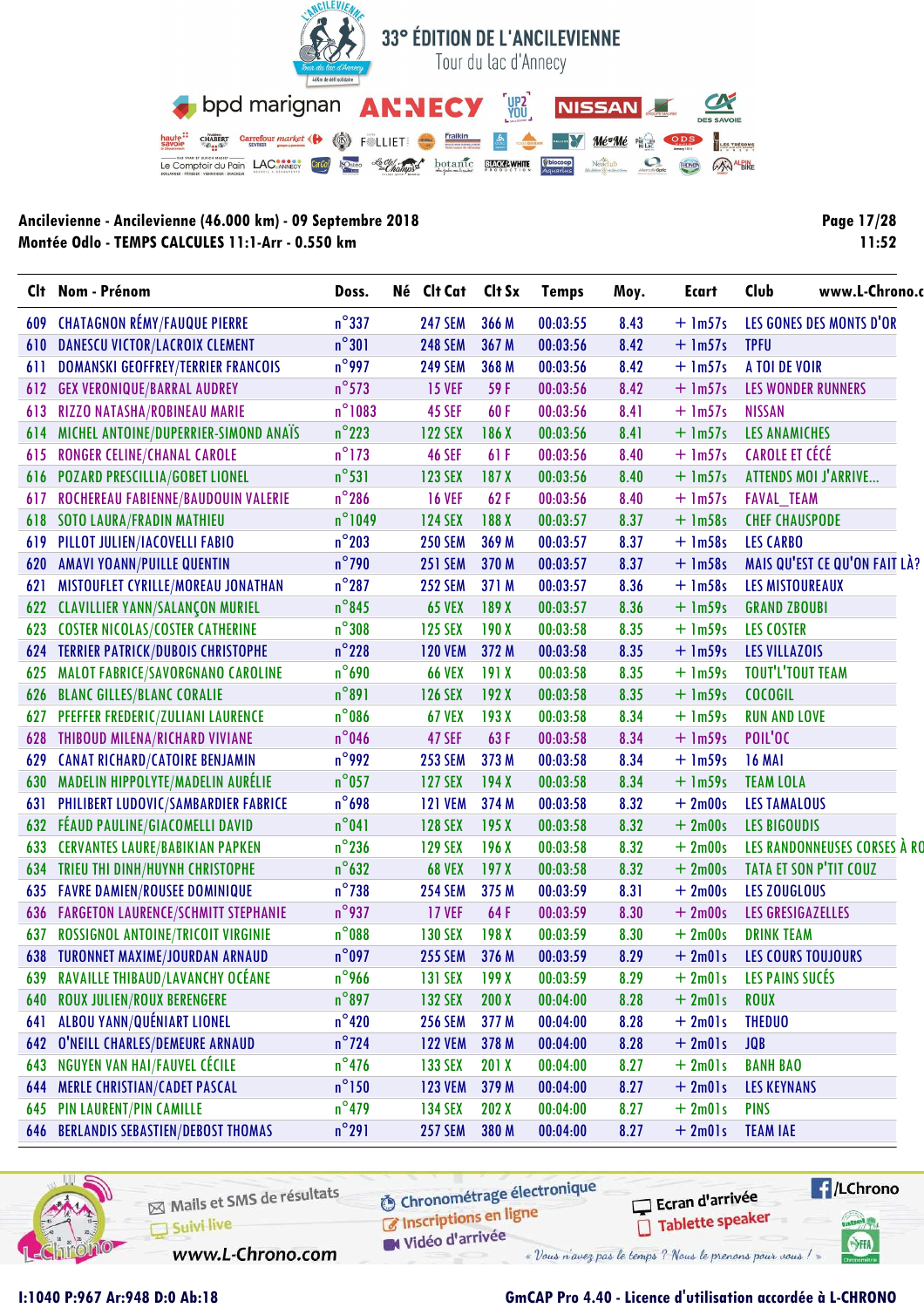

| <b>Page 18/28</b> |
|-------------------|
| 11:52             |

|     | Clt Nom - Prénom                                   | Doss.           | Né Clt Cat     | Clt Sx | <b>Temps</b> | Moy. | <b>Ecart</b> | Club<br>www.L-Chrono.          |  |
|-----|----------------------------------------------------|-----------------|----------------|--------|--------------|------|--------------|--------------------------------|--|
| 647 | <b>MYRTHE PIERROT/FONTAINE OLIVIER</b>             | $n^{\circ}080$  | <b>258 SEM</b> | 381 M  | 00:04:00     | 8.26 | $+2m01s$     | TEAM 974 LÉLA                  |  |
| 648 | RODRIGUEZ ETIENNE/RODRIGUEZ SANDRA                 | $n^{\circ}312$  | <b>69 VEX</b>  | 203 X  | 00:04:00     | 8.26 | $+2m01s$     | <b>LES RODS</b>                |  |
| 649 | <b>BIBOLLET YOAN/MALARDEL FLORENCE</b>             | $n^{\circ}$ 666 | <b>135 SEX</b> | 204X   | 00:04:00     | 8.25 | $+2m02s$     | <b>LES ESCARGOTS</b>           |  |
| 650 | <b>BICAIS NADINE/BICAIS JULIE</b>                  | $n^{\circ}$ 799 | <b>48 SEF</b>  | 65F    | 00:04:01     | 8.25 | $+2m02s$     | <b>LES BIQUETTES</b>           |  |
| 651 | <b>BAUD JÉRÔME/FAVRE FABRICE</b>                   | $n^{\circ}$ 377 | <b>259 SEM</b> | 382 M  | 00:04:01     | 8.25 | $+2m02s$     | <b>TEAM JACK</b>               |  |
|     | <b>652 LOYER ELODIE/ROUSSON VINCENT</b>            | $n^{\circ}608$  | <b>136 SEX</b> | 205X   | 00:04:01     | 8.24 | $+2m02s$     | <b>RUN CLASSE 2000</b>         |  |
| 653 | HOMASSEL JEAN JACQUES/HOMASSEL ESTELLE             | $n^{\circ}$ 224 | <b>70 VEX</b>  | 206 X  | 00:04:01     | 8.24 | $+2m02s$     | <b>QUE DU BONHEUR!</b>         |  |
|     | <b>654 FONTAINE ROLAND/FONTAINE FLORENCE</b>       | $n^{\circ}$ 141 | <b>71 VEX</b>  | 207 X  | 00:04:01     | 8.24 | $+2m02s$     | LES FLÈCCHES D'OZON            |  |
| 655 | DURET SAMUEL/KLEIN BENOÎT                          | $n^{\circ}440$  | <b>260 SEM</b> | 383 M  | 00:04:01     | 8.23 | $+2m02s$     | <b>LES GROS MINOU</b>          |  |
| 656 | <b>CASON STÉPHANE/CASON VALENTIN</b>               | $n^{\circ}365$  | <b>261 SEM</b> | 384 M  | 00:04:02     | 8.21 | $+2m03s$     | <b>LES CASOUNETS</b>           |  |
| 657 | DUCHÉ ESTELLE/LECLER ROMAIN                        | $n^{\circ}419$  | <b>137 SEX</b> | 208 X  | 00:04:02     | 8.21 | $+2m03s$     | LES IDIOTS BÊTES               |  |
| 658 | <b>CONTE MATHILDE/BERTRAND CLAIRE</b>              | $n^{\circ}331$  | 49 SEF         | 66F    | 00:04:02     | 8.21 | $+2m03s$     | LES ARDÉCHOISES                |  |
| 659 | THOMAS FRANÇOIS/BOULIER ANNE                       | $n^{\circ}$ 662 | <b>138 SEX</b> | 209 X  | 00:04:02     | 8.20 | $+2m03s$     | <b>LES PINOUNETTES</b>         |  |
| 660 | <b>RUBOD MELANIE/LACROIX MATHIEU</b>               | $n^{\circ}118$  | <b>139 SEX</b> | 210X   | 00:04:02     | 8.20 | $+2m03s$     | M <sub>M</sub>                 |  |
| 661 | <b>TONNELIER YOANN/LONGERAY NICOLAS</b>            | $n^{\circ}$ 765 | <b>262 SEM</b> | 385 M  | 00:04:03     | 8.18 | $+2m04s$     | <b>LES CHEVREUILS</b>          |  |
| 662 | <b>MORICE MARTIN/MORICE CELINE</b>                 | $n^{\circ}434$  | <b>140 SEX</b> | 211X   | 00:04:03     | 8.16 | $+2m04s$     | <b>MOMO</b>                    |  |
| 663 | JOGUET JEAN-PIERRE/JOGUET ELODIE                   | $n^{\circ}$ 636 | <b>141 SEX</b> | 212X   | 00:04:03     | 8.15 | $+2m05s$     | LES JOG'EUR                    |  |
| 664 | <b>DURET LUDOVIC/GRABIT PERRINE</b>                | $n^{\circ}$ 375 | <b>72 VEX</b>  | 213X   | 00:04:04     | 8.13 | $+2m05s$     | <b>40 ANS C'EST VINTAGE</b>    |  |
| 665 | <b>DAVY VINCENT/DAVY ANTOINE</b>                   | $n^{\circ}821$  | <b>263 SEM</b> | 386 M  | 00:04:04     | 8.13 | $+2m05s$     | <b>CROCKET</b>                 |  |
| 666 | <b>SORLUT SANDRA/DASSONVILLE CATHY</b>             | $n^{\circ}$ 640 | <b>50 SEF</b>  | 67F    | 00:04:05     | 8.11 | $+2m06s$     | LES SAW 6                      |  |
| 667 | <b>BOURBON CHRISTIAN/VEZANT HENRI</b>              | $n^{\circ}$ 296 | <b>124 VEM</b> | 387 M  | 00:04:05     | 8.10 | $+2m06s$     | <b>LES SACHA</b>               |  |
| 668 | <b>MAULET ROMAIN/D'ASNIERES DE VEIGY LORY</b>      | $n^{\circ}$ 355 | <b>264 SEM</b> | 388 M  | 00:04:05     | 8.10 | $+2m06s$     | <b>LES BIASSES</b>             |  |
| 669 | <b>HABRAN MATHIEU/GALLAND AUDREY</b>               | $n^{\circ}$ 536 | <b>142 SEX</b> | 214X   | 00:04:05     | 8.09 | $+2m06s$     | ON R'MET ÇA CHOUCHOU           |  |
| 670 | JALLABERT ANNE/BROISSAND CORENTIN                  | $n^{\circ}484$  | <b>143 SEX</b> | 215X   | 00:04:05     | 8.09 | $+2m06s$     | <b>COAN LES BARBARES</b>       |  |
| 671 | TRIPARD EMMANUEL/JAGER STÉPHAN                     | $n^{\circ}391$  | <b>125 VEM</b> | 389 M  | 00:04:05     | 8.09 | $+2m07s$     | <b>TITI ET GROS MINET</b>      |  |
| 672 | LEHUIC SEBASTIEN/OLLIER CASTREMAN MARIE HELE n°177 |                 | <b>73 VEX</b>  | 216 X  | 00:04:06     | 8.07 | $+2m07s$     | N?ONS                          |  |
| 673 | MAUXION JULIEN/JACQUET ANTHONY                     | $n^{\circ}$ 749 | <b>265 SEM</b> | 390 M  | 00:04:06     | 8.07 | $+2m07s$     | LES TÉMOINS                    |  |
| 674 | RICHARD JEAN-PATRICE/RICHARD CHRISTOPHE            | $n^{\circ}$ 493 | <b>266 SEM</b> | 391 M  | 00:04:06     | 8.06 | $+2m07s$     | <b>BLACK WHITE</b>             |  |
| 675 | DUPONT JUSTINE/MACHUCA JULIEN                      | $n^{\circ}514$  | <b>144 SEX</b> | 217X   | 00:04:06     | 8.05 | $+2m08s$     | JUIU                           |  |
|     | <b>676 MARIN NICOLAS/MARIN LUCIE</b>               | $n^{\circ}309$  | <b>74 VEX</b>  | 218 X  | 00:04:07     | 8.04 | $+2m08s$     | <b>LA MARINA DE TARENTAISE</b> |  |
| 677 | <b>MARMOUX ANTOINE/DUVAL MARION</b>                | $n^{\circ}$ 858 | <b>145 SEX</b> | 219X   | 00:04:07     | 8.04 | $+2m08s$     | <b>AUTANE ET MANON</b>         |  |
| 678 | <b>GIUNTA PIERRE/REGAL AKKARI AMANDINE</b>         | $n^{\circ}$ 248 | <b>146 SEX</b> | 220X   | 00:04:07     | 8.04 | $+2m08s$     | <b>LA RUCHE</b>                |  |
| 679 | MALNUIT MARC/COTTAZ ANNE-SOPHIE                    | $n^{\circ}$ 423 | <b>75 VEX</b>  | 221X   | 00:04:07     | 8.04 | $+2m08s$     | CHERICHOU / COPUPUCE           |  |
| 680 | <b>GAUDINIERE CAMILLE/BLANCK CATHERINE</b>         | $n^{\circ}$ 572 | <b>51 SEF</b>  | 68F    | 00:04:07     | 8.03 | $+2m08s$     | <b>BOOBS TEAM</b>              |  |
| 681 | STEPHAN FRANÇOIS/STEPHAN NICOLAS                   | $n^{\circ}681$  | <b>126 VEM</b> | 392 M  | 00:04:07     | 8.03 | $+2m08s$     | <b>TEAM STEPHAN</b>            |  |
| 682 | PERRIN NICOLAS/MARCHAND CHRISTOPHE                 | $n^{\circ}$ 020 | <b>127 VEM</b> | 393 M  | 00:04:07     | 8.02 | $+2m08s$     | <b>LES RUNNERS FOUS</b>        |  |
| 683 | <b>SUCHEL MARIANNE/MERCIER SONIA</b>               | $n^{\circ}$ 684 | <b>18 VEF</b>  | 69 F   | 00:04:07     | 8.02 | $+2m09s$     | <b>SUCHEL-MERCIER</b>          |  |
| 684 | <b>MERMET JUSTINE/ROUGEAU PAULINE</b>              | $n^{\circ}$ 163 | <b>52 SEF</b>  | 70 F   | 00:04:07     | 8.02 | $+2m09s$     | <b>TEAM BE PHARMA 2</b>        |  |



Mails et SMS de résultats Suivi live

**6** Chronométrage électronique Inscriptions en ligne

Vidéo d'arrivée

www.L-Chrono.com

« Vous n'avez pas le temps ? Nous le prenons pour vous !

#### GmCAP Pro 4.40 - Licence d'utilisation accordée à L-CHRONO

Ecran d'arrivée

Tablette speaker

**E**/LChrono

anel W

SHA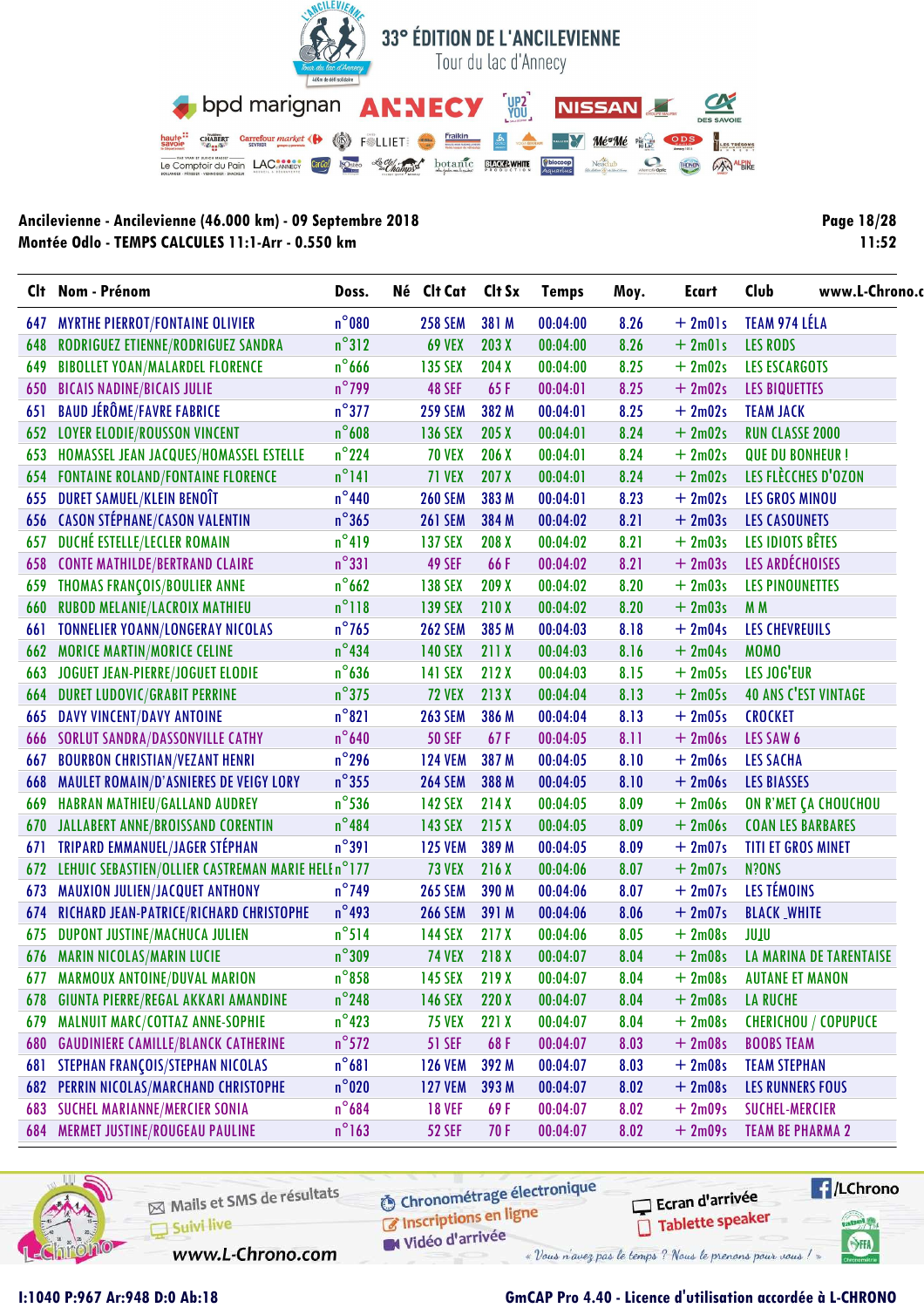

Page 19/28  $11:52$ 

|     | Clt Nom - Prénom                              | Doss.            | Né Clt Cat     | Clt Sx | <b>Temps</b> | Moy. | <b>Ecart</b> | Club                     | www.L-Chrono.o                     |  |
|-----|-----------------------------------------------|------------------|----------------|--------|--------------|------|--------------|--------------------------|------------------------------------|--|
| 685 | DE MATOS LUIS/TARRAGON SYLVAIN                | $n^{\circ}$ 564  | <b>267 SEM</b> | 394 M  | 00:04:07     | 8.02 | $+2m09s$     | <b>LES NATAS DU 74</b>   |                                    |  |
| 686 | <b>GIROT ESTELLE/GIROT ROMAIN</b>             | $n^{\circ}$ 029  | <b>147 SEX</b> | 222 X  | 00:04:07     | 8.02 | $+2m09s$     | <b>LES VOSGIENS</b>      |                                    |  |
| 687 | <b>CHEVILLARD EMILIE/MAGNIER ELODIE</b>       | $n^{\circ}$ 449  | <b>53 SEF</b>  | 71F    | 00:04:08     | 8.02 | $+2m09s$     | <b>TROPICOQUETTES</b>    |                                    |  |
| 688 | <b>LONDICHE STEPHANE/LONDICHE MARION</b>      | $n^{\circ}$ 767  | <b>148 SEX</b> | 223 X  | 00:04:08     | 8.01 | $+2m09s$     | LES ARDÉCHOIS            |                                    |  |
| 689 | MOREL ALEXANDRE/SOCHAY THIERRY                | $n^{\circ}387$   | <b>268 SEM</b> | 395 M  | 00:04:08     | 8.01 | $+2m09s$     | <b>POMPIERS BRESSANS</b> |                                    |  |
| 690 | PORRAZ ALEXIA/MALLEIN MARGAUX                 | $n^{\circ}013$   | <b>54 SEF</b>  | 72F    | 00:04:08     | 8.01 | $+2m09s$     | <b>FILLES SÛRES</b>      |                                    |  |
| 691 | VOINÇON FABIENNE/VOINÇON FANNY                | $n^{\circ}$ 359  | <b>55 SEF</b>  | 73 F   | 00:04:08     | 8.01 | $+2m09s$     | LES "FAFA"               |                                    |  |
| 692 | <b>MORIN NICOLAS/MIFFON ALAIN</b>             | $n^{\circ}$ 516  | <b>128 VEM</b> | 396 M  | 00:04:08     | 8.00 | $+2m09s$     | <b>TEAM JURENS</b>       |                                    |  |
| 693 | <b>BAUDET GILLES/VALENTIN MARC</b>            | $n^{\circ}$ 1059 | <b>129 VEM</b> | 397 M  | 00:04:08     | 8.00 | $+2m09s$     | <b>CHABERT 13</b>        |                                    |  |
| 694 | <b>CROTTET GILLES/CROTTET FALCOT MATTHIEU</b> | $n^{\circ}$ 073  | <b>269 SEM</b> | 398 M  | 00:04:08     | 8.00 | $+2m09s$     | <b>GUIGNOL</b>           |                                    |  |
| 695 | <b>JACOB SIMPSON/MEYER FRANCOIS</b>           | $n^{\circ}$ 542  | <b>270 SEM</b> | 399 M  | 00:04:08     | 7.99 | $+2m09s$     | <b>LUCIA</b>             |                                    |  |
| 696 | <b>GROSJEAN SIMON/LAMY GROSJEAN EMELINE</b>   | $n^{\circ}$ 478  | <b>149 SEX</b> | 224 X  | 00:04:08     | 7.99 | $+2m09s$     | LES CABRIS AMOUREUX      |                                    |  |
| 697 | LUCIANI JEAN-FRANÇOIS/LUCIANI MÉLANIE         | $n^{\circ}451$   | <b>150 SEX</b> | 225X   | 00:04:09     | 7.98 | $+2ml0s$     | <b>DRINK TEAM PINK</b>   |                                    |  |
|     | 698 LE GLON JEAN-MARIE/MALINGE DAVID          | $n^{\circ}328$   | <b>130 VEM</b> | 400 M  | 00:04:09     | 7.96 | $+2$ mlls    | <b>YAKOLO</b>            |                                    |  |
| 699 | <b>GUELPA SYLVAIN/MAUSSANG SÉBASTIEN</b>      | $n^{\circ}$ 143  | <b>271 SEM</b> | 401 M  | 00:04:09     | 7.95 | $+2$ mlls    | <b>SEB ET SYLVAIN</b>    |                                    |  |
| 700 | <b>GENOUX NADIA/ROLLER BENEDICTE</b>          | $n^{\circ}624$   | <b>19 VEF</b>  | 74 F   | 00:04:09     | 7.95 | $+ 2$ mlls   | <b>RUN AWAY GIRLS</b>    |                                    |  |
| 701 | <b>BERNARD LISA/BARBOT ISAURE</b>             | $n^{\circ}$ 489  | <b>56 SEF</b>  | 75 F   | 00:04:10     | 7.94 | $+ 2$ mlls   | <b>LES TOURISTES</b>     |                                    |  |
| 702 | <b>DELATTRE MARION/COMPASSI CHRISTOPHE</b>    | $n^{\circ}1021$  | <b>151 SEX</b> | 226X   | 00:04:10     | 7.94 | $+2$ mlls    | <b>LES JUDOKAS</b>       |                                    |  |
| 703 | <b>BRIGAND FRANCOIS/BOUILLOD LUDOVIC</b>      | $n^{\circ}804$   | <b>131 VEM</b> | 402 M  | 00:04:10     | 7.94 | $+2$ mlls    |                          | <b>TEAM MACORNAY COURBOUZON</b>    |  |
| 704 | <b>TRIEU TAM/MESMIN OLIVIER</b>               | $n^{\circ}867$   | <b>132 VEM</b> | 403 M  | 00:04:10     | 7.94 | $+2$ mlls    | SILLNRUN                 |                                    |  |
| 705 | VIOT STÉPHANE/VIOT EDITH                      | $n^{\circ}$ 917  | <b>76 VEX</b>  | 227X   | 00:04:10     | 7.92 | $+2ml2s$     | IN VIOT WE TRUST!        |                                    |  |
| 706 | LECOMTE CÉLINE/BERNON DAMIEN                  | $n^{\circ}$ 546  | <b>152 SEX</b> | 228 X  | 00:04:11     | 7.91 | $+2ml2s$     | 118218                   |                                    |  |
| 707 | <b>MOREY STEEVE/MOREY GREGORY</b>             | $n^{\circ}403$   | <b>272 SEM</b> | 404 M  | 00:04:11     | 7.89 | $+2ml3s$     | <b>POMOS</b>             |                                    |  |
| 708 | <b>GOUDEAU BAPTISTE/SALAMON NICOLAS</b>       | $n^{\circ}$ 989  | <b>273 SEM</b> | 405 M  | 00:04:11     | 7.89 | $+2ml3s$     | <b>LES BOULESDOGS</b>    |                                    |  |
| 709 | HERIN ROXANE/BOBADILLA SERGE                  | $n^{\circ}$ 525  | <b>153 SEX</b> | 229 X  | 00:04:12     | 7.89 | $+2ml3s$     | <b>DEVRAI</b>            |                                    |  |
| 710 | <b>DAGBERT BENOIT/VIDANA JULIEN</b>           | $n^{\circ}$ 151  | <b>274 SEM</b> | 406 M  | 00:04:12     | 7.89 | $+2ml3s$     | <b>TAPE DANS L'FOND</b>  |                                    |  |
| 711 | <b>BOMPAS ANNE LAURE/VUILLAUME LORENE</b>     | $n^{\circ}1064$  | <b>57 SEF</b>  | 76 F   | 00:04:12     | 7.88 | $+2ml3s$     | <b>CHABERT 9</b>         |                                    |  |
| 712 | <b>FILLON RAPHAEL/JEANNOT VICTOR</b>          | $n^{\circ}$ 219  | <b>275 SEM</b> | 407 M  | 00:04:12     | 7.88 | $+2ml3s$     | <b>SUPER SAYANS</b>      |                                    |  |
| 713 | <b>MAISON MARIE PIERRE/GUERIN CEDRINE</b>     | $n^{\circ}$ 1029 | <b>20 VEF</b>  | 77 F   | 00:04:12     | 7.88 | $+2ml3s$     | <b>CHABERT 3</b>         |                                    |  |
|     | 714 VIGUET-CARRIN RÉMI/SAINT-MARCEL YOANN     | $n^{\circ}817$   | <b>276 SEM</b> | 408 M  | 00:04:12     | 7.88 | $+2ml3s$     | <b>LES BAROUDEURS</b>    |                                    |  |
|     | 715 VIGNOL CHALET CÉCILE/CRETTAZ VALÉRIE      | $n^{\circ}$ 432  | <b>21 VEF</b>  | 78F    | 00:04:12     | 7.87 | $+2m13s$     | <b>TEAMFIZ</b>           |                                    |  |
|     | 716 DEUX PLANTE VICTOR/DEUX JEAN CLAUDE       | $n^{\circ}$ 1020 | <b>277 SEM</b> | 409 M  | 00:04:12     | 7.87 | $+2ml3s$     | <b>LA PAIRE DE DEUX</b>  |                                    |  |
| 717 | POLIDORI VALERIE/CHEVILLARD PIERRE YVES       | $n^{\circ}$ 257  | <b>22 VEF</b>  | 79 F   | 00:04:12     | 7.87 | $+2ml3s$     |                          | DU SANG, DES LARMES ET D'LA B      |  |
| 718 | <b>GAY PASCAL/SALLAZ ISABELLE</b>             | $n^{\circ}$ 126  | <b>77 VEX</b>  | 230X   | 00:04:12     | 7.87 | $+2ml3s$     |                          | <b>RUN AND BIKE AROUND THE LAK</b> |  |
| 719 | POUPART ORIANE/BLIN CLÉMENT                   | $n^{\circ}210$   | <b>154 SEX</b> | 231 X  | 00:04:12     | 7.86 | $+2ml4s$     | <b>ORIANE CLÉMENT</b>    |                                    |  |
| 720 | MICHAUD CYRIL/MICHAUD AURELIE                 | $n^{\circ}806$   | <b>155 SEX</b> | 232 X  | 00:04:13     | 7.86 | $+2ml4s$     | <b>LES DEL FUEGO</b>     |                                    |  |
| 721 | PITTET CÉDRIC/CASAGRANDE PAULINE              | $n^{\circ}1031$  | <b>156 SEX</b> | 233 X  | 00:04:13     | 7.85 | $+2ml4s$     | <b>SPODE42-1</b>         |                                    |  |
|     | 722 CHARLIN MATTHIEU/GILLET CHARLOTTE         | $n^{\circ}$ 207  | <b>157 SEX</b> | 234 X  | 00:04:13     | 7.85 | $+2ml4s$     | FIREFLY74                |                                    |  |



Mails et SMS de résultats Suivi live

www.L-Chrono.com

**6** Chronométrage électronique Inscriptions en ligne

Vidéo d'arrivée

Ecran d'arrivée Tablette speaker



I:1040 P:967 Ar:948 D:0 Ab:18

# GmCAP Pro 4.40 - Licence d'utilisation accordée à L-CHRONO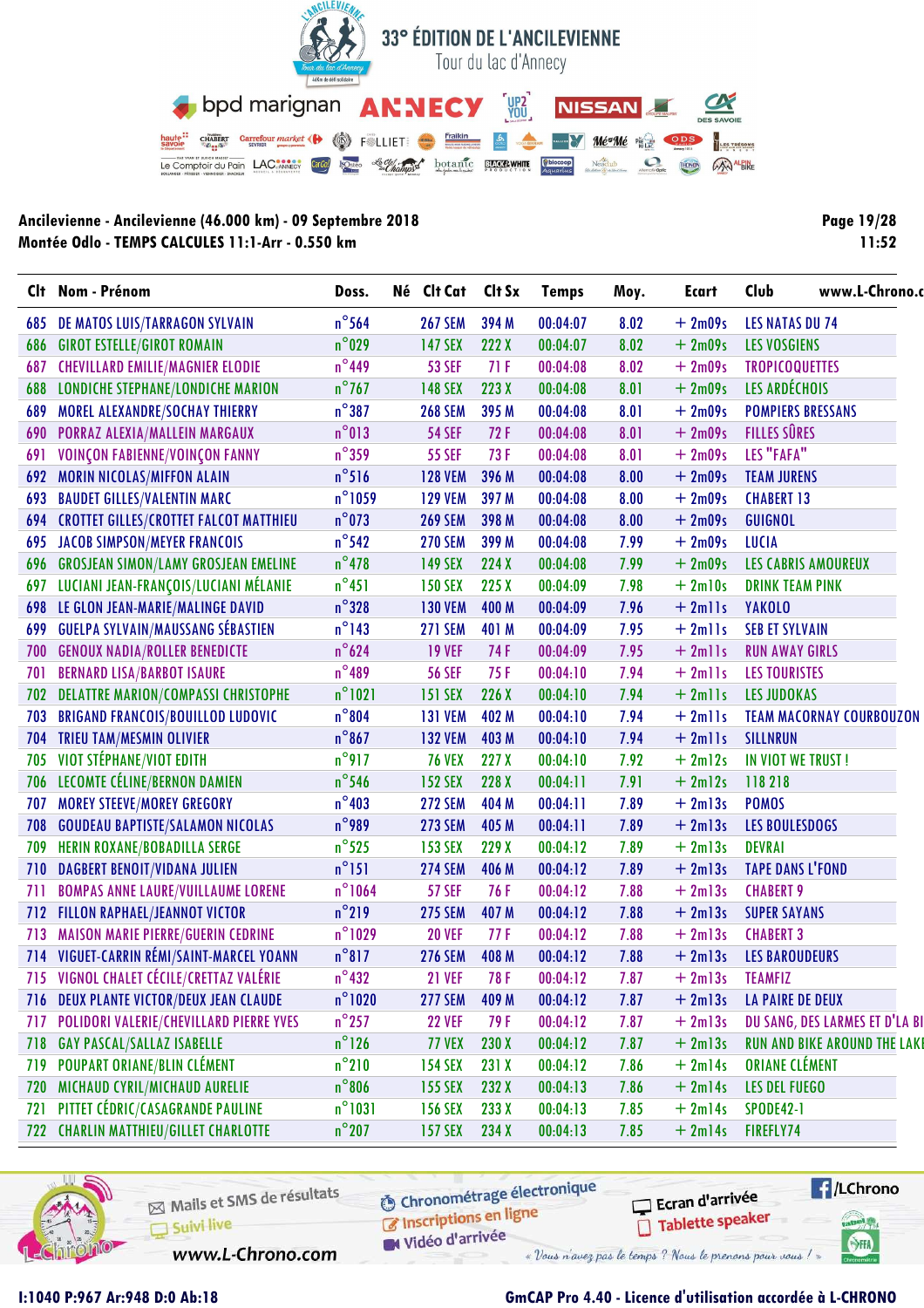

Page 20/28  $11:52$ 

|     | Clt Nom - Prénom                                     | Doss.            | Né Clt Cat Clt Sx |       | <b>Temps</b> | Moy. | Ecart     | Club                      | www.L-Chrono.                       |
|-----|------------------------------------------------------|------------------|-------------------|-------|--------------|------|-----------|---------------------------|-------------------------------------|
| 723 | FRANCILLETTE FREDERIQUE/DUPONT DUCLOS SUZY n°269     |                  | <b>58 SEF</b>     | 80F   | 00:04:13     | 7.85 | $+2m14s$  | <b>SUZIQUE</b>            |                                     |
|     | 724 POENCIER CYRIL/CARISEY ESTELLE                   | $n^{\circ}012$   | <b>158 SEX</b>    | 235 X | 00:04:13     | 7.84 | $+2ml4s$  | <b>TEAM OUISTITI</b>      |                                     |
| 725 | <b>GRAS MARTIN/LE ROUX AUBIN</b>                     | $n^{\circ}$ 1044 | <b>278 SEM</b>    | 410M  | 00:04:13     | 7.84 | $+2m14s$  | UP2YOU                    |                                     |
|     | 726 TISSANDIER JOHANN/PAILLUSSON ARNAUD              | $n^{\circ}$ 928  | <b>279 SEM</b>    | 411 M | 00:04:13     | 7.84 | $+2ml4s$  | <b>LES FOO RIDERS</b>     |                                     |
| 727 | <b>GRANGER ANTHONY/BONTRON YANNICK</b>               | $n^{\circ}$ 1033 | <b>280 SEM</b>    | 412 M | 00:04:13     | 7.84 | $+2m14s$  | <b>CHABERT 6</b>          |                                     |
| 728 | <b>GERAT JULES/MELIARD JÉRÉMY</b>                    | $n^{\circ}027$   | <b>281 SEM</b>    | 413M  | 00:04:14     | 7.82 | $+2m15s$  | <b>BLUE SIXTEEN</b>       |                                     |
| 729 | <b>PARMENTIER THIBAULT/HÜNI CAROLINE</b>             | $n^{\circ}$ 713  | <b>159 SEX</b>    | 236 X | 00:04:14     | 7.82 | $+2m15s$  | <b>FURETS DES SOMMETS</b> |                                     |
|     | 730 MIMAUD EMMANUELLE/DE-MICHEAUX HERVÉ              | $n^{\circ}513$   | <b>78 VEX</b>     | 237 X | 00:04:14     | 7.81 | $+2m15s$  | <b>CRÈME ET MARRONS</b>   |                                     |
| 731 | LE BERVET VINCENT/NADAL JÉRÔME                       | $n^{\circ}183$   | <b>133 VEM</b>    | 414 M | 00:04:14     | 7.81 | $+2m15s$  | <b>ALMIGHTY</b>           |                                     |
|     | 732 SALLEFRANQUE MAYDER/REFFET FREDERIQUE            | $n^{\circ}850$   | <b>23 VEF</b>     | 81F   | 00:04:14     | 7.81 | $+2m15s$  | <b>TORTUES NINJA</b>      |                                     |
| 733 | <b>DELOCHE FABIEN/DELOCHE FANNY</b>                  | $n^{\circ}108$   | <b>79 VEX</b>     | 238 X | 00:04:14     | 7.81 | $+2m15s$  | <b>RUN FOR BANANA</b>     |                                     |
| 734 | <b>BRUYERE ERIC/SOULARD STEVENS</b>                  | $n^{\circ}$ 1063 | <b>282 SEM</b>    | 415 M | 00:04:14     | 7.81 | $+2m15s$  | <b>LES STEPHANOIS</b>     |                                     |
| 735 | ANDRÉ FRANCK/ANDRÉ JULIANE                           | $n^{\circ}$ 035  | <b>160 SEX</b>    | 239 X | 00:04:14     | 7.81 | $+2m15s$  | LES Z'ANDRÉ               |                                     |
|     | 736 ANDRÉ CYRIL/BARDOTTI FABIEN                      | $n^{\circ}880$   | <b>283 SEM</b>    | 416 M | 00:04:14     | 7.80 | $+2m15s$  |                           | <b>T'OCCUPE PAS DE LA MARQUE DI</b> |
| 737 | <b>TEIXEIRA HUGO/ROUCHON THIBAUT</b>                 | $n^{\circ}$ 770  | <b>284 SEM</b>    | 417 M | 00:04:14     | 7.80 | $+2ml6s$  | <b>LES PONOTS</b>         |                                     |
| 738 | <b>BACCON NICOLAS/EVERAERE CHARLES</b>               | $n^{\circ}$ 630  | <b>285 SEM</b>    | 418 M | 00:04:15     | 7.79 | $+2ml6s$  | <b>LA SOIF</b>            |                                     |
| 739 | <b>BONOT PHILIPPE/BONOT ANNE</b>                     | $n^{\circ}$ 068  | <b>80 VEX</b>     | 240 X | 00:04:15     | 7.78 | $+2ml6s$  | <b>TONOB</b>              |                                     |
| 740 | <b>SERRE GAELLE/COTE THOMAS</b>                      | $n^{\circ}$ 1048 | <b>161 SEX</b>    | 241 X | 00:04:15     | 7.78 | $+2ml6s$  | <b>SPODE42-3</b>          |                                     |
| 741 | <b>NAULIN VINCENT/CHARLES RÉMI</b>                   | $n^{\circ}$ 557  | <b>286 SEM</b>    | 419 M | 00:04:16     | 7.75 | $+2ml7s$  | <b>LES FILS</b>           |                                     |
|     | 742 HAGEGE GUILLAUME/DI NOTA GOEFFREY                | $n^{\circ}$ 857  | <b>287 SEM</b>    | 420 M | 00:04:16     | 7.74 | $+2$ ml8s |                           | LES GUÉPARDS PARESSEUX              |
| 743 | <b>LAMAND ANTOINE/VALGELATA SOPHIE</b>               | $n^{\circ}362$   | <b>162 SEX</b>    | 242 X | 00:04:17     | 7.73 | $+2m18s$  | <b>LES HARIBOS</b>        |                                     |
|     | 744 POMMARD MARIE/VERDONNET ISABELLE                 | $n^{\circ}$ 637  | <b>59 SEF</b>     | 82F   | 00:04:17     | 7.72 | $+2$ ml8s | <b>ISA-MARIE</b>          |                                     |
| 745 | VALIGNAT CHRISTOPHE/GIGNOUX THOMAS                   | $n^{\circ}307$   | <b>134 VEM</b>    | 421 M | 00:04:17     | 7.72 | $+2$ ml8s | <b>CHRISTOM</b>           |                                     |
| 746 | <b>LAUGIER EMILIE/LAUGIER CYRIL</b>                  | $n^{\circ}819$   | <b>163 SEX</b>    | 243 X | 00:04:17     | 7.72 | $+2$ ml8s | <b>TEAM LAUGIER</b>       |                                     |
| 747 | PESENTI STÉPHANIE/CHEVILLON STÉPHANE                 | $n^{\circ}$ 265  | <b>81 VEX</b>     | 244 X | 00:04:17     | 7.71 | $+2m18s$  | <b>PLUCEO</b>             |                                     |
| 748 | <b>FRAPPÉ ALIX/PAQUIT LAURA</b>                      | $n^{\circ}$ 092  | <b>60 SEF</b>     | 83F   | 00:04:17     | 7.71 | $+2m19s$  | FRAPPÉ2                   |                                     |
| 749 | <b>WIAME HERVE/BETTENS SEBASTIEN</b>                 | $n^{\circ}872$   | <b>288 SEM</b>    | 422 M | 00:04:18     | 7.70 | $+2$ ml9s | <b>PROBI'WIAME TEAM</b>   |                                     |
| 750 | <b>AUDET JUSTINE/HAK VALERIE</b>                     | $n^{\circ}$ 597  | <b>61 SEF</b>     | 84 F  | 00:04:18     | 7.69 | $+2m19s$  | <b>LES JUVAMINES</b>      |                                     |
| 751 | <b>EXCOFFIER ALAIN/HASCOET PIERRE</b>                | $n^{\circ}$ 1056 | <b>289 SEM</b>    | 423 M | 00:04:18     | 7.68 | $+2$ ml9s | LES SOUS ENTRAÎNÉS        |                                     |
|     | 752 RENAULT SEBASTIEN/GUIVARCH SANDRINE              | n°924            | <b>82 VEX</b>     | 245 X | 00:04:19     | 7.67 | $+2m20s$  | <b>RED WINE</b>           |                                     |
|     | 753 SPORTIELLO JULIETTE/LOSADA DORADO ANTHONY n°743  |                  | <b>164 SEX</b>    | 246 X | 00:04:19     | 7.67 | $+2m20s$  | <b>LES FUSIONS</b>        |                                     |
|     | 754 FOURNIER-BIDOZ CHLOÉ/ALLARD-JACQUIN CLAIRE n°829 |                  | <b>62 SEF</b>     | 85F   | 00:04:19     | 7.66 | $+2m20s$  | <b>SEA BASS</b>           |                                     |
|     | 755 CAPITANIO JOHANNA/FAURE-BRAC SÉVERINE            | $n^{\circ}839$   | <b>63 SEF</b>     | 86F   | 00:04:19     | 7.66 | $+2m20s$  | <b>LES JOHRINE</b>        |                                     |
|     | 756 BRUNET PASCAL/DUTILLEUL FREDERIC                 | $n^{\circ}$ 706  | <b>135 VEM</b>    | 424 M | 00:04:20     | 7.63 | $+2m21s$  |                           | <b>LES SUPER GUEULES A FIOUL</b>    |
| 757 | <b>BASSET GILLES/MARTINS TEIXEIRA JORGE</b>          | $n^{\circ}$ 111  | <b>136 VEM</b>    | 425 M | 00:04:20     | 7.62 | $+2m21s$  | <b>TEAM CESSENAZ</b>      |                                     |
| 758 | RODET DANIEL/PIZZAGALI FLORENT                       | $n^{\circ}261$   | <b>137 VEM</b>    | 426 M | 00:04:20     | 7.62 | $+2m21s$  | <b>ENCORE UN BERZNI</b>   |                                     |
| 759 | <b>GRANGE BENOIT/ALLEEAR JUNEID</b>                  | $n^{\circ}$ 595  | <b>290 SEM</b>    | 427 M | 00:04:20     | 7.62 | $+2m22s$  | REDASSE                   |                                     |
|     | 760 CHEVALIER JULIEN/PETIT MARIE                     | $n^{\circ}$ 642  | <b>165 SEX</b>    | 247 X | 00:04:21     | 7.61 | $+2m22s$  | LA CHECHE FAMILY          |                                     |



Mails et SMS de résultats Suivi live

www.L-Chrono.com

**6** Chronométrage électronique Inscriptions en ligne

Vidéo d'arrivée

Ecran d'arrivée Tablette speaker



I:1040 P:967 Ar:948 D:0 Ab:18

« Vous n'avez pas le temps ? Nous le prenons pour vous !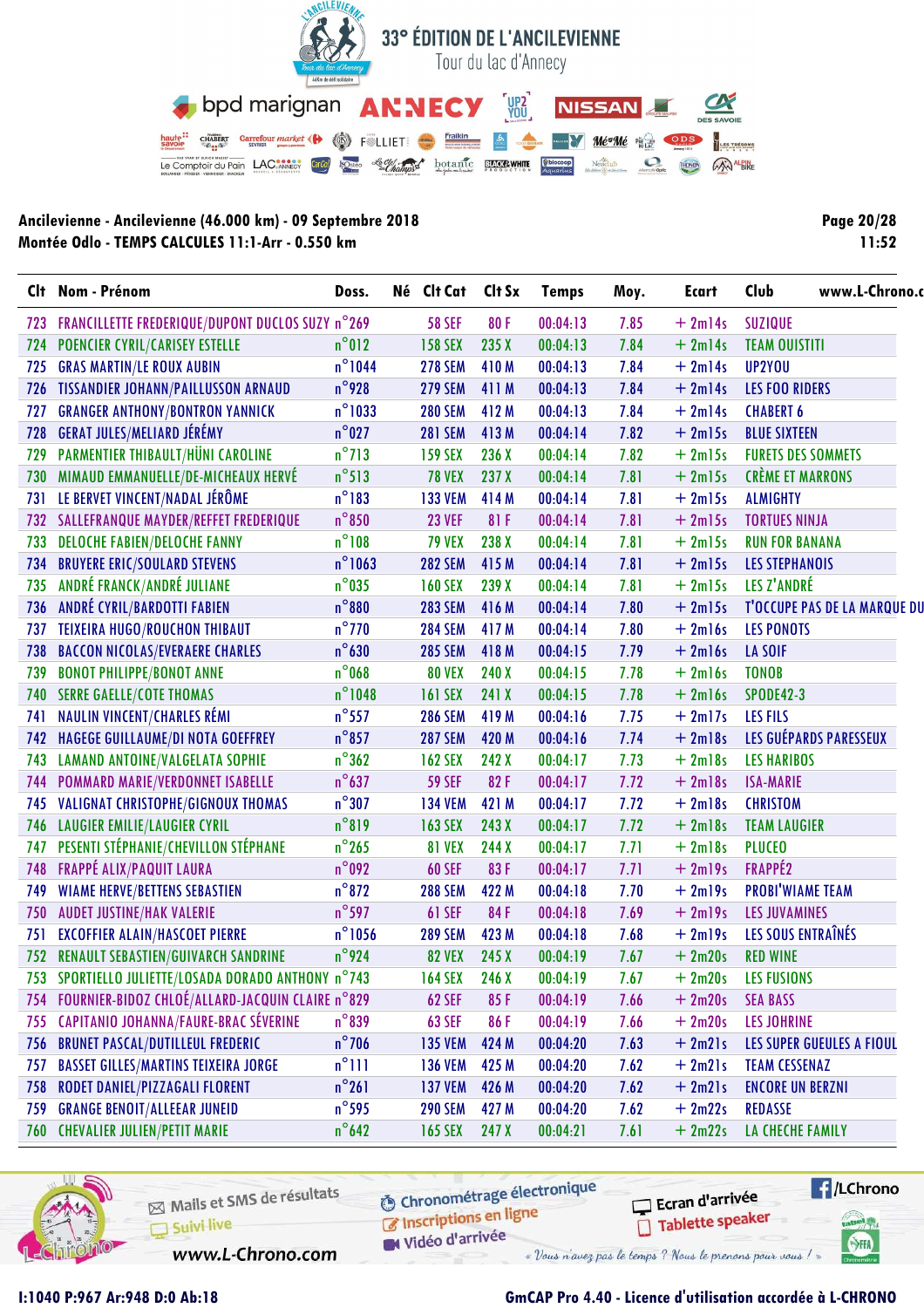

| <b>Page 21/28</b> |  |       |  |
|-------------------|--|-------|--|
|                   |  | 11:52 |  |

|      | Clt Nom - Prénom                                | Doss.           | Né Clt Cat     | Clt Sx | <b>Temps</b> | Moy. | <b>Ecart</b> | www.L-Chrono.<br>Club          |
|------|-------------------------------------------------|-----------------|----------------|--------|--------------|------|--------------|--------------------------------|
| 76 I | <b>GASSE JULIEN/GIUFFRIDA GABRIELE</b>          | $n^{\circ}$ 424 | <b>291 SEM</b> | 428 M  | 00:04:21     | 7.61 | $+2m22s$     | <b>CORBIER RUNNING TEAM</b>    |
| 762  | LE ROUX JACQUES/CHASTEAU PHILIPPE               | $n^{\circ}836$  | <b>138 VEM</b> | 429 M  | 00:04:21     | 7.61 | $+2m22s$     | J'N P                          |
| 763  | AUBINEAU PIERRE/BLETTERY ALEXANDRA              | $n^{\circ}$ 447 | <b>83 VEX</b>  | 248 X  | 00:04:21     | 7.60 | $+2m22s$     | <b>AUBI'ONE</b>                |
|      | <b>764 FABRE SEBASTIEN/DESPIERRES VALERI</b>    | $n^{\circ}$ 940 | <b>84 VEX</b>  | 249 X  | 00:04:21     | 7.59 | $+2m22s$     | <b>NOUS DEUX</b>               |
| 765  | PETRE CHRISTOPHE/PETRE FREDERIC                 | $n^{\circ}$ 225 | <b>139 VEM</b> | 430 M  | 00:04:21     | 7.59 | $+2m22s$     | <b>SAINT ROCH</b>              |
| 766  | <b>BRUYERE FREDERIC/DUNOYER CÉDRIC</b>          | $n^{\circ}$ 568 | <b>140 VEM</b> | 431 M  | 00:04:21     | 7.59 | $+2m23s$     | <b>BEATCH TEAM</b>             |
| 767  | <b>GRILLOT THIBAUD/BERTHIER JEAN FRANÇOIS</b>   | $n^{\circ}$ 117 | <b>292 SEM</b> | 432 M  | 00:04:22     | 7.57 | $+2m23s$     | <b>LES BOSSS</b>               |
| 768  | <b>FOND CHRISTOPHE/ROHR JOELLE</b>              | $n^{\circ}$ 292 | <b>85 VEX</b>  | 250X   | 00:04:22     | 7.56 | $+2m23s$     | <b>SPECKSPORT TEAM JC</b>      |
| 769  | JANNOU VANESSA / JANNOU PHILIPPE                | $n^{\circ}$ 710 | <b>86 VEX</b>  | 251X   | 00:04:22     | 7.56 | $+2m23s$     | <b>JANNOU</b>                  |
| 770  | LEFRANC ANNE-CHRISTELLE/LEFRANC BÉNÉDICTE       | $n^{\circ}815$  | <b>24 VEF</b>  | 87F    | 00:04:22     | 7.56 | $+2m24s$     | <b>FRISETTES SISTERS</b>       |
| 771  | <b>BRETZNER MICHEL/KNAB SONIA</b>               | $n^{\circ}$ 275 | <b>87 VEX</b>  | 252 X  | 00:04:23     | 7.54 | $+2m24s$     | <b>SPECKSPORT TEAM</b>         |
| 772  | <b>ATALLAH HAKIM/THONON MATHILDE</b>            | $n^{\circ}$ 956 | <b>166 SEX</b> | 253X   | 00:04:23     | 7.53 | $+2m24s$     | <b>LES TORTUES</b>             |
| 773  | <b>DELIGNY JULIEN/DELIGNY BERTRAND</b>          | $n^{\circ}$ 497 | <b>293 SEM</b> | 433 M  | 00:04:23     | 7.53 | $+2m25s$     | <b>DELIGNY RACE</b>            |
| 774  | <b>CAPPE SIMON/GROMAIRE BENJAMIN</b>            | $n^{\circ}$ 905 | <b>294 SEM</b> | 434 M  | 00:04:24     | 7.52 | $+2m25s$     | <b>PROBI'WIAME TEAM</b>        |
| 775  | MOLLO SIMON/PRICAZ AURELIEN                     | $n^{\circ}$ 789 | <b>295 SEM</b> | 435 M  | 00:04:24     | 7.52 | $+2m25s$     | <b>LA REVANCHE DES LOOSERS</b> |
| 776  | <b>GHILAIN ELODIE/POLLMANN HILL NATHALIE</b>    | $n^{\circ}$ 658 | <b>64 SEF</b>  | 88F    | 00:04:24     | 7.52 | $+2m25s$     | <b>LES GUMPETTES</b>           |
| 777  | <b>GARDET VALÉRIE/GIRAUD MURIEL</b>             | $n^{\circ}$ 740 | <b>25 VEF</b>  | 89F    | 00:04:24     | 7.51 | $+2m26s$     | <b>LES BONDINETTES</b>         |
| 778  | LAURENCE STÉPHANE/NEYRET STÉPHANE               | $n^{\circ}$ 551 | <b>141 VEM</b> | 436 M  | 00:04:24     | 7.50 | $+2m26s$     | <b>LES STEPHS</b>              |
| 779  | <b>BOUZEREAU ROMAIN/PAVILLON CANDICE</b>        | $n^{\circ}$ 453 | <b>167 SEX</b> | 254X   | 00:04:25     | 7.49 | $+2m26s$     | LA BELLE ET LA BÊTE            |
| 780  | <b>CASTRO FRANÇOIS/FAVRE GLADYS</b>             | $n^{\circ}$ 262 | <b>168 SEX</b> | 255X   | 00:04:25     | 7.49 | $+2m26s$     | <b>DRINK TEAM</b>              |
| 781  | DUPONT CORALINE/STIKELMANNE JEAN-FRANÇOIS n°181 |                 | <b>169 SEX</b> | 256X   | 00:04:25     | 7.47 | $+2m27s$     | LES ALCOOLYTES                 |
| 782  | <b>COLLINA MAXIME/MARTINI JEREMY</b>            | $n^{\circ}$ 278 | <b>296 SEM</b> | 437 M  | 00:04:26     | 7.45 | $+2m28s$     | <b>JEMASHOES</b>               |
| 783  | LATTION NATACHA/LATTION JOHANNA                 | $n^{\circ}437$  | <b>26 VEF</b>  | 90F    | 00:04:26     | 7.44 | $+2m28s$     | <b>LES COUSINES</b>            |
|      | 784 LE GUEN STÉPHANE/LE GUEN BRIGITTE           | $n^{\circ}$ 900 | <b>88 VEX</b>  | 257X   | 00:04:27     | 7.44 | $+2m28s$     | LG                             |
| 785  | <b>DAUDIN CATHERINE/DOUSSOT SOPHIE</b>          | $n^{\circ}$ 950 | <b>27 VEF</b>  | 91 F   | 00:04:27     | 7.44 | $+2m28s$     | <b>LES REUNNEUSES</b>          |
| 786  | AYMONIER ADRIEN/MATHELON MICKAEL                | $n^{\circ}677$  | <b>297 SEM</b> | 438 M  | 00:04:27     | 7.44 | $+2m28s$     | <b>AYMONIER</b>                |
| 787  | <b>CHAMOT CLÉMENTINE/GONCALVES MARIE</b>        | n°994           | <b>65 SEF</b>  | 92F    | 00:04:27     | 7.43 | $+2m28s$     | <b>CLEM ET MARIE</b>           |
| 788  | <b>CARON CHRISTOPHE/DERVIEUX JEAN PHILIPPE</b>  | $n^{\circ}$ 247 | <b>142 VEM</b> | 439 M  | 00:04:28     | 7.42 | $+2m29s$     | <b>OSCARAIX</b>                |
| 789  | PELLET LAURA/BAJARD YANN                        | $n^{\circ}$ 762 | <b>170 SEX</b> | 258 X  | 00:04:28     | 7.41 | $+2m29s$     | <b>LES WINX</b>                |
|      | 790 FERRIER CECILIA/POTHIER STÉPHANIE           | $n^{\circ}$ 132 | <b>28 VEF</b>  | 93F    | 00:04:28     | 7.40 | $+2m29s$     | LES VACHES FOLLES              |
|      | 791 GARCIA NICOLAS/GAGNE AUBIN                  | $n^{\circ}$ 288 | <b>298 SEM</b> | 440 M  | 00:04:28     | 7.40 | $+2m29s$     | <b>BLOC 2 ELITE</b>            |
|      | 792 MOREL SAMUEL/MOREL ESTELLE                  | $n^{\circ}$ 862 | <b>89 VEX</b>  | 259X   | 00:04:29     | 7.38 | $+2m30s$     | <b>LES GROS LOUIS</b>          |
| 793  | <b>BERMOND PATRICE/BERMOND GAELLE</b>           | $n^{\circ}371$  | <b>171 SEX</b> | 260X   | 00:04:29     | 7.38 | $+2m30s$     | <b>LES CROCOS</b>              |
| 794  | STÉPHANIE MAHIEUX/MEGDAD RAISSA                 | $n^{\circ}614$  | <b>66 SEF</b>  | 94 F   | 00:04:30     | 7.36 | $+2m31s$     | <b>COMBAT D ELENA</b>          |
| 795  | <b>CASTRO ANNE/BESSE JULIEN</b>                 | $n^{\circ}$ 040 | <b>172 SEX</b> | 261X   | 00:04:30     | 7.34 | $+2m32s$     | <b>DRINK TEAM</b>              |
| 796  | <b>BOCEL ROZENN/BOCEL CHRISTOPHE</b>            | $n^{\circ}$ 289 | <b>90 VEX</b>  | 262X   | 00:04:30     | 7.33 | $+2m32s$     | <b>BREIZH FOREVER</b>          |
| 797  | MOURVILLIER PATRICK/BAYET CÉDRIC                | $n^{\circ}$ 939 | <b>143 VEM</b> | 441 M  | 00:04:30     | 7.33 | $+2m32s$     | <b>ASPTT ANNECY</b>            |
| 798  | ROTH VERONIQUE/PEDRALI SOPHIE                   | $n^{\circ}605$  | <b>29 VEF</b>  | 95 F   | 00:04:31     | 7.33 | $+2m32s$     | <b>VÉRO ET SOPHE</b>           |



Mails et SMS de résultats Suivi live

**6** Chronométrage électronique Inscriptions en ligne

Ecran d'arrivée Tablette speaker



www.L-Chrono.com

Vidéo d'arrivée « Vous n'avez pas le temps ? Nous le prenons pour vous !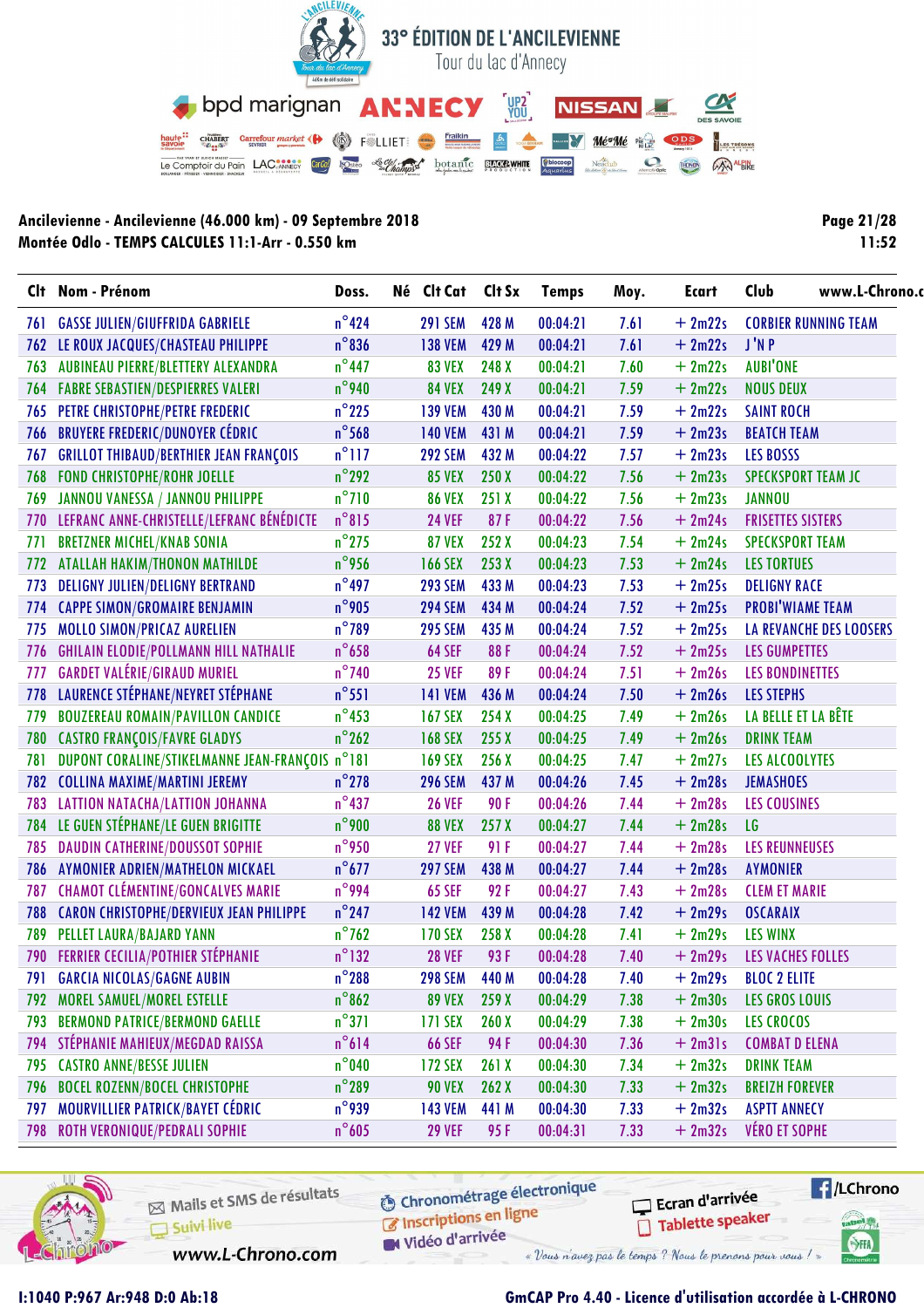

| Page 22/28 |
|------------|
| 11:52      |

| 799 |                                                         |                 |                |                  |          | Moy. | <b>Ecart</b> |                                    | www.L-Chrono.c |
|-----|---------------------------------------------------------|-----------------|----------------|------------------|----------|------|--------------|------------------------------------|----------------|
|     | JUNG FLORENCE/GAILLARD RANDLE ELODIE                    | $n^{\circ}$ 169 | <b>67 SEF</b>  | 96 F             | 00:04:31 | 7.33 | $+2m32s$     | <b>LES BIQUETTES</b>               |                |
| 800 | CANIN PAULINE/EMMANUELLI NICOLAS                        | $n^{\circ}$ 059 | <b>173 SEX</b> | 263X             | 00:04:31 | 7.33 | $+2m32s$     | <b>NICOLINE</b>                    |                |
| 801 | PISU ROMAIN/PICHET CÉDRIC                               | $n^{\circ}$ 569 | <b>299 SEM</b> | 442 M            | 00:04:31 | 7.32 | $+2m32s$     | <b>CD ROM</b>                      |                |
| 802 | PICQUART THIERRY/DAZARD CLOVIS                          | $n^{\circ}311$  | <b>144 VEM</b> | 443 M            | 00:04:32 | 7.30 | $+2m33s$     | <b>CCHARTRESHANDIRUN</b>           |                |
| 803 | <b>MARTIN CECILE/PELURSON GILLES</b>                    | $n^{\circ}868$  | <b>91 VEX</b>  | 264X             | 00:04:32 | 7.29 | $+2m33s$     | <b>LES EYGLUYSIENS</b>             |                |
| 804 | LELONG-FAVRE VALÉRIE/DEVILLE-CAVELLIN ESTELLE n°731     |                 | <b>30 VEF</b>  | 97F              | 00:04:32 | 7.28 | $+2m34s$     | <b>LES SPRITZTEUSES</b>            |                |
| 805 | <b>BERNARDO PEDRO/BADIN CÉCILE</b>                      | $n^{\circ}$ 066 | <b>92 VEX</b>  | 265X             | 00:04:33 | 7.26 | $+2m34s$     | <b>COLLÉ - SERRÉ</b>               |                |
|     | 806 THUBERT FLORENT/DEHAIS BRUNO                        | $n^{\circ}$ 942 | <b>145 VEM</b> | 444 M            | 00:04:33 | 7.26 | $+2m35s$     | LES CLOFS                          |                |
| 807 | <b>FRETUN SYLVAIN/SERGENT KATHLEEN</b>                  | $n^{\circ}$ 914 | <b>174 SEX</b> | 266X             | 00:04:33 | 7.25 | $+2m35s$     | <b>PROBI'WIAME TEAM</b>            |                |
| 808 | <b>HOUDIN THOMAS/GOMEZ REMI</b>                         | $n^{\circ}874$  | <b>300 SEM</b> | 445 M            | 00:04:34 | 7.25 | $+2m35s$     | <b>PROBI'WIAME TEAM</b>            |                |
| 809 | <b>CHEVAUX MATTHIEU/SANS MARJORIE</b>                   | $n^{\circ}$ 093 | <b>175 SEX</b> | 267X             | 00:04:34 | 7.24 | $+2m35s$     | <b>DRINK TEAM</b>                  |                |
| 810 | <b>GARCIA ADELINE/GARCIA JULIEN</b>                     | $n^{\circ}$ 235 | <b>176 SEX</b> | 268 X            | 00:04:34 | 7.24 | $+2m35s$     | <b>CRAPAUD</b>                     |                |
| 811 | <b>FONTAINE ERIC/FONTAINE DELPHINE</b>                  | $n^{\circ}112$  | <b>177 SEX</b> | 269 X            | 00:04:34 | 7.24 | $+2m35s$     | <b>FIRST RUN</b>                   |                |
| 812 | <b>BERNE SOLENN/MAILLARD CHARLOTTE</b>                  | $n^{\circ}$ 293 | <b>68 SEF</b>  | 98F              | 00:04:34 | 7.23 | $+2m36s$     | <b>FEU FLAMMES</b>                 |                |
| 813 | MAHMOUD AMIR/AUSSEDAT YANNICK                           | $n^{\circ}518$  | <b>301 SEM</b> | 446 M            | 00:04:34 | 7.23 | $+2m36s$     | <b>LA CLUSAZ MORONI</b>            |                |
| 814 | <b>GUILLOT NICOLAS/PICHERY VIRGINIE</b>                 | $n^{\circ}$ 270 | <b>178 SEX</b> | 270 X            | 00:04:35 | 7.22 | $+2m36s$     | <b>DRINK TEAM</b>                  |                |
| 815 | <b>SOIL MAGALI/JARNOUX DIDIER</b>                       | $n^{\circ}$ 999 | <b>93 VEX</b>  | 271X             | 00:04:35 | 7.22 | $+2m36s$     | <b>DIDMAG</b>                      |                |
| 816 | <b>MONGENOT YANN/RÖSNER STEFAN</b>                      | $n^{\circ}$ 947 | <b>302 SEM</b> | 447 M            | 00:04:35 | 7.22 | $+2m36s$     | <b>RUN FORREST RUN</b>             |                |
| 817 | <b>GRANDJEAN JEAN PAUL/GRANDJEAN FLORIANE</b>           | $n^{\circ}333$  | <b>179 SEX</b> | 272X             | 00:04:36 | 7.20 | $+2m37s$     | <b>SPECKSPORT TEAM</b>             |                |
| 818 | <b>PAVERO GUILLAUME/BORTOLOTTI RAPHAEL</b>              | $n^{\circ}$ 063 | <b>303 SEM</b> | 448 M            | 00:04:36 | 7.18 | $+2m37s$     | <b>LES EXPLOSIBLES</b>             |                |
| 819 | <b>BERNARD JEROME/GIRARD CHRISTINE</b>                  | $n^{\circ}$ 273 | <b>94 VEX</b>  | 273X             | 00:04:37 | 7.17 | $+2m38s$     | <b>ATSCAF DES SAVOIE 2</b>         |                |
| 820 | DUPONCHEL FRÉDÉRIC/FÈVRE DAVID                          | $n^{\circ}089$  | <b>146 VEM</b> | 449 M            | 00:04:37 | 7.17 | $+2m38s$     | <b>TATAMITONKIMONO</b>             |                |
| 821 | <b>CROISONNIER REGIS/ROUSSET LIONEL</b>                 | $n^{\circ}$ 120 | <b>147 VEM</b> | 450 M            | 00:04:37 | 7.15 | $+2m39s$     | <b>ALADER</b>                      |                |
| 822 | <b>WOJCIK MILENA/LAFORET LISA</b>                       | $n^{\circ}651$  | <b>69 SEF</b>  | 99 F             | 00:04:38 | 7.15 | $+2m39s$     | <b>LES STARLETTES DE LA YAUTE!</b> |                |
| 823 | <b>BELOT EMMANUEL/BRETZNER CHRISTINE</b>                | $n^{\circ}319$  | <b>95 VEX</b>  | 274X             | 00:04:38 | 7.13 | $+2m39s$     | <b>SPECKSPORT TEAM</b>             |                |
| 824 | <b>CHEDAL-ANGLAY SARAH/HUMBERT DOMITILLE</b>            | $n^{\circ}$ 394 | <b>70 SEF</b>  | 100F             | 00:04:38 | 7.13 | $+2m39s$     | <b>VIGOUSSES TEAM</b>              |                |
| 825 | VINCENT CHRISTOPHE/RONCEVIC GERALDINE                   | $n^{\circ}$ 496 | <b>180 SEX</b> | 275X             | 00:04:38 | 7.13 | $+2m39s$     | ADEUXCMIEUX                        |                |
| 826 | ETIENNE NICOLAS/ETIENNE GÉRALDINE                       | $n^{\circ}1014$ | <b>181 SEX</b> | 276 X            | 00:04:39 | 7.12 | $+2m40s$     | LES ETIENNE'S                      |                |
| 827 | <b>VUADENS MARIE/VUADENS DOM</b>                        | $n^{\circ}$ 748 | <b>96 VEX</b>  | 277 <sub>X</sub> | 00:04:39 | 7.11 | $+2m40s$     | <b>HARMONIE LUGRIN</b>             |                |
|     | 828 VITTOZ GUILLAUME/CATALA SYLVAIN                     | $n^{\circ}$ 725 | <b>148 VEM</b> | 451 M            | 00:04:39 | 7.11 | $+2m40s$     | LES PERCÉVÉRANTS                   |                |
| 829 | <b>MORLET DANYEL/LECOQ BRUNO</b>                        | $n^{\circ}$ 771 | 149 VEM        | 452 M            | 00:04:39 | 7.11 | $+2m40s$     | <b>LA PETITE EQUIPE</b>            |                |
| 830 | <b>BOUR CARINE/BOUR RICHARD</b>                         | $n^{\circ}$ 876 | <b>97 VEX</b>  | 278 X            | 00:04:39 | 7.10 | $+2m41s$     | <b>LES 4 MOUSQUETAIRES</b>         |                |
| 831 | <b>BLANC LAETITIA/SCHOCH LEROUX ANNE-VALÉRIE</b>        | $n^{\circ}$ 244 | <b>31 VEF</b>  | 101F             | 00:04:40 | 7.09 | $+2m41s$     | <b>STARSKY ET HUTCH</b>            |                |
| 832 | STEPHANIE VALOUR/DJEBLI FOUCHARD ANNICK                 | $n^{\circ}813$  | <b>32 VEF</b>  | 102F             | 00:04:40 | 7.08 | $+2m41s$     | MÈRE ET FILLE LE RETOUR            |                |
| 833 | <b>GIBERT THIBAULT/GIBERT BARBARA</b>                   | $n^{\circ}$ 587 | <b>182 SEX</b> | 279X             | 00:04:40 | 7.07 | $+2m42s$     | <b>LES KAYAKOEURS</b>              |                |
| 834 | <b>CHAFFOTTE PIERRE MARIE/TRIPIER MONDANCIN M/n°699</b> |                 | <b>183 SEX</b> | 280 X            | 00:04:41 | 7.07 | $+2m42s$     | <b>LES POUPINOUS</b>               |                |
| 835 | <b>GILLIERS AURELIE/MAGALON FLORENCE</b>                | $n^{\circ}$ 258 | 71 SEF         | 103F             | 00:04:41 | 7.07 | $+2m42s$     | <b>TALANIAK</b>                    |                |
|     | 836 MIGUET CÉLINE/CLAVELIN ELÉONORE                     | $n^{\circ}$ 277 | <b>72 SEF</b>  | 104F             | 00:04:41 | 7.06 | $+2m42s$     | GÜLS                               |                |



Mails et SMS de résultats Suivi live

www.L-Chrono.com

**6** Chronométrage électronique Inscriptions en ligne

W Vidéo d'arrivée

Ecran d'arrivée Tablette speaker



**I:1040 P:967 Ar:948 D:0 Ab:18 GmCAP Pro 4.40 - Licence d'utilisation accordée à L-CHRONO**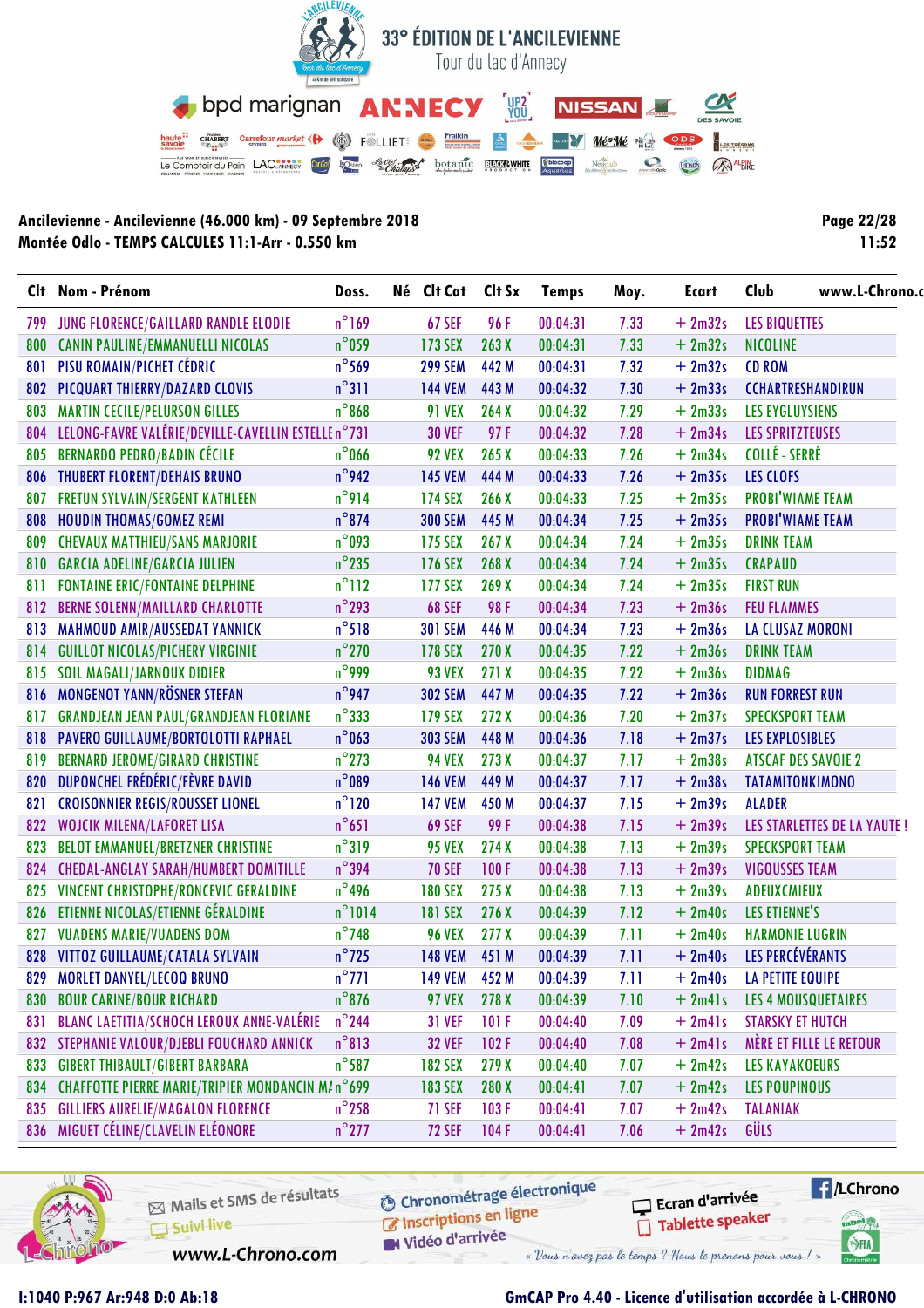

| <b>Page 23/28</b> |
|-------------------|
| 11:52             |

|     | Clt Nom - Prénom                            | Doss.            | Né Clt Cat     | Clt Sx | <b>Temps</b> | Moy. | <b>Ecart</b> | www.L-Chrono.<br>Club            |  |
|-----|---------------------------------------------|------------------|----------------|--------|--------------|------|--------------|----------------------------------|--|
| 837 | <b>GUY MAXIME/LUCCA PHILIPPE</b>            | $n^{\circ}$ 990  | <b>304 SEM</b> | 453 M  | 00:04:42     | 7.02 | $+2m44s$     | <b>EL FUEGO</b>                  |  |
| 838 | <b>REILLER GAELLE/CECCHINI AUDE</b>         | $n^{\circ}578$   | <b>73 SEF</b>  | 105F   | 00:04:43     | 7.01 | $+2m44s$     | <b>LES COPINETTES</b>            |  |
| 839 | HODE DELPHINE/FOURNIER CÉDRIC               | $n^{\circ}814$   | <b>184 SEX</b> | 281 X  | 00:04:43     | 7.01 | $+2m44s$     | <b>LES ZAMOUREUX</b>             |  |
|     | 840 SCHOULLER JEAN-MARC/GNAEDINGER ELODIE   | $n^{\circ}$ 043  | <b>185 SEX</b> | 282 X  | 00:04:44     | 6.99 | $+2m45s$     | <b>LES SCHOULLER</b>             |  |
| 841 | <b>BOISSEAUX ERIC/GOSSART ISABELLE</b>      | $n^{\circ}$ 878  | <b>98 VEX</b>  | 283 X  | 00:04:44     | 6.98 | $+2m45s$     | <b>PROBI'WIAME TEAM</b>          |  |
| 842 | <b>HENRIOT YVES/DUBOURG ANNIE</b>           | $n^{\circ}$ 1072 | <b>99 VEX</b>  | 284 X  | 00:04:44     | 6.98 | $+2m45s$     | <b>NISSAN 1</b>                  |  |
| 843 | <b>COTTEREAU EMMANUEL/COTTEREAU CYRIL</b>   | $n^{\circ}$ 745  | <b>150 VEM</b> | 454 M  | 00:04:44     | 6.98 | $+2m45s$     | <b>GOTTHARD</b>                  |  |
|     | 844 CHAMBOUVET GUILLAUME/VIDAL VALERY       | $n^{\circ}$ 1027 | <b>305 SEM</b> | 455 M  | 00:04:45     | 6.96 | $+2m46s$     | <b>TANT VA LA CRUCHE À L'EAU</b> |  |
| 845 | <b>GUIONNET MICHELE/PICHON CHRISTOPHE</b>   | $n^{\circ}610$   | <b>100 VEX</b> | 285 X  | 00:04:45     | 6.96 | $+2m46s$     | <b>FELINS</b>                    |  |
| 846 | <b>LEGON SEBASTIEN/GUY JONATHAN</b>         | $n^{\circ}691$   | <b>306 SEM</b> | 456 M  | 00:04:45     | 6.95 | $+2m46s$     | LES ÉCLOPÉS                      |  |
| 847 | <b>BILLEY VIRGINIE/GONON JULIE</b>          | $n^{\circ}$ 908  | <b>74 SEF</b>  | 106F   | 00:04:46     | 6.94 | $+2m47s$     | <b>LES WARRIORS</b>              |  |
| 848 | <b>MASTIO JULIE/LAMY MAXIME</b>             | $n^{\circ}329$   | <b>186 SEX</b> | 286 X  | 00:04:46     | 6.93 | $+2m47s$     | <b>LES CHATS</b>                 |  |
| 849 | <b>ESCALAIS SEBASTIEN/RIVAUD EMMANUEL</b>   | $n^{\circ}$ 227  | <b>151 VEM</b> | 457 M  | 00:04:47     | 6.92 | $+2m48s$     | <b>VAZYCHOISI</b>                |  |
| 850 | <b>BERTHET FRANÇOIS/DOURY VALERY</b>        | $n^{\circ}188$   | <b>307 SEM</b> | 458 M  | 00:04:47     | 6.91 | $+2m48s$     | <b>4ÈME FOREVER</b>              |  |
| 851 | ROSSI SANDRO/MABBOUX JACQUES                | $n^{\circ}741$   | <b>152 VEM</b> | 459 M  | 00:04:47     | 6.91 | $+2m48s$     | <b>LES BEAUFFS</b>               |  |
| 852 | ARQUIZAN CLARA/PAILLARD MORGANE             | $n^{\circ}$ 074  | <b>75 SEF</b>  | 107F   | 00:04:48     | 6.89 | $+2m49s$     | <b>CLARA MORGANE</b>             |  |
| 853 | <b>BOUVRY MARTIN/GIRAUT MANON</b>           | $n^{\circ}$ 974  | <b>187 SEX</b> | 287 X  | 00:04:50     | 6.85 | $+2m51s$     | <b>MANON ET MARTIN</b>           |  |
| 854 | <b>CARLOD ILLONA/CARLOD CORALINE</b>        | $n^{\circ}$ 786  | <b>76 SEF</b>  | 108F   | 00:04:50     | 6.84 | $+2m51s$     | <b>LES MARMULES</b>              |  |
| 855 | <b>LAPLAIGE ALEXIS/GUILLOT CHANY</b>        | $n^{\circ}$ 912  | <b>188 SEX</b> | 288 X  | 00:04:50     | 6.84 | $+2m51s$     | <b>PROBI'WIAME TEAM</b>          |  |
| 856 | <b>FRASSE FLORENT/CARRIER COLINE</b>        | $n^{\circ}$ 566  | <b>189 SEX</b> | 289 X  | 00:04:50     | 6.84 | $+2m51s$     | FLO ET CO                        |  |
| 857 | WIND SYLVAIN/GAGNEUX DYLAN                  | $n^{\circ}$ 1022 | <b>308 SEM</b> | 460 M  | 00:04:50     | 6.83 | $+2m52s$     | UP2YOU                           |  |
| 858 | SAUBIN GÉRARD/SAUBIN SANDRINE               | $n^{\circ}$ 538  | <b>101 VEX</b> | 290X   | 00:04:50     | 6.83 | $+2m52s$     | <b>DIDOU AND GE</b>              |  |
| 859 | <b>MAIOLO BRIGITTE/MAIOLO FELIX</b>         | $n^{\circ}$ 877  | <b>102 VEX</b> | 291 X  | 00:04:50     | 6.83 | $+2m52s$     | <b>LES 4 MOUSQUETAIRES</b>       |  |
| 860 | <b>VANOTTI AUDREY/TAUPEAU GAELLE</b>        | $n^{\circ}$ 023  | <b>77 SEF</b>  | 109F   | 00:04:52     | 6.80 | $+2m53s$     | <b>SPORT QUEST</b>               |  |
| 861 | <b>MARQUES JOSÉ/CUINET OLIVIER</b>          | $n^{\circ}827$   | <b>153 VEM</b> | 461 M  | 00:04:52     | 6.80 | $+2m53s$     | <b>TEAM BERNARD</b>              |  |
| 862 | <b>MONRO SALLY/ODEYER NELLY</b>             | $n^{\circ}318$   | <b>33 VEF</b>  | 110F   | 00:04:52     | 6.79 | $+2m53s$     | <b>DESPERATE HOUSEWIVES</b>      |  |
| 863 | <b>ESCANDE LAETITIA/BOUVIER JULIEN</b>      | $n^{\circ}$ 893  | <b>190 SEX</b> | 292 X  | 00:04:52     | 6.79 | $+2m53s$     | LE COMPTOIR                      |  |
| 864 | <b>BRETHES BENOIT/GRAD STÉPHANIE</b>        | $n^{\circ}$ 931  | <b>103 VEX</b> | 293 X  | 00:04:52     | 6.78 | $+2m54s$     | <b>LA DREAM TEAM</b>             |  |
| 865 | <b>BARRE EMERIC/CHABANIS NICOLAS</b>        | $n^{\circ}411$   | <b>309 SEM</b> | 462 M  | 00:04:53     | 6.76 | $+2m54s$     | <b>BEN ET NUTS</b>               |  |
|     | <b>866 CHARLES YANNICK/CHARLES SONIA</b>    | $n^{\circ}801$   | <b>191 SEX</b> | 294 X  | 00:04:54     | 6.75 | $+2m55s$     | <b>LES T'CHARLES</b>             |  |
|     | 867 ARNOULD MAXIMILIEN/LAVY ANTONIN         | $n^{\circ}$ 649  | <b>310 SEM</b> | 463 M  | 00:04:54     | 6.75 | $+2m55s$     | <b>ANTOMAX</b>                   |  |
| 868 | <b>DEMASSIET ALEXIS/SCHIFRINE MORGANE</b>   | $n^{\circ}$ 238  | <b>192 SEX</b> | 295X   | 00:04:54     | 6.74 | $+2m55s$     | <b>LES PATATES</b>               |  |
|     | 869 JURINE PHILIPPE/BENIER JEAN-PIERRE      | $n^{\circ}$ 340  | <b>154 VEM</b> | 464 M  | 00:04:56     | 6.71 | $+2m57s$     | <b>PHIJEEP</b>                   |  |
| 870 | <b>CARQUILLAT ADELINE/CARQUILLAT LESLIE</b> | $n^{\circ}$ 934  | <b>78 SEF</b>  | 111F   | 00:04:57     | 6.69 | $+2m58s$     | <b>SISTERS SISTERS</b>           |  |
| 871 | PISANU ANGEL/VITAL CHRISTINE                | $n^{\circ}$ 166  | <b>104 VEX</b> | 296 X  | 00:04:57     | 6.68 | $+2m58s$     | LES BONS À RIEN                  |  |
|     | 872 SALENNE FRANCK/SALENNE AUDREY           | $n^{\circ}$ 972  | <b>105 VEX</b> | 297X   | 00:04:57     | 6.68 | $+2m58s$     | <b>LES VIEUX OU PAS</b>          |  |
| 873 | <b>GAY JONATHAN/CHAMPANHET MAUD</b>         | $n^{\circ}031$   | <b>193 SEX</b> | 298 X  | 00:04:57     | 6.68 | $+2m58s$     | LA MAUDJOJO!                     |  |
|     | 874 FEREZ OLIVIER/RAIMBAULT XAVIER          | $n^{\circ}$ 1067 | <b>155 VEM</b> | 465 M  | 00:04:58     | 6.64 | $+3m00s$     | <b>SILL N BIKE</b>               |  |



Mails et SMS de résultats Suivi live

www.L-Chrono.com

**6** Chronométrage électronique Inscriptions en ligne

Vidéo d'arrivée

Ecran d'arrivée Tablette speaker

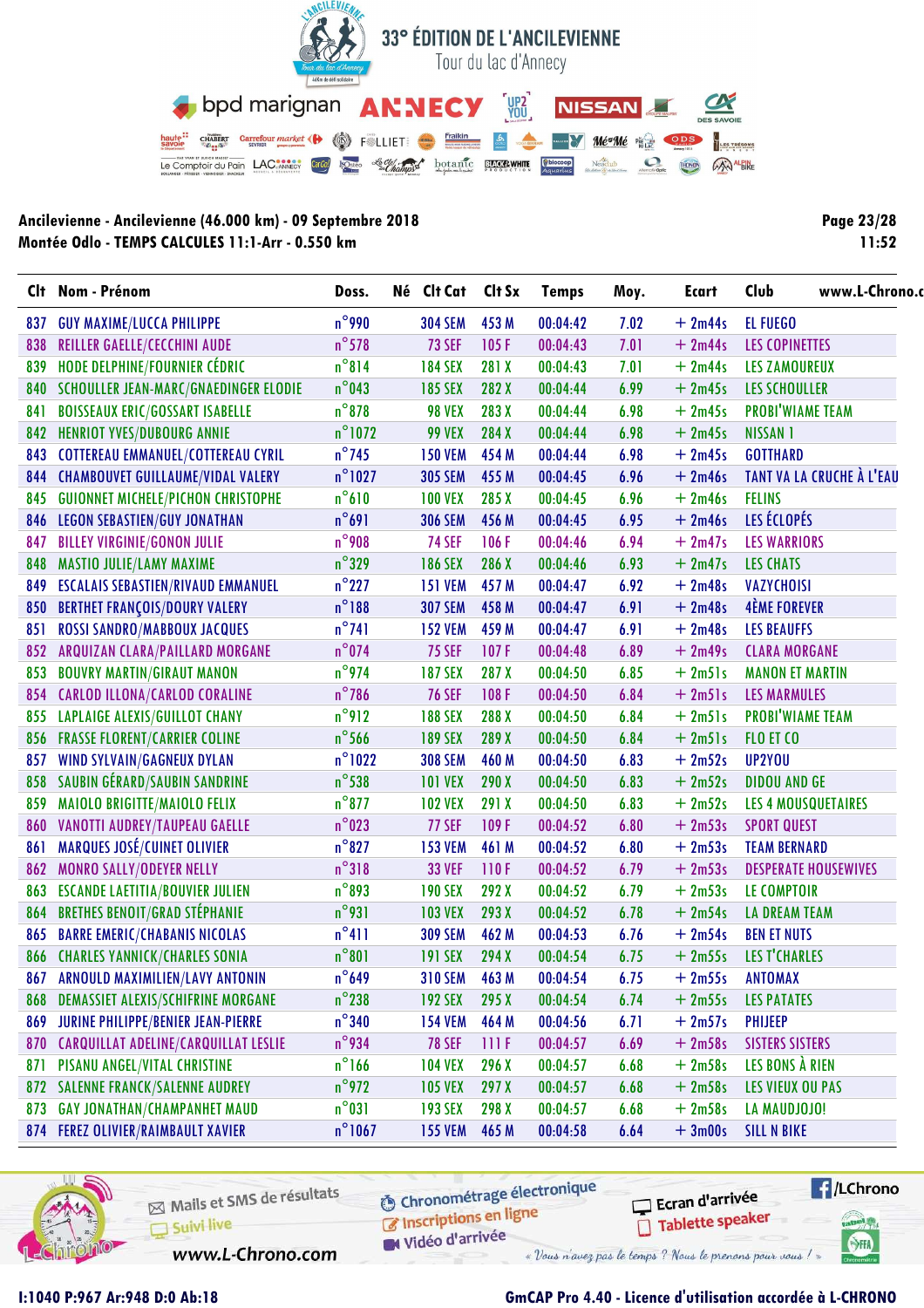

| <b>Page 24/28</b> |
|-------------------|
| 11:52             |

|     | Clt Nom - Prénom                              | Doss.            | Né Clt Cat     | Clt Sx | <b>Temps</b> | Moy. | <b>Ecart</b> | www.L-Chrono.<br>Club    |
|-----|-----------------------------------------------|------------------|----------------|--------|--------------|------|--------------|--------------------------|
|     | 875 SALPHATI JEAN-CHARLES/VIRICEL SYLVIE      | $n^{\circ}$ 565  | <b>106 VEX</b> | 299 X  | 00:04:59     | 6.64 | $+3m00s$     | <b>SISSI_CHARLIE</b>     |
| 876 | <b>ROSAY BLAISE/ROSAY CELINE</b>              | $n^{\circ}480$   | <b>194 SEX</b> | 300 X  | 00:05:00     | 6.62 | $+3m01s$     | <b>TEAM RM</b>           |
| 877 | <b>MATTHIEU TRILLES/BESSE ELODIE</b>          | $n^{\circ}$ 402  | <b>195 SEX</b> | 301 X  | 00:05:00     | 6.61 | $+3m01s$     | <b>DRINK TEAM</b>        |
| 878 | <b>DOUHERET ROMAIN/DOUHERET AURELIE</b>       | $n^{\circ}400$   | <b>196 SEX</b> | 302 X  | 00:05:00     | 6.61 | $+3m01s$     | <b>LES TOUTOUNES</b>     |
| 879 | <b>LAVOREL BAPTISTE/ROSALES GONZALO</b>       | $n^{\circ}313$   | <b>311 SEM</b> | 466 M  | 00:05:00     | 6.61 | $+3m01s$     | HUASCARAN                |
| 880 | <b>BOLZER THOMAS/FERREIRA ALCINA</b>          | $n^{\circ}$ 751  | <b>197 SEX</b> | 303 X  | 00:05:01     | 6.60 | $+3m02s$     | AMBULANCEROTH            |
| 881 | QUILEZ DANIEL/QUILEZ ROMAIN                   | $n^{\circ}$ 274  | <b>312 SEM</b> | 467 M  | 00:05:02     | 6.58 | $+3m03s$     | <b>BARÇA</b>             |
|     | 882 SCALI CECILE/LEGEARD LUCIE                | $n^{\circ}885$   | <b>79 SEF</b>  | 112F   | 00:05:03     | 6.56 | $+3m04s$     | ON N'EN PEUX PLUS !!!    |
| 883 | SALMAN RYAN/KIVRINA OLGA                      | $n^{\circ}$ 127  | <b>198 SEX</b> | 304 X  | 00:05:03     | 6.54 | $+3m04s$     | <b>LES INCONNUS</b>      |
| 884 | QUINT ISABELLE/GHEUNG PIERRE                  | $n^{\circ}887$   | <b>107 VEX</b> | 305X   | 00:05:03     | 6.54 | $+3m04s$     | ILS VÉCURENT HEUREUX     |
| 885 | <b>CHEVALIER PHILIPPE/CHEVALIER VERONIQUE</b> | $n^{\circ}131$   | <b>108 VEX</b> | 306 X  | 00:05:04     | 6.52 | $+3m05s$     | <b>TEAM CHECHE</b>       |
| 886 | <b>HEBERT BEATRICE/MARTY CLOTILDE</b>         | $n^{\circ}881$   | <b>34 VEF</b>  | 113F   | 00:05:05     | 6.51 | $+3m06s$     | <b>FOREVER GIRLS</b>     |
| 887 | <b>BALARD MARGAUX/BAUDOUIN MAXIME</b>         | $n^{\circ}$ 584  | <b>199 SEX</b> | 307X   | 00:05:06     | 6.49 | $+3m07s$     | MB <sub>2</sub>          |
| 888 | ROGET VIRGINIE/GONNET CARINE                  | n°964            | <b>80 SEF</b>  | 114F   | 00:05:06     | 6.49 | $+3m07s$     | LES BELLES DE LOIN       |
| 889 | <b>CLERC-DUBOIS THEO/CLERC-DUBOIS ARNAUD</b>  | $n^{\circ}$ 171  | <b>313 SEM</b> | 468 M  | 00:05:06     | 6.49 | $+3m07s$     | LES CD'S                 |
| 890 | <b>CULLIER CYRILLE/MICHETTI ROMUALD</b>       | $n^{\circ}316$   | <b>156 VEM</b> | 469 M  | 00:05:06     | 6.48 | $+3m07s$     | <b>OLASSE</b>            |
| 891 | <b>DOUARD JEAN-MICHEL/LEGROS DIDIER</b>       | $n^{\circ}$ 045  | <b>157 VEM</b> | 470 M  | 00:05:07     | 6.47 | $+3m08s$     | <b>COCHONOUX</b>         |
| 892 | NOMMÉ ESTHER/VANACKER AMANDINE                | $n^{\circ}$ 977  | <b>81 SEF</b>  | 115 F  | 00:05:08     | 6.44 | $+3m09s$     | <b>LES CASTORS</b>       |
| 893 | <b>EXCOFFIER CHARLY/BRUNEL TÉA</b>            | $n^{\circ}$ 1051 | <b>200 SEX</b> | 308 X  | 00:05:08     | 6.44 | $+3m09s$     | <b>LES WARRIORS</b>      |
| 894 | <b>GOBET HUBERT/CASSAZ MURIEL</b>             | $n^{\circ}$ 442  | <b>109 VEX</b> | 309 X  | 00:05:08     | 6.43 | $+3ml0s$     | <b>SHUB</b>              |
| 895 | MORENO JONATHAN/MOREAU JEAN CLAUDE            | $n^{\circ}221$   | <b>314 SEM</b> | 471 M  | 00:05:09     | 6.42 | $+3ml0s$     | LES MOMOS                |
| 896 | DURIX RÉMI/SALLEYRETTE SYLVAIN                | $n^{\circ}861$   | <b>315 SEM</b> | 472 M  | 00:05:09     | 6.41 | $+3$ mlls    | <b>CEGESDEL</b>          |
| 897 | LE SUAVE STEPHANIE/BLAREZ AXEL                | $n^{\circ}416$   | <b>110 VEX</b> | 310X   | 00:05:12     | 6.36 | $+3m13s$     | <b>GLOBETROTTERS</b>     |
| 898 | <b>CHABERT LUC/CAMDEBORDE YVES</b>            | $n^{\circ}$ 1034 | <b>158 VEM</b> | 473 M  | 00:05:13     | 6.34 | $+3ml4s$     | <b>CHABERT 7</b>         |
| 899 | <b>ROLLAND DAMIEN/RAMEAUX ERIC</b>            | $n^{\circ}$ 1035 | <b>159 VEM</b> | 474 M  | 00:05:13     | 6.33 | $+3ml4s$     | <b>CHABERT 10</b>        |
| 900 | <b>BERTOLI GERALD/AUCLAIR PIERRE</b>          | $n^{\circ}414$   | <b>316 SEM</b> | 475 M  | 00:05:14     | 6.31 | $+3m15s$     | <b>LES FARFADETS</b>     |
| 901 | PLAZIAT CHRISTIAN/ROSTAN ANGÈLE               | $n^{\circ}$ 668  | <b>111 VEX</b> | 311X   | 00:05:16     | 6.27 | $+3ml7s$     | <b>MON COACH ET MOI</b>  |
| 902 | <b>COUSSONNEAU CLEMENCE/BELOUNISS SONIA</b>   | $n^{\circ}439$   | <b>35 VEF</b>  | 116F   | 00:05:16     | 6.27 | $+3ml7s$     | LES MERY BELLES OIES     |
| 903 | <b>BOUCHERAND OLIVIER/AMORAVIETA LAURENT</b>  | $n^{\circ}613$   | <b>160 VEM</b> | 476 M  | 00:05:16     | 6.27 | $+3ml8s$     | <b>JURIS TEAM</b>        |
|     | 904 VARDON MATHILDE/VACHOT LAURE              | $n^{\circ}888$   | <b>82 SEF</b>  | 117F   | 00:05:17     | 6.25 | $+3m19s$     | <b>LES ESCARGOTS</b>     |
|     | 905 DEMARTA NICOLAS/DURET DAMIEN              | $n^{\circ}113$   | <b>161 VEM</b> | 477 M  | 00:05:19     | 6.23 | $+3m20s$     | <b>DD74</b>              |
| 906 | <b>GUERAUD BRUNO/HANRION SÉBASTIEN</b>        | $n^{\circ}600$   | <b>162 VEM</b> | 478 M  | 00:05:21     | 6.18 | $+3m22s$     | LES ROIS DE L'APÉRO      |
| 907 | <b>BUCINA VANESSA/LELIEVRE MICHAËL</b>        | $n^{\circ}$ 967  | <b>201 SEX</b> | 312X   | 00:05:21     | 6.18 | $+3m22s$     | <b>RABBIT AND ROUCKY</b> |
| 908 | <b>VOINÇON DENIS/TARDY BASTIEN</b>            | $n^{\circ}$ 664  | <b>163 VEM</b> | 479 M  | 00:05:21     | 6.17 | $+3m23s$     | <b>STAUBLI XXL</b>       |
| 909 | <b>DELALANDE JULIEN/DELALANDE SOPHIE</b>      | $n^{\circ}$ 659  | <b>202 SEX</b> | 313X   | 00:05:22     | 6.15 | $+3m24s$     | <b>COOLOS</b>            |
| 910 | DARMET YVAN/DARMET AURÉLIA                    | $n^{\circ}$ 739  | <b>203 SEX</b> | 314X   | 00:05:23     | 6.15 | $+3m24s$     | <b>CREWSTILLANT</b>      |
| 911 | <b>FERRY OLIVIER/FERRY MAYLIS</b>             | $n^{\circ}389$   | <b>204 SEX</b> | 315X   | 00:05:23     | 6.14 | $+3m24s$     | <b>FERRYBAMBELLE</b>     |
|     | 912 LEPAPE AGNES/ROGIER PHILIPPE              | $n^{\circ}$ 204  | <b>112 VEX</b> | 316X   | 00:05:23     | 6.14 | $+3m24s$     | <b>NEVER GIVE UP</b>     |



Mails et SMS de résultats Suivi live

www.L-Chrono.com

**6** Chronométrage électronique Inscriptions en ligne

Vidéo d'arrivée

Ecran d'arrivée Tablette speaker



I:1040 P:967 Ar:948 D:0 Ab:18

## GmCAP Pro 4.40 - Licence d'utilisation accordée à L-CHRONO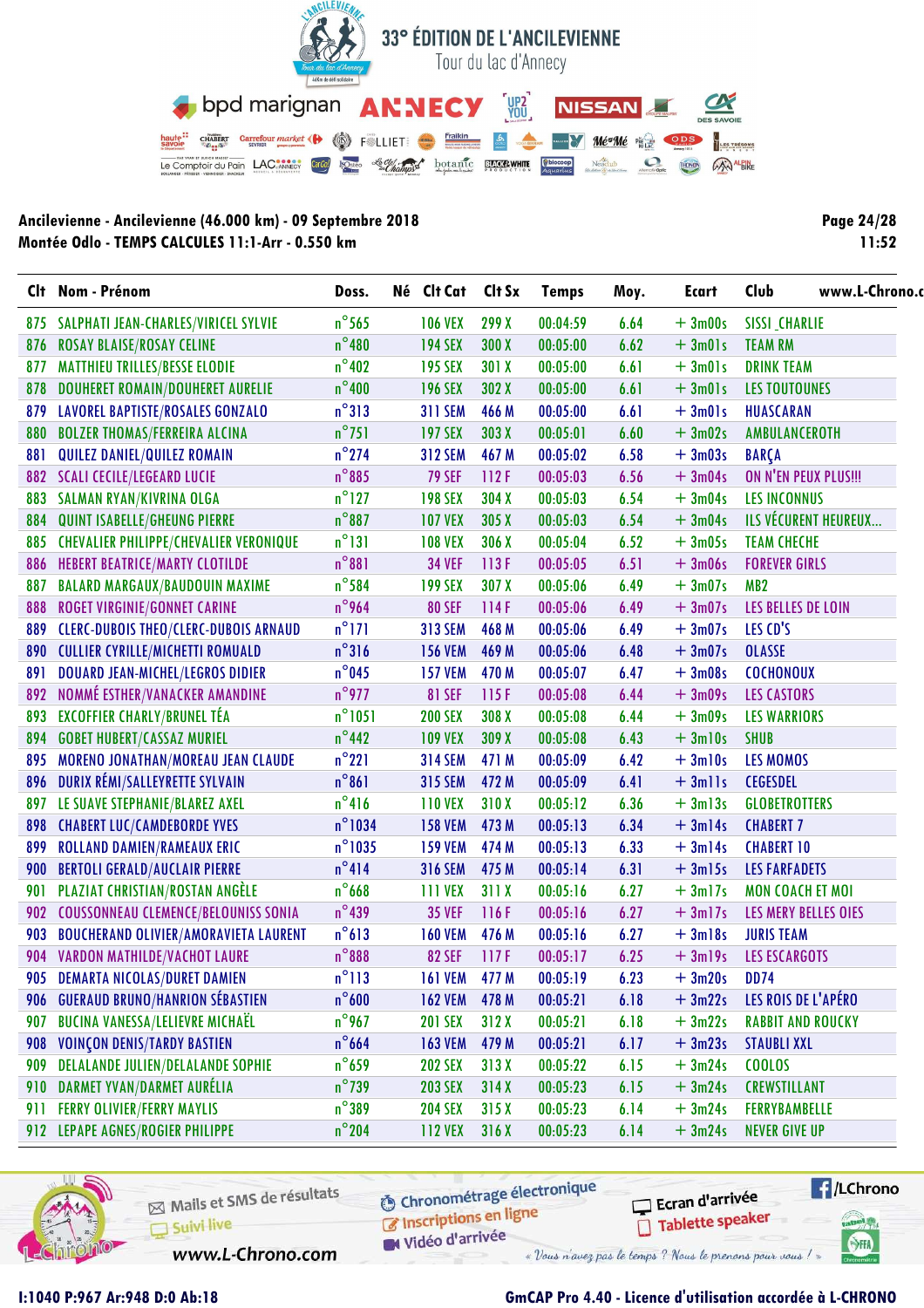

Page 25/28  $11:52$ 

|                | Clt Nom - Prénom                           | Doss.            | Né Clt Cat Clt Sx |              | <b>Temps</b> | Moy. | Ecart     | Club                       | www.L-Chrono. |
|----------------|--------------------------------------------|------------------|-------------------|--------------|--------------|------|-----------|----------------------------|---------------|
| 913            | <b>FERRY LAURE/GARRIGUES MATTHIEU</b>      | $n^{\circ}$ 395  | <b>205 SEX</b>    | 317X         | 00:05:23     | 6.13 | $+3m25s$  | <b>FERRYRGOLADE</b>        |               |
| 914            | <b>CAROL NATHALIE/BADEAU VINCENT</b>       | $n^{\circ}$ 856  | <b>206 SEX</b>    | 318 X        | 00:05:23     | 6.13 | $+3m25s$  | <b>OS CARACOIS</b>         |               |
| 915            | ALIAS JULIE/DENDRAEL LAURENT               | $n^{\circ}$ 968  | <b>207 SEX</b>    | 319 X        | 00:05:24     | 6.12 | $+3m25s$  | <b>EMIJUL</b>              |               |
| 916            | ARIAS JIMMY/ARIAS STÉPHANE                 | $n^{\circ}$ 186  | <b>317 SEM</b>    | 480 M        | 00:05:24     | 6.12 | $+3m25s$  | ARIAS PÈRE ET FILS         |               |
| 917            | <b>MAGNIN YANN/DEMOLIS ROMAIN</b>          | $n^{\circ}675$   | <b>318 SEM</b>    | 481 M        | 00:05:25     | 6.10 | $+3m26s$  | LES COPAINS D'ARNAUD       |               |
| 918            | <b>RABY HUGUETTE/PASCAL SOLANGE</b>        | $n^{\circ}871$   | <b>36 VEF</b>     | 118F         | 00:05:25     | 6.09 | $+3m27s$  | <b>GIRLS OF MARABOUT</b>   |               |
| 919            | <b>GOUIN FRANCK/BOUSSY PASCAL</b>          | $n^{\circ}661$   | <b>164 VEM</b>    | 482 M        | 00:05:26     | 6.08 | $+3m27s$  | <b>LES WARRIORS</b>        |               |
| 920            | <b>DARD ELISE/DUPRAT JIMMY</b>             | $n^{\circ}$ 646  | <b>208 SEX</b>    | 320 X        | 00:05:27     | 6.07 | $+3m28s$  | <b>ARVI'CYCLETTE</b>       |               |
| 921            | <b>IBANEZ ERIC/IBANEZ MICHÈLE</b>          | $n^{\circ}$ 294  | 113 VEX           | 321 X        | 00:05:28     | 6.05 | $+3m29s$  | <b>MICHELE ET ERIC</b>     |               |
| 922            | <b>BRETIN CHRISTOPHE/BAZZALI PHILIPPE</b>  | $n^{\circ}090$   | <b>165 VEM</b>    | 483 M        | 00:05:28     | 6.05 | $+3m29s$  | <b>LES BEURSAUDES</b>      |               |
| 923            | <b>BASSINET LAURENT/LE GALL FRANCOISE</b>  | $n^{\circ}$ 530  | <b>114 VEX</b>    | 322 X        | 00:05:33     | 5.95 | $+3m34s$  | <b>CHOUCHOU ET LOULOU</b>  |               |
| 924            | <b>DUPONT CLARENCE/DUPIC NICOLAS</b>       | n°916            | <b>209 SEX</b>    | 323 X        | 00:05:34     | 5.94 | $+3m35s$  | <b>NICLA</b>               |               |
| 925            | <b>LORTSCH AMANDINE/LORTSCH QUENTIN</b>    | $n^{\circ}1084$  | <b>210 SEX</b>    | 324 X        | 00:05:35     | 5.91 | $+3m37s$  | <b>BANDICOOT</b>           |               |
| 926            | <b>GAMOND SABINE/BOISIER THIERRY</b>       | $n^{\circ}$ 552  | 115 VEX           | 325X         | 00:05:37     | 5.88 | $+3m39s$  | <b>LES BOIBOI</b>          |               |
| 927            | <b>FERRY JULIEN/DONADIO ELSA</b>           | $n^{\circ}$ 399  | <b>211 SEX</b>    | 326 X        | 00:05:39     | 5.84 | $+3m41s$  | <b>FERRYZETTE</b>          |               |
| 928            | <b>DESPRES MICKAEL/BENOISTON CECILE</b>    | $n^{\circ}$ 504  | <b>116 VEX</b>    | 327 X        | 00:05:41     | 5.81 | $+3m42s$  | <b>DESPRES</b>             |               |
| 929            | FLEURY DOMINIQUE/PORRAZ JOHANNA            | $n^{\circ}481$   | <b>83 SEF</b>     | 119F         | 00:05:43     | 5.77 | $+3m45s$  | <b>MIAMI</b>               |               |
|                | 930 ALLAMA JEROME/LEMEUNIER CARINE         | $n^{\circ}$ 336  | <b>117 VEX</b>    | 328 X        | 00:05:45     | 5.75 | $+3m46s$  | CAND J                     |               |
| 931            | <b>GAILLARD EMMANUEL/CHIROSSEL GRÉGORY</b> | $n^{\circ}$ 175  | <b>166 VEM</b>    | 484 M        | 00:05:45     | 5.74 | $+3m47s$  | <b>BEN_NUTS</b>            |               |
| 932            | PERROT CÉDRIC/LABROSSE CAMILLE             | $n^{\circ}$ 644  | <b>212 SEX</b>    | 329 X        | 00:05:46     | 5.73 | $+3m47s$  | <b>POUSS'TOI D'DEVANT!</b> |               |
| 933            | ROUÉ SIMON/GODIN PIERRE                    | $n^{\circ}981$   | <b>319 SEM</b>    | 485 M        | 00:05:46     | 5.73 | $+3m47s$  | <b>LES VIEUX CADORS</b>    |               |
| 934            | <b>PONCET ERIC/PONCET PATRICK</b>          | $n^{\circ}$ 200  | <b>167 VEM</b>    | 486 M        | 00:05:48     | 5.70 | $+3m49s$  | <b>PATRICK ET ERIC</b>     |               |
| 935            | REILLY STÉPHANIE/LELANDAIS ANNE-SOPHIE     | $n^{\circ}$ 665  | <b>84 SEF</b>     | 120F         | 00:05:48     | 5.70 | $+3m49s$  | REILLY-LELANDAIS           |               |
| 936            | <b>DUPITIER MARION/DUPITIER MATHIEU</b>    | $n^{\circ}084$   | <b>213 SEX</b>    | 330 X        | 00:05:50     | 5.67 | $+3m51s$  | <b>DRINK TEAM</b>          |               |
| 937            | TATU SEBASTIEN/REDOUTEY SYLVAIN            | $n^{\circ}160$   | <b>320 SEM</b>    | 487 M        | 00:05:52     | 5.63 | $+3m54s$  | <b>LES GUIGNOLOS</b>       |               |
| 938            | MORLET DORINE/DELAHAYE JENNIFER            | $n^{\circ}$ 1024 | <b>85 SEF</b>     | 121F         | 00:05:53     | 5.62 | $+3m54s$  | UP2YOU                     |               |
| 939            | PERRET GERMAIN/PERRET ADÈLE                | $n^{\circ}761$   | <b>214 SEX</b>    | 331 X        | 00:05:53     | 5.61 | $+3m54s$  | LES APPRENTIS-HÉROS        |               |
| 940            | LUSIGNET KEVIN/GRESSARD CHARLOTTE          | $n^{\circ}$ 792  | <b>215 SEX</b>    | 332 X        | 00:05:56     | 5.57 | $+3m57s$  | <b>LA TEAM LULU</b>        |               |
| 941            | <b>DUBOIS LILIAN/CAPDEVILLE LUCIE</b>      | n°996            | <b>216 SEX</b>    | 333 X        | 00:06:03     | 5.46 | $+4m05s$  | <b>LES MARMOTTES</b>       |               |
|                | 942 VANNOBEL EDITH/VANNOBEL MICHAEL        | $n^{\circ}$ 529  | <b>118 VEX</b>    | 334 X        | 00:06:05     | 5.44 | $+4m06s$  | <b>MECA</b>                |               |
|                | 943 CHAROY FRANCK/ADAM PASCAL              | $n^{\circ}913$   | 168 VEM           | 488 M        | 00:06:10     | 5.36 | $+$ 4mlls | <b>PROBI'WIAME TEAM</b>    |               |
| 944            | <b>MEZIANE IMAN/BETTAIEB SONIA</b>         | $n^{\circ}$ 157  | <b>86 SEF</b>     | 122F         | 00:06:16     | 5.28 | $+4ml7s$  | <b>LES BIZERTINES</b>      |               |
| 945            | HARDY LISE/JANIN SERVER CAROLINE           | $n^{\circ}369$   | <b>87 SEF</b>     | 123F         | 00:06:35     | 5.02 | $+4m36s$  | <b>HAPPY PRIDE</b>         |               |
| 946            | PATTE FREDERIC/PATTE CHRISTINE             | $n^{\circ}410$   | <b>119 VEX</b>    | 335X         | 00:06:53     | 4.80 | $+4m55s$  | LES MAL AUX PATTES         |               |
| 947            | MARTIN XAVIER/CHRISTOLOMME LUDOVIC         | $n^{\circ}$ 026  | <b>321 SEM</b>    | 489 M        | 00:06:55     | 4.78 | $+4m56s$  | <b>TIMON ET PUMBAA</b>     |               |
| 948            | FERRY VÉRONIQUE/DE GAULEJAC FLORIAN        | $n^{\circ}$ 925  | <b>217 SEX</b>    | 336 X        | 00:07:59     | 4.14 | $+6$ m00s | <b>FERRYGOLADE</b>         |               |
| $\Box$         | ALLOUIN ALEXANDRE/ALLOUIN FLORENCE         | $n^{\circ}$ 548  | <b>DNS VEX</b>    | <b>DNS X</b> |              |      |           | <b>PITOUILLE</b>           |               |
| $\blacksquare$ | ARNAUD BENJAMIN/ARNAUD NATHALIE            | $n^{\circ}$ 825  | <b>DNS SEX</b>    | <b>DNS X</b> |              |      |           | <b>BENATIMAEL</b>          |               |



Mails et SMS de résultats Suivi live

**6** Chronométrage électronique Inscriptions en ligne

Ecran d'arrivée Tablette speaker **E**/LChrono anel <sub>VI</sub>

SHA

www.L-Chrono.com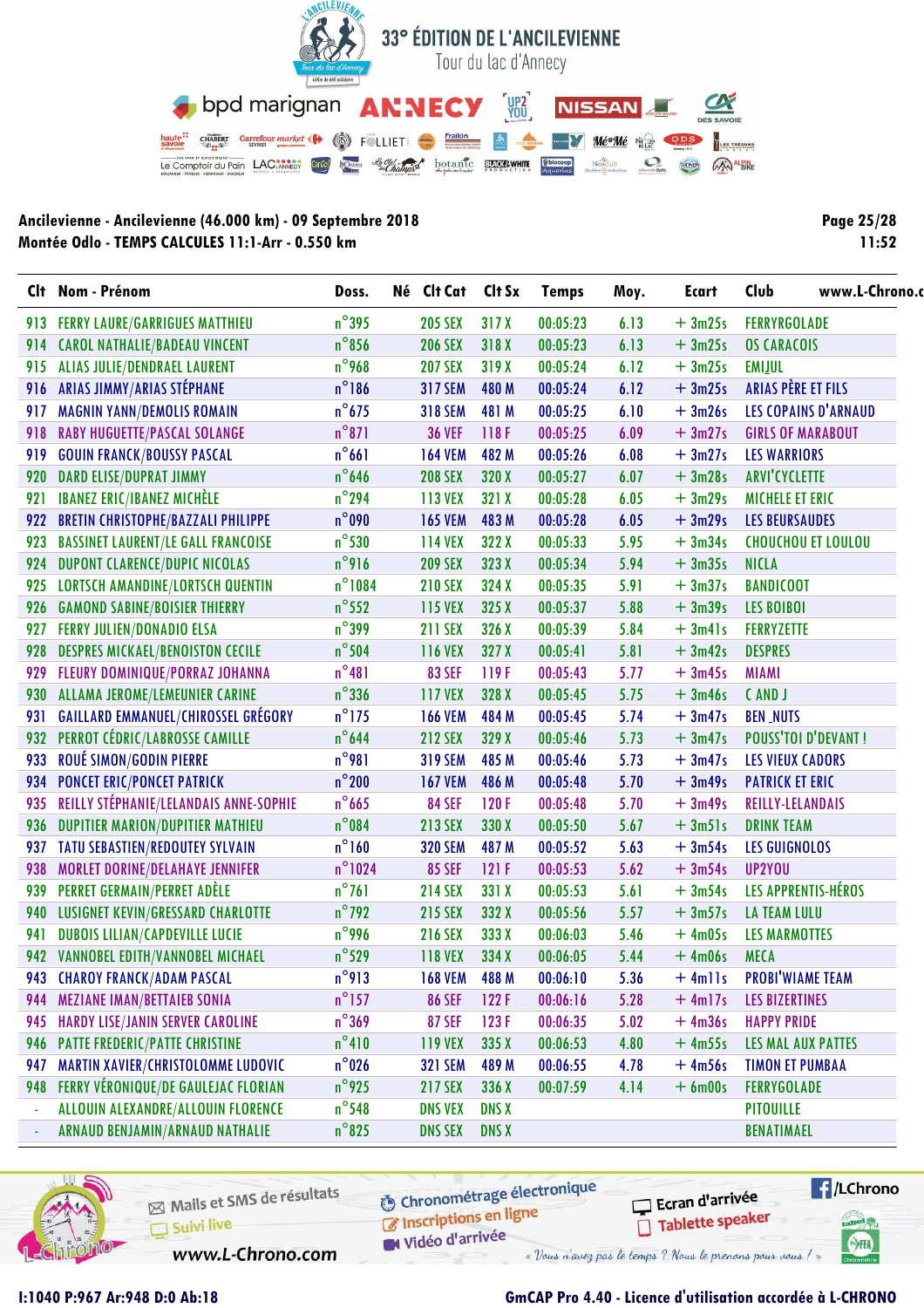

**Page 26/28 11:52**

| Clt.           | Nom - Prénom                                      | Doss.           | Né Clt Cat Clt Sx    |              | <b>Temps</b> | Moy. | <b>Ecart</b> | Club                     | www.L-Chrono.c                    |
|----------------|---------------------------------------------------|-----------------|----------------------|--------------|--------------|------|--------------|--------------------------|-----------------------------------|
|                | <b>BARBERAT MAGALIE/DUPONT JULIEN</b>             | $n^{\circ}$ 559 | <b>DNS SEX</b>       | <b>DNS X</b> |              |      |              | <b>LAC RUNNERS</b>       |                                   |
|                | <b>BENICHOU FABIEN/LAVOIX LAURENT</b>             | $n^{\circ}$ 707 | <b>DNS VEM</b>       | <b>DNSM</b>  |              |      |              |                          | LES MARCASSINS DU DIMANCHE        |
|                | <b>BESCH OSWALD/DECAMBRON ANTOINE</b>             | $n^{\circ}617$  | <b>DNS SEM</b>       | <b>DNS M</b> |              |      |              |                          | <b>TUNNING ASSOCIATION</b>        |
|                | <b>BILLEREY CHRISTOPHE/JANIN ANNICK</b>           | $n^{\circ}$ 264 | <b>DNS VEX</b>       | <b>DNS X</b> |              |      |              | A'N C TEAM               |                                   |
|                | BIRCHER MICHELI ALESSANDRA/FAVRE PHILIPPE ROn°855 |                 | <b>DNS VEX</b>       | <b>DNS X</b> |              |      |              | <b>LES RAPETOUS</b>      |                                   |
|                | <b>BODET VINCENT/MERCIER RICHARD</b>              | $n^{\circ}$ 488 | <b>DNS SEM</b>       | <b>DNSM</b>  |              |      |              |                          | <b>COURIR PAR NATURE TOP TEAM</b> |
|                | <b>BON AMANDINE/GARNIER SEBASTIEN</b>             | $n^{\circ}431$  | <b>DNS SEX</b>       | <b>DNS X</b> |              |      |              | <b>AMANDINE ET SEB</b>   |                                   |
|                | <b>BONNOD LAURENT/GAUDILLOT GEORGES</b>           | $n^{\circ}1010$ | <b>DNS VEM</b>       | <b>DNSM</b>  |              |      |              | <b>GEORGI ET LOLO</b>    |                                   |
|                | <b>BOUILLARD NATHAN/FEREMBACH SCOTT</b>           | $n^{\circ}$ 635 | <b>SEM</b>           | M            |              |      |              | <b>LES GOUGNONS</b>      |                                   |
|                | <b>BOULANGEAT CLAIRE/PIKUL SARAH</b>              | $n^{\circ}$ 386 | <b>DNS VEF</b>       | <b>DNSF</b>  |              |      |              |                          | LES GAZELLES EN FOLIE             |
|                | <b>BROIN EMMANUEL/ALLART OLIVIER</b>              | $n^{\circ}$ 984 | <b>DNS VEM</b>       | <b>DNSM</b>  |              |      |              |                          | LES FUMEURS DE L'ESSONNE          |
|                | <b>BUCHOT ERIC/ASTORGA JOSE</b>                   | $n^{\circ}$ 652 | <b>DNS VEM</b>       | <b>DNS M</b> |              |      |              | <b>PINCOS</b>            |                                   |
|                | <b>CAUL-FUTY PHILIPPE/MOLNAR CHRISTOPHE</b>       | $n^{\circ}841$  | <b>DNS VEM</b>       | <b>DNSM</b>  |              |      |              |                          | LES PISTES À MOUCHES              |
|                | <b>CESPEDES NICOLAS/CAUSSATIERES YOANN</b>        | $n^{\circ}$ 038 | <b>DNS SEM</b>       | <b>DNS M</b> |              |      |              | LES NÎMOIS               |                                   |
|                | CHAFFARD ROLAND/ALLAMAN EXERTIER GÉRALDIN n°279   |                 | <b>DNS SEX</b>       | <b>DNS X</b> |              |      |              | <b>GEGE ET RORO</b>      |                                   |
|                | <b>COMTAMIN HUGUES/MUS HERVE</b>                  | $n^{\circ}$ 205 | <b>DNS VEM</b>       | <b>DNS M</b> |              |      |              | <b>LES LYONNAIS</b>      |                                   |
|                | <b>COUTURIER DAVID/AVRILLON ANTHONY</b>           | $n^{\circ}$ 034 | <b>DNS SEM</b>       | <b>DNSM</b>  |              |      |              | <b>RUMILLY 2 ROUES</b>   |                                   |
|                | <b>DAINES NICOLAS/COMTE MARY</b>                  | $n^{\circ}119$  | <b>DNS SEX</b>       | <b>DNS X</b> |              |      |              | <b>ECOLE MEEO</b>        |                                   |
|                | <b>DENIS EMMANUEL/GOBERT ROMAIN</b>               | $n^{\circ}393$  | <b>DNS SEM</b>       | <b>DNSM</b>  |              |      |              | <b>TITI ET GROSMINET</b> |                                   |
|                | <b>DENIS ESTHER/DENIS PATRICIA</b>                | $n^{\circ}$ 396 | <b>DNS VEF</b>       | <b>DNSF</b>  |              |      |              |                          | <b>DENIS BELLE SISTERS</b>        |
|                | <b>DEZISSERT LINDA/HAUTREUX OLIVIER</b>           | $n^{\circ}421$  | <b>DNS VEX</b>       | <b>DNS X</b> |              |      |              | <b>OLIDA</b>             |                                   |
|                | DOUSTEYSSIER AUDREY/DABET ANNE-LAURE              | $n^{\circ}$ 407 | <b>DNS SEF</b>       | <b>DNSF</b>  |              |      |              | <b>LA TEAM!!</b>         |                                   |
|                | DUCROS CEDRIC/COMBE DELPHINE                      | $n^{\circ}1001$ | <b>DNS SEX</b>       | <b>DNS X</b> |              |      |              | $DU-CO$                  |                                   |
|                | EXCOFFIER JEAN-LUC/BERRIVIN MARIE                 | $n^{\circ}512$  | <b>DNS VEX</b>       | <b>DNS X</b> |              |      |              | <b>TITIBOU TEAM</b>      |                                   |
|                | <b>FABBRI SÉBASTIEN/WAUQUIER GUILLAUME</b>        | $n^{\circ}360$  | <b>DNS VEM</b>       | <b>DNS M</b> |              |      |              | <b>EMBE</b>              |                                   |
|                | <b>FAGOT VINCENT/FAGOT ODILE</b>                  | $n^{\circ}327$  | <b>DNS VEX</b>       | <b>DNS X</b> |              |      |              |                          | THE FIFTY 2 MEYRIOTS              |
|                | FERNANDES DO COUTO ROSA MARIA/GENTINI CHRI nº965  |                 | <b>DNS VEF</b>       | <b>DNSF</b>  |              |      |              | LES SORCIÉERES           |                                   |
|                | <b>FEYEUX HERVÉ/FEYEUX LAURENCE</b>               | $n^{\circ}$ 697 | <b>DNS VEX</b>       | <b>DNS X</b> |              |      |              | <b>LOVETEAM</b>          |                                   |
|                | <b>GATTONE SYLVAIN/VILLETON PACHOT PATRICK</b>    | $n^{\circ}852$  | <b>DNS VEM</b>       | <b>DNSM</b>  |              |      |              |                          | <b>CERN RUNNING TEAM</b>          |
|                | <b>GOSSELIN LEA/LOIODICE KARINE</b>               | $n^{\circ}$ 196 | <b>DNS SEF</b>       | <b>DNSF</b>  |              |      |              | <b>TEAM BE PHARMA 3</b>  |                                   |
|                | <b>GUICHARD BAPTISTE/OLIVA NICOLAS</b>            | $n^{\circ}$ 083 | <b>DNS SEM DNS M</b> |              |              |      |              | <b>TEAM OSCAR</b>        |                                   |
|                | HENRY GUILLAUME/CAGNON-DYEN NADÈGE                | $n^{\circ}820$  | <b>VEX</b>           | X            |              |      |              | <b>TIDRAGOU</b>          |                                   |
|                | HETUIN GRÉGOIRE/VASSENET MARIE                    | $n^{\circ}$ 780 | <b>DNS SEX</b>       | <b>DNS X</b> |              |      |              | LA MINOUCHERIE           |                                   |
|                | HOLT CHRISTOPHE/BEGUIN FRÉDÉRIC                   | $n^{\circ}$ 701 | <b>DNS VEM</b>       | DNS M        |              |      |              | <b>LES REVENANTS</b>     |                                   |
| ÷,             | <b>JACQUELIN SIMON/BAWOL MARC</b>                 | $n^{\circ}$ 628 | <b>DNS SEM</b>       | <b>DNS M</b> |              |      |              | <b>PURE TEAM</b>         |                                   |
| $\blacksquare$ | JOUVEAU GREGORY/JOUVEAU AMÉLIE                    | $n^{\circ}$ 777 | <b>DNS SEX</b>       | <b>DNS X</b> |              |      |              | <b>JOUVEAU TEAM</b>      |                                   |
| $\blacksquare$ | KLINGELSCHMITT SEBASTIEN/MEHENNI FREDERIC         | $n^{\circ}511$  | <b>DNS VEM</b>       | DNS M        |              |      |              | <b>LES CHAROLAIS</b>     |                                   |
| $\blacksquare$ | <b>LEBEAU VIRGINIE/COMBEY KILIAN</b>              | $n^{\circ}816$  | <b>DNS SEX</b>       | <b>DNS X</b> |              |      |              | VI'KI'NG                 |                                   |
|                |                                                   |                 |                      |              |              |      |              |                          |                                   |



Mails et SMS de résultats  $\Box$  Suivi live

**6** Chronométrage électronique Inscriptions en ligne

W Vidéo d'arrivée

www.L-Chrono.com

« Vous n'avez pas le temps ? Nous le prenons pour vous !

#### **I:1040 P:967 Ar:948 D:0 Ab:18 GmCAP Pro 4.40 - Licence d'utilisation accordée à L-CHRONO**

Ecran d'arrivée

Tablette speaker

**E**/LChrono

anel W

SHA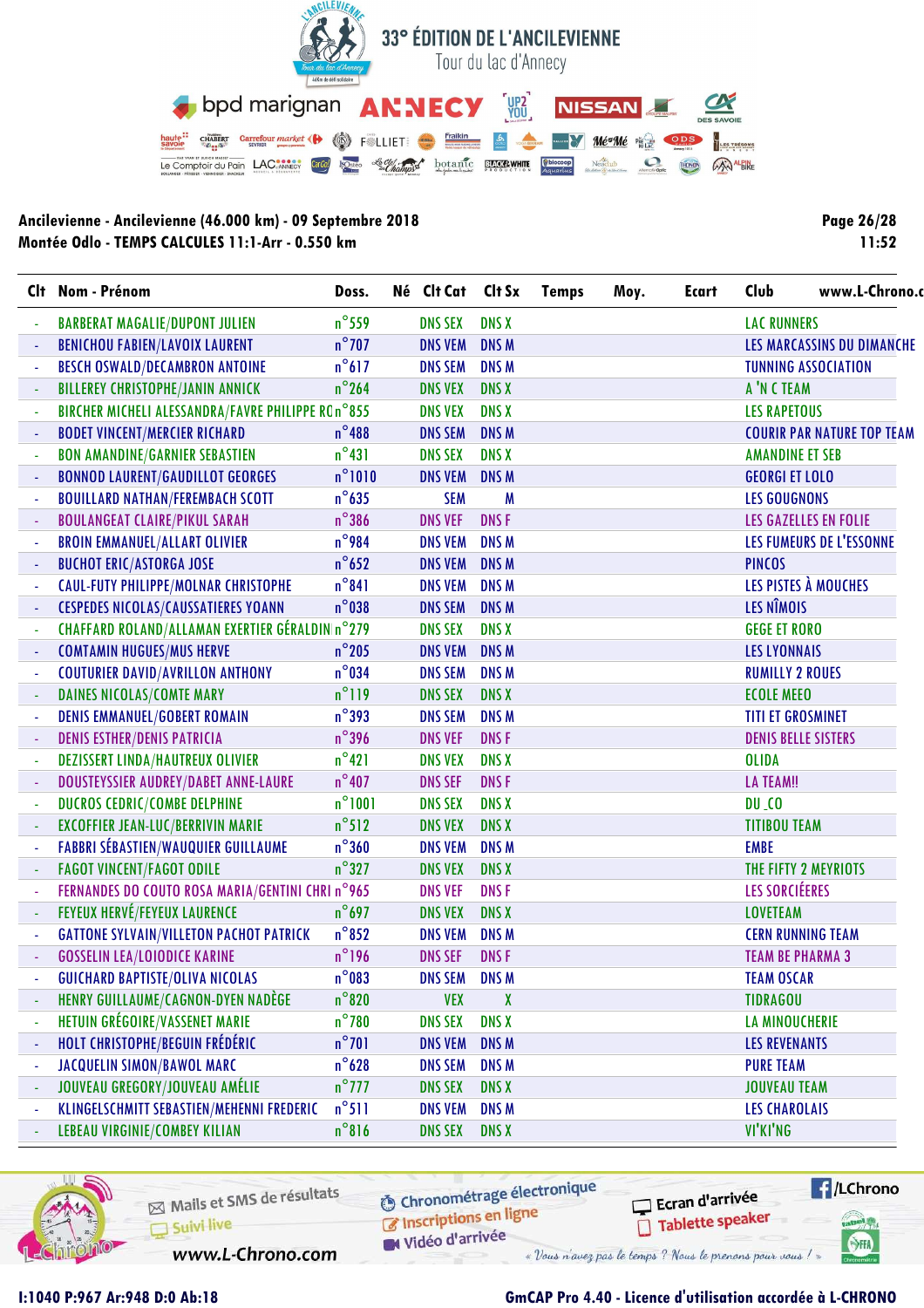

**Page 27/28 11:52**

|                          | Clt Nom - Prénom                                | Doss.            | Né Clt Cat           | Clt Sx       | <b>Temps</b> | Moy. | <b>Ecart</b> | Club                    | www.L-Chrono.c                    |
|--------------------------|-------------------------------------------------|------------------|----------------------|--------------|--------------|------|--------------|-------------------------|-----------------------------------|
|                          | LEHNING MATTHIEU/BURNET FRANCK                  | $n^{\circ}$ 1015 | <b>DNS VEM</b>       | <b>DNSM</b>  |              |      |              |                         | <b>LES JEUNES QUADRA</b>          |
|                          | LEMONNIER CHRISTOPHE/DUPONT EMMANUEL            | $n^{\circ}$ 915  | <b>DNS VEM</b>       | <b>DNSM</b>  |              |      |              | <b>GTI 16S</b>          |                                   |
|                          | LEVEN FRANÇOIS/LEVEN DELPHINE                   | $n^{\circ}122$   | <b>DNS VEX</b>       | <b>DNS X</b> |              |      |              | <b>LEVEN</b>            |                                   |
|                          | LEVIEUX MARIE/DURAND PAULINE                    | $n^{\circ}604$   | <b>DNS SEF</b>       | <b>DNSF</b>  |              |      |              | <b>TWINS</b>            |                                   |
|                          | LOPES DE LEMOS PHILIPPE/BENECH ARNAUD           | $n^{\circ}639$   | <b>DNS SEM</b>       | <b>DNSM</b>  |              |      |              |                         | <b>HARICOTS MAGIQUES</b>          |
|                          | <b>LORTSCH AMANDINE/LORTSCH QUENTIN</b>         | $n^{\circ}$ 673  | <b>DNS SEX</b>       | <b>DNS X</b> |              |      |              | <b>BANDICOOT</b>        |                                   |
|                          | <b>LOSADA DORADO ANTHONY/AUGE QUENTIN</b>       | $n^{\circ}687$   | <b>DNS SEM</b>       | <b>DNSM</b>  |              |      |              |                         | <b>LES FLECHES BISCORNUS</b>      |
|                          | MADOZ PIERRE/GEORGET SEBASTIEN                  | $n^{\circ}300$   | <b>DNS SEM</b>       | <b>DNSM</b>  |              |      |              | <b>THE TEAM</b>         |                                   |
|                          | MALLARD CAMILLE/MALLARD GILLES                  | $n^{\circ}$ 555  | <b>DNS SEX</b>       | <b>DNS X</b> |              |      |              | <b>LES COLIBRIS</b>     |                                   |
|                          | <b>MATECAT VINCENT/CORBEL ALAN</b>              | $n^{\circ}1013$  | <b>DNS SEM</b>       | <b>DNSM</b>  |              |      |              |                         | <b>LES DEUX FANTASTIQUES</b>      |
|                          | MICLO LAURA/FREUDENREICH BRUNO                  | $n^{\circ}$ 263  | <b>DNS SEX</b>       | <b>DNS X</b> |              |      |              |                         | <b>TANDEM GOURMAND</b>            |
|                          | MIGNON ALEXANDRE/MIGNON PASCAL                  | $n^{\circ}$ 638  | <b>DNS SEM</b>       | <b>DNSM</b>  |              |      |              | <b>AMPC</b>             |                                   |
|                          | MULTIN ARNAUD/DARCISSAC JÉRÉMIE                 | $n^{\circ}788$   | <b>DNS VEM</b>       | <b>DNSM</b>  |              |      |              | <b>MULTISSAC</b>        |                                   |
|                          | NAUMANN CÉSAR/DE OLIVEIRA PAULO                 | $n^{\circ}180$   | <b>DNS SEM</b>       | <b>DNS M</b> |              |      |              | TIC ET TAC              |                                   |
|                          | NOULETTE JOEL/PHILIPPE VAGNEUX                  | $n^{\circ}$ 060  | <b>DNS SEM</b>       | <b>DNSM</b>  |              |      |              | PHIL ET JOEL            |                                   |
|                          | PAVIGLIANITI CLAUDIA/NOMBRET CATHERINE          | $n^{\circ}351$   | <b>DNS VEF</b>       | <b>DNSF</b>  |              |      |              | <b>LES LADYES</b>       |                                   |
|                          | PEREZ CLÉMENT/PEREZ SIMON                       | $n^{\circ}$ 759  | <b>DNS SEM</b>       | <b>DNS M</b> |              |      |              | <b>VOLTE</b>            |                                   |
|                          | PERRAUD JOHAN/DITLEBLANC CHRISTOPHE             | $n^{\circ}$ 446  | <b>DNS SEM</b>       | <b>DNS M</b> |              |      |              | <b>FERME LA</b>         |                                   |
|                          | PETERLINI GIULIANA/FERRI SABRINA                | $n^{\circ}$ 1039 | <b>DNS VEF</b>       | <b>DNSF</b>  |              |      |              | UP2YOU                  |                                   |
|                          | <b>PHILIPPOT XAVIER/GAUDEL CYRIL</b>            | $n^{\circ}$ 909  | <b>DNS VEM</b>       | <b>DNSM</b>  |              |      |              | <b>CYRIL ET XAV</b>     |                                   |
|                          | POULY RÉGIS/VISSAC BENOÎT                       | $n^{\circ}$ 702  | <b>DNS VEM</b>       | <b>DNSM</b>  |              |      |              | LES BRAS CASSÉS         |                                   |
|                          | QUILET FABRICE/KRZYZELEWSKI NICOLAS             | $n^{\circ}$ 715  | <b>DNS SEM</b>       | <b>DNS M</b> |              |      |              | <b>SNT</b>              |                                   |
|                          | RAIMBAULT LUCIE/RAIMBAULT AURELIE               | $n^{\circ}694$   | <b>DNS SEF</b>       | <b>DNSF</b>  |              |      |              | <b>RAINBOW TEAM</b>     |                                   |
|                          | RAMBAUD EDOUARD/RAMBAUD ADRIEN                  | $n^{\circ}718$   | <b>DNS SEM</b>       | <b>DNS M</b> |              |      |              | <b>LES MANGOUSTES</b>   |                                   |
|                          | RISPE CLAIRE/HASSLACHER CHARLOTTE               | $n^{\circ}$ 714  | <b>DNS VEF</b>       | <b>DNSF</b>  |              |      |              | <b>MALAGA NUTTERS</b>   |                                   |
|                          | RODARIE NICOLAS/RODARIE VACHERON BEATRICE n°259 |                  | <b>DNS VEX</b>       | <b>DNS X</b> |              |      |              | <b>NICOBEA</b>          |                                   |
|                          | ROUDIER JÉRÔME/CLAEYS BRYAN                     | $n^{\circ}1069$  | <b>DNS SEM</b>       | <b>DNSM</b>  |              |      |              |                         | <b>CRÉDIT AGRICOLE DES SAVOIE</b> |
|                          | SANCHEZ ANTOINE/SANCHEZ THEODORE                | $n^{\circ}$ 793  | <b>DNS SEM</b>       | <b>DNSM</b>  |              |      |              | <b>LOS SANCHOS</b>      |                                   |
|                          | SIMONIN LAETITIA/SIMONIN FRÉDÉRIC               | $n^{\circ}$ 971  | <b>DNS VEX</b>       | <b>DNS X</b> |              |      |              | <b>LES FEND LA BISE</b> |                                   |
|                          | <b>SLOTTVED THOMAS/SLOTTVED LAETITIA</b>        | $n^{\circ}$ 242  | <b>DNS VEX</b>       | <b>DNS X</b> |              |      |              | <b>VIKINGS</b>          |                                   |
|                          | <b>TERRIER JEROME/TERRIER SANDRINE</b>          | $n^{\circ}$ 1057 | <b>DNS VEX</b>       | <b>DNS X</b> |              |      |              | <b>CHABERT4</b>         |                                   |
|                          | VAL THOMAS/VAL JEAN LUC                         | $n^{\circ}$ 133  | <b>DNS SEM</b>       | DNS M        |              |      |              | <b>LES GENISSOIX</b>    |                                   |
|                          | <b>VOISIN BAPTISTE/LEMERCIER FRANÇOIS</b>       | $n^{\circ}$ 028  | <b>DNS SEM</b>       | <b>DNSM</b>  |              |      |              | <b>WTF CREW</b>         |                                   |
| ÷,                       | <b>ZELLER DANIEL/ZELLER ROBIN</b>               | $n^{\circ}$ 498  | <b>DNS SEM</b>       | DNS M        |              |      |              |                         | <b>ZELLER D'EN CHIER</b>          |
| $\overline{\phantom{a}}$ | <b>BATOUX BARTHELEMY/BATOUX MARINE</b>          | $n^{\circ}415$   | <b>ABD VEX</b>       | <b>ABD X</b> |              |      |              | <b>BOUT DE BOIS</b>     |                                   |
|                          | <b>BERTRAND PIERRE/CHAMPAGNE JULIE</b>          | $n^{\circ}105$   | <b>ABD SEX</b>       | <b>ABDX</b>  |              |      |              |                         | <b>CHAMPAGNE BERTRAND</b>         |
|                          | <b>BLAMPEY MARIE/BELIARD ROSALIE</b>            | $n^{\circ}085$   | <b>ABD SEF</b>       | <b>ABDF</b>  |              |      |              |                         | <b>ATTAQUE DE PIERRE ROLLAND</b>  |
|                          | <b>BOSSET GAËLLE/BOSSET OLIVIER</b>             | $n^{\circ}$ 978  | <b>ABD VEX ABD X</b> |              |              |      |              | <b>GAO</b>              |                                   |



Mails et SMS de résultats  $\Box$  Suivi live

www.L-Chrono.com

**6** Chronométrage électronique Inscriptions en ligne W Vidéo d'arrivée

Tablette speaker

**E**/LChrono Ecran d'arrivée



#### **I:1040 P:967 Ar:948 D:0 Ab:18 GmCAP Pro 4.40 - Licence d'utilisation accordée à L-CHRONO**